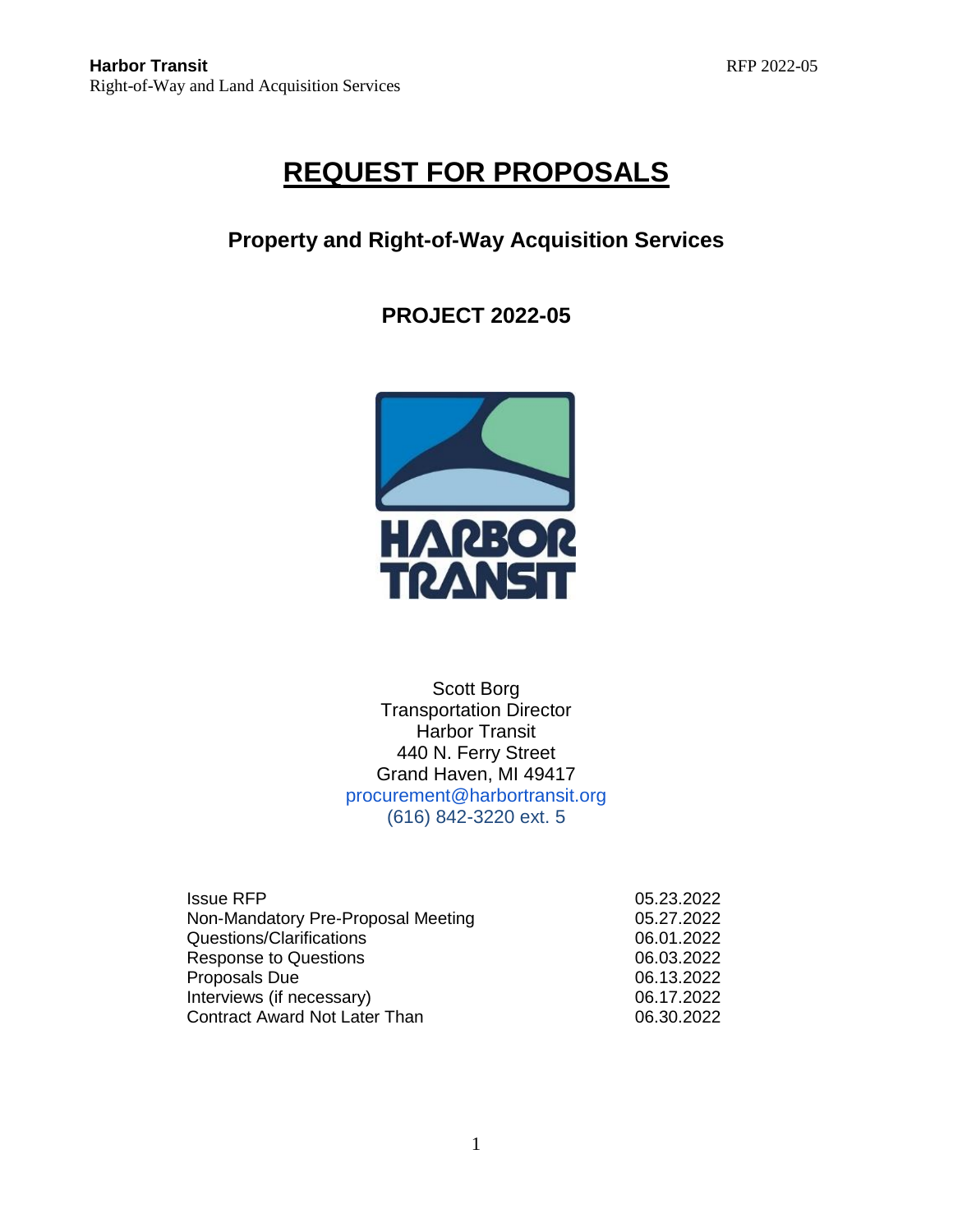# **TABLE OF CONTENTS**

| <b>SECTION</b>                                                                                                                                                |                      | <b>PAGE</b>    |
|---------------------------------------------------------------------------------------------------------------------------------------------------------------|----------------------|----------------|
| NOTICE REQUEST FOR PROPOSAL FOR<br><b>LAND ACQUISITION SERVICES</b>                                                                                           |                      | 3              |
| 1. INVITATION FOR PROPOSAL                                                                                                                                    |                      | 4              |
| 2. SCOPE OF WORK                                                                                                                                              |                      | 6              |
| 3. CONTENT OF PROPOSAL                                                                                                                                        |                      | $\overline{7}$ |
| 4. EVALUATION OF PROPOSALS                                                                                                                                    |                      | 10             |
| 5. PROPOSAL SUBMISSIONS                                                                                                                                       |                      | 11             |
| 6. INSTRUCTIONS TO PROPOSERS                                                                                                                                  |                      | 12             |
| 7. CONTRACT PROVISIONS                                                                                                                                        |                      | 23             |
| 8. FTA REQUIRED CLAUSES                                                                                                                                       |                      | 29             |
| 9. FTA REQUIRED CERTIFICATIONS                                                                                                                                |                      | 44             |
| <b>DBE PARTICIPATION FORM</b><br>CERTIFICATION OF PRIMARY CONTRACTOR<br>CERTIFICATION OF LOWER TIER PARTICIPATION<br>CERTIFICATION OF RESTRICTION ON LOBBYING | 45<br>47<br>48<br>49 |                |
| <b>Price Proposal</b>                                                                                                                                         |                      | 51             |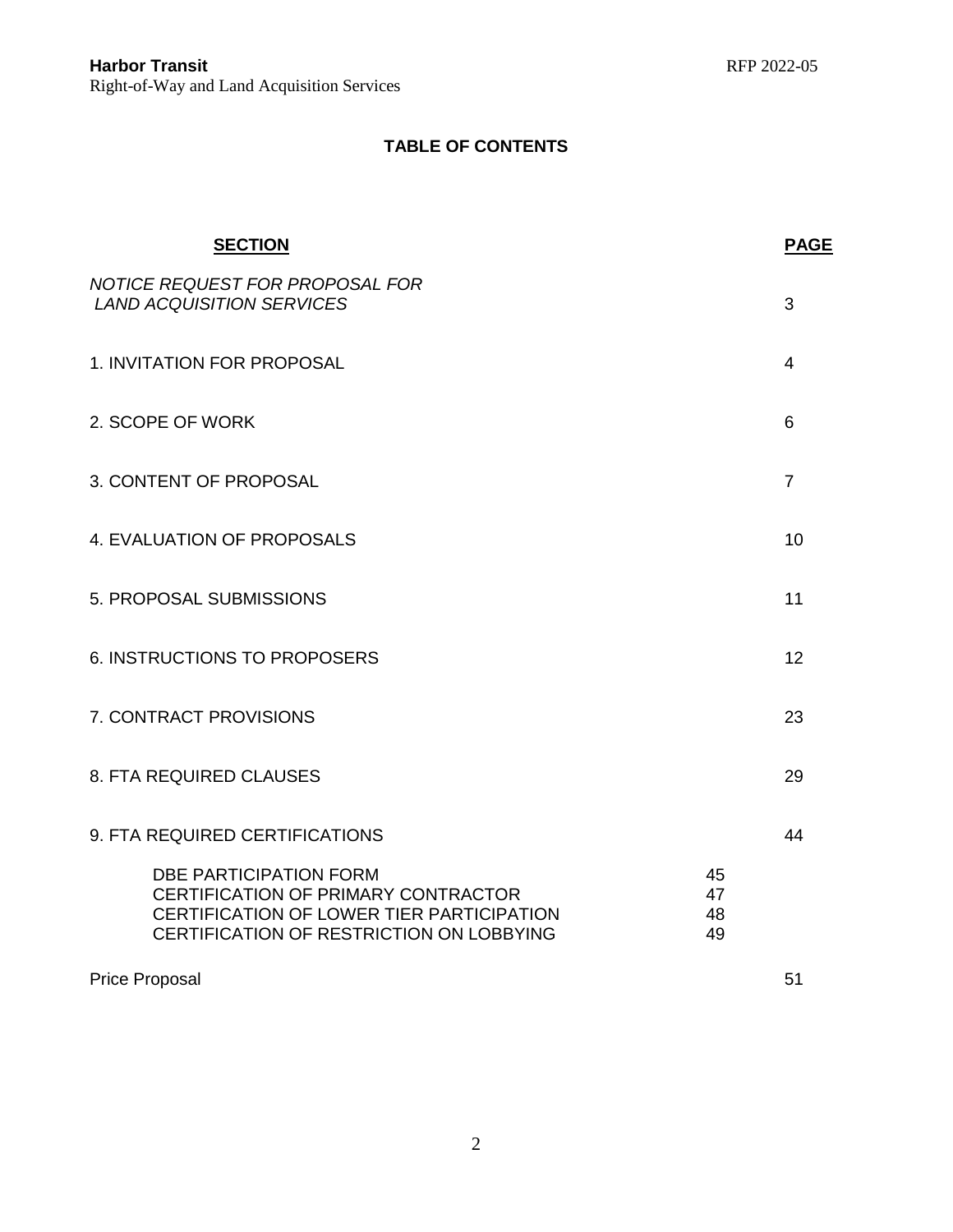### **NOTICE**

### **REQUEST FOR PROPOSAL FOR RIGHT OF WAY AND LAND ACQUISITION SERVICES**

Sealed proposals for provision of **Right of Way and Land Acquisition Services** will be received in the offices of the Harbor Transit (HT), 440 N. Ferry Street, Grand Haven, MI 49417, until Monday, June 13<sup>th</sup>, 2022 at 2:00 p.m., local time. Project specifications are available from the HT Purchasing Manager. **A non-mandatory pre-proposal meeting is scheduled for May 27, 2022 at 2pm** Zoom:

https://us06web.zoom.us/j/84277161292?pwd=bW9ReTJxOVlTZTRIK2dubnZVcHRGdz09

Meeting ID: 842 7716 1292 Passcode: 209979 One tap mobile +16465588656,,84277161292#,,,,\*209979# US (New York) +13017158592,,84277161292#,,,,\*209979# US (Washington DC)

Proposals shall be subject to all applicable State and Federal laws and subject to financial assistance contracts between the HT Board and the United States Department of Transportation, under the Federal Transit Act of 1964, as amended, and the Michigan Department of Transportation. The successful contractor will be required to comply with all applicable Equal Employment Opportunity Laws and Regulations. All proposers will be required to certify that they are not on the Comptroller General's list of ineligible contractors.

The HT Board hereby notifies all proposers that it will affirmatively insure, in regard to any contract entered into pursuant to this advertisement, that Disadvantaged Business Enterprises will be afforded full opportunity to submit proposals in response to this Request For Proposal and will be not discriminated against on the grounds of race, color, religion, sex, handicap, or national origin in consideration for an award.

The HT Board reserves the right to postpone, accept or reject any and all proposals, in whole or in part, on such basis as the HT Board deems to be in its interest to do so, subject to the rules and regulations set forth by the Federal Transit Administration and the Michigan Department of Transportation.

No proposal may be withdrawn for at least ninety (90) days after the scheduled closing time of the proposals. An original and three (3) copies of the proposal along with one electronic copy should be submitted to the Transportation Director.

Scott Borg Transportation Director Harbor Transit **All Accord 1440 N. Ferry Street** [procurement@harbortransit.org](mailto:procurement@harbortransit.org) Grand Haven, MI 49417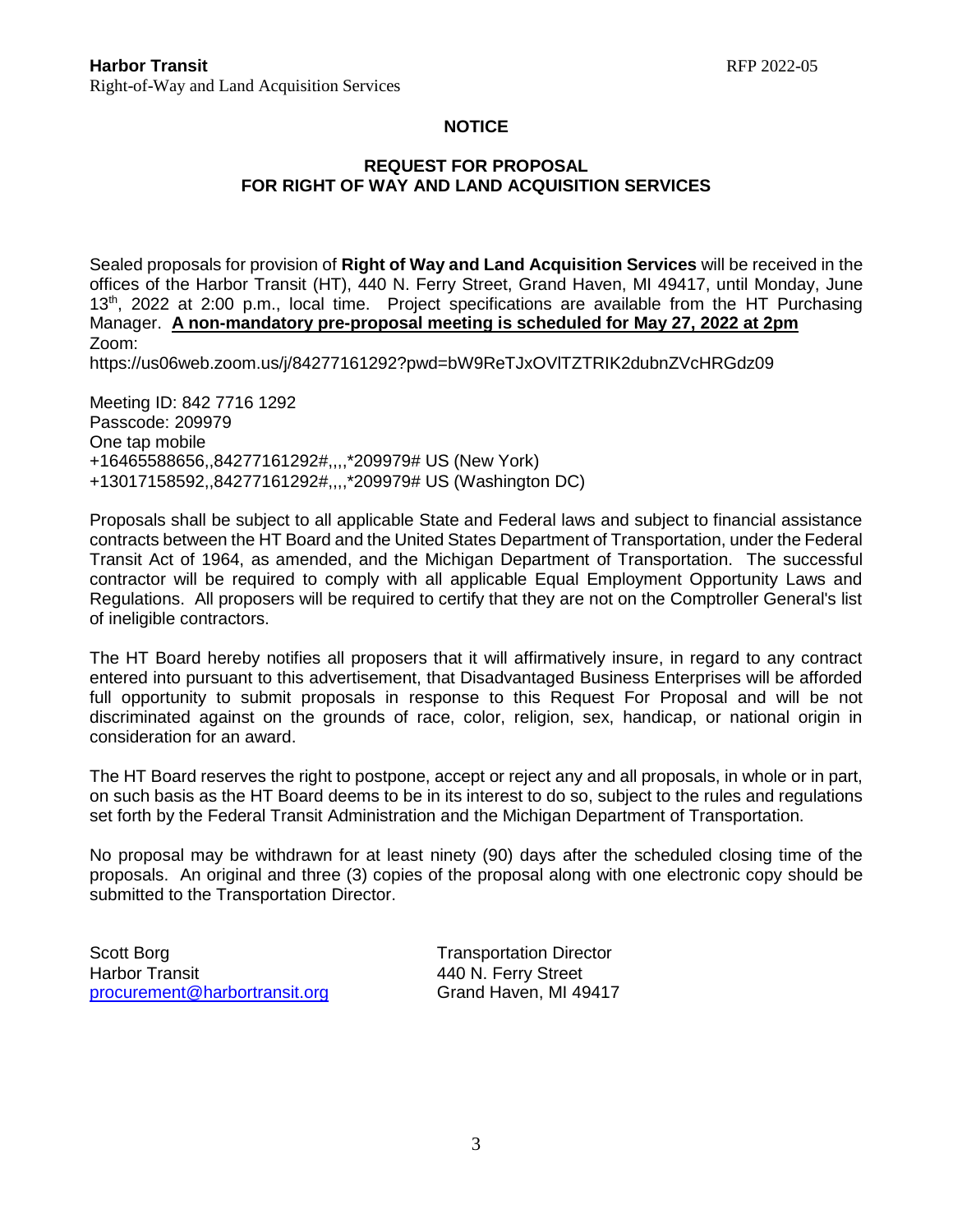# **1.0: INVITATION FOR PROPOSALS**

#### **1.1 Invitation**

Qualified firms are invited to submit a proposal package as described in Section 3 of the RFP for the provision of Property and Right-of-Way Acquisition services for the Harbor Transit's (HT) proposed new garage and administrative facility.

#### **1.2 Introduction**

HARBOR TRANSIT (HT) is seeking the submission of proposals from firms interested in providing Property and Right-of-Way Acquisition services for the construction of Harbor Transit's (HT) proposed new maintenance and administrative facility. The new administration/maintenance facility will allow for an expanded fleet and more maintenance capabilities

The proposals shall cover services for a two (2) year period beginning on or about May 23, 2022.

The specific scope of services required are listed in Section 2 below.

#### 1.2.1 BACKGROUND INFORMATION

Harbor Transit (HT) is the transit authority that provides a variety of public transportation services for the Grand Haven metro area and beyond. It is organized and operates under Michigan Public Act 196 of 1967.

The activities of Harbor Transit are overseen by an 11-member board of directors that represent the five municipalities in the service area.

The proposed garage and administrative facility project will accommodate transportation needs associated with population and employment growth in Northwest Ottawa County and its immediate service area.

### 1.2.2 MAINTENANCE AND ADMINISTRATIVE FACILITY DESCRIPTION

HARBOR TRANSIT (HT) is seeking the submission of proposals from firms interested in providing Property and Right-of-Way Acquisition services for the construction of Harbor Transit's (HT) proposed new maintenance and administrative facility. The new administration/maintenance facility will allow for an expanded fleet and more maintenance capabilities.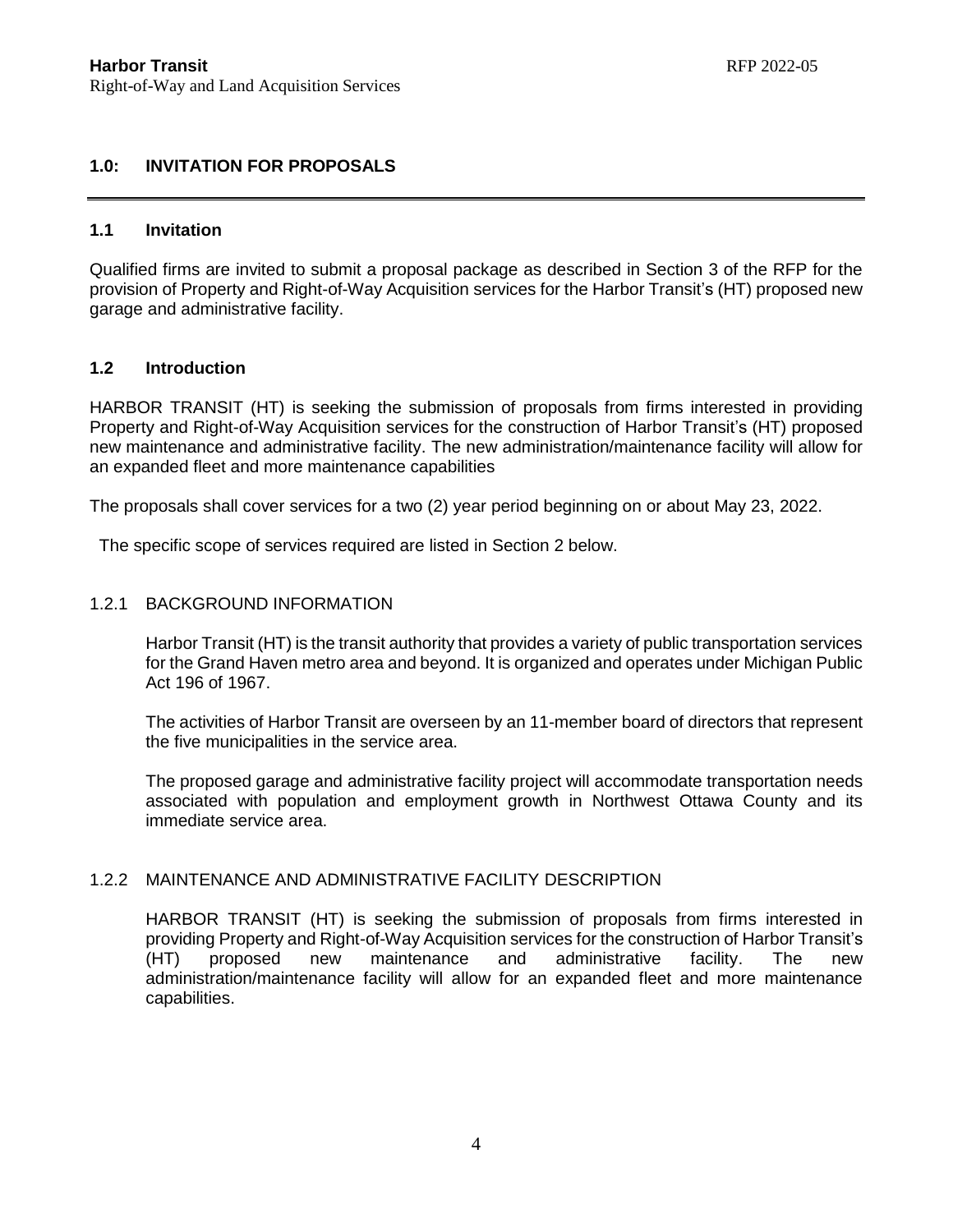### **1.3 Plan of Activities**

**Pre-Proposal Conference**: An Electronic Zoom Meeting will be held at 2;00 p.m. **local time on May 27, 2022** to further clarify the scope of the proposed project. HT staff will be present to give a project overview and answer any questions related to the project.

#### *"Attendance at this meeting is not a prerequisite but is highly advised."*

https://us06web.zoom.us/j/84277161292?pwd=bW9ReTJxOVlTZTRIK2dubnZVcHRGdz09 Meeting ID: 842 7716 1292 Passcode: 209979 One tap mobile +16465588656,,84277161292#,,,,\*209979# US (New York) +13017158592,,84277161292#,,,,\*209979# US (Washington DC)

# **1.4 Budget and Funding**

The Maintenance and Administrative Facility has an estimated budget of approximately \$9,000,000, of which the construction portion of the budget is roughly \$7,900,000. The earliest start of construction will be fall of 2022. The above project total does include A&E and CMAR fees as well as Material Testing Services, Land Acquisition Services and a construction contingency. Construction of this project is subject to receipt of funding from the Federal Transit Administration (FTA) as well as economic stimulus funds.

#### **1.5 RFP Schedule**

| 05.23.2022 |
|------------|
| 05.27.2022 |
| 05.27.2022 |
| 06.03.2022 |
| 06.13.2022 |
| 06.17.2022 |
| 06.30.2022 |
|            |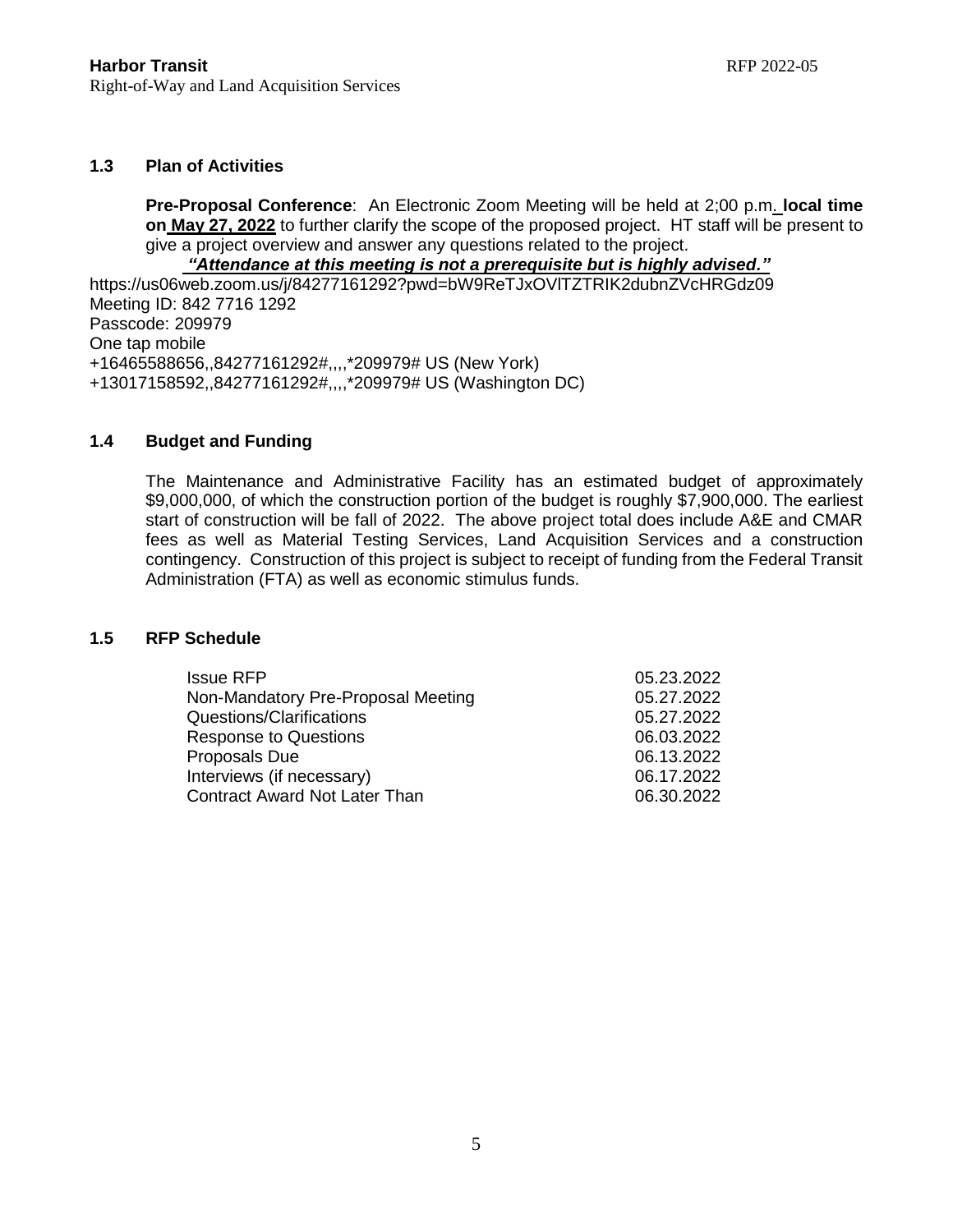# **2.0 SCOPE OF WORK**

As part of the larger Maintenance and Administrative Facility Project, a significant amount of right of way title search, title commitments, appraisals and other land acquisition services will be needed. The specific types of work required are outlined below.

### **2.1 Required Right-of-Way and Land Acquisition Services**

The scope of work for the land acquisition services will include, but not limited to:

- Conducting Public Meetings
- Obtain title commitments or title reports
- Right-of-Way estimates
- Conduct title searches
- Preliminary interviews of property owners
- Market studies where applicable
- Appraisal problem analysis (optional)
- Appraisals (optional)
- Appraisal reviews (optional)
- Negotiations and/or Acquisitions
- Preparation of legal documents for the conveyance of real property or easements
- Conduct closings

The services requested for land acquisition services will be provided in three phases, generally described below:

- (1) **Preconstruction Services**. Provide consultation and work with HT and its Design and Engineering Team during the planning and design of the Project(s) including, but not limited to, review of project plans and work with the design team to ascertain necessary land acquisitions.
- (2) **Construction Services**. Provide necessary consulting during construction to ensure proper and necessary land acquisitions and to meet with affected property owners.
- (3) **Post-Construction Services**. Provide necessary consulting during post-construction to ensure proper and necessary land acquisitions and to meet with affected property owners.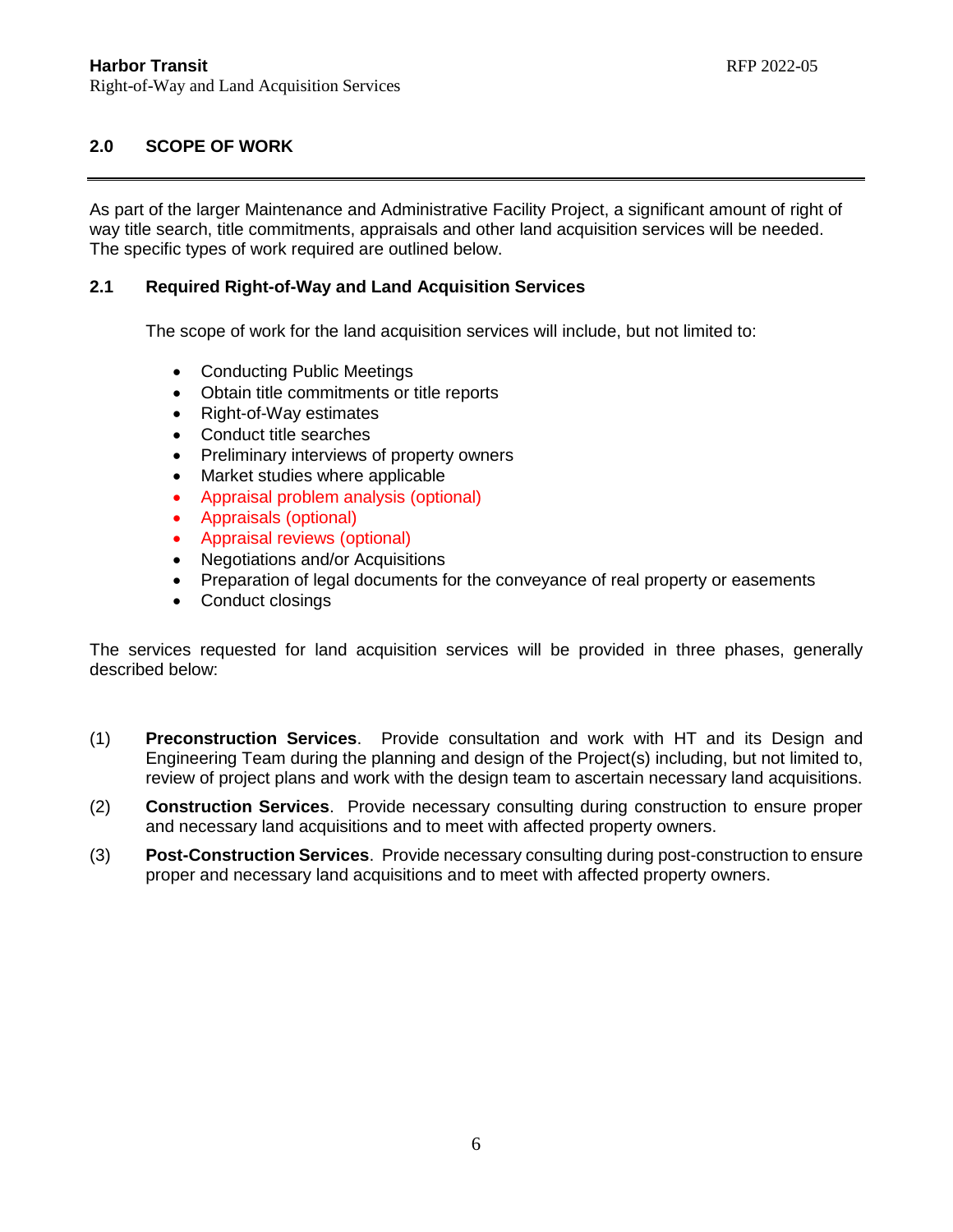# **3.0: CONTENT OF PROPOSAL**

### **3.1 Cover Letter**

The proposal must include a cover letter that identifies the proposing firm/organization, mailing address, contact person, and telephone number. The cover letter must acknowledge the receipt of all addenda issued to the Request for Proposal (RFP), and be signed by the individual who is authorized to negotiate and execute a contract on behalf of the proposing firm/organization.

### **3.2 Qualifications of Respondents**

The evaluation of the proposals and subsequent contract award shall be based on considerations of the firm's ability to perform the services described herein. As a method of selection and award, major consideration shall be given (but not limited) to:

- 1. . Statement of Qualifications and Experience
	- Identify the qualifications and resumes of all individuals who will be associated with this service. Include professional registrations and affiliations.
	- Summarize specific experience and qualifications for similar projects. Describe the services you performed such as studies, reports, etc. List at least three (3) references with telephone numbers, listing of proposed project personnel, including personal experiences and resumes for prime and sub-consultants. Include description of the professional capability, project experience, education, training and present office location. Provide specific examples of appropriate experience that qualify engineer/appraiser in the State of Michigan.
	- Provide list of specific examples of appropriate experience, including the size and scope of work completed and any relevant past or ongoing work. Include the names, addresses and telephone numbers of your past and current clients who have contracted with your firm for similar services during the last five (5) years.
- 2. . Analysis of Effort/Methodology
	- Describe the approach for how the work will be performed. The proposal shall indicate any specific techniques or methodology to be utilized.
	- The proposal shall include project timeline with specific tasks envisioned for the project.
	- Indicate what participation, data and products will be requested from the Township.
- 3. . Fee Schedule
	- The completed Hourly Rate form shall be included (Exhibit A). Develop costs and fees for the services based on hourly rates. Provide clear breakdown of these costs by phase including staff by item and by hour. List all professional service expenses anticipated including insurance, printing, communications and travel. Costs and fees are to be submitted in separate sealed envelope. Such hourly rates should be fully burdened or loaded, including full compensation for all overhead and profit. Billing rates shall include provision for normal office costs, including but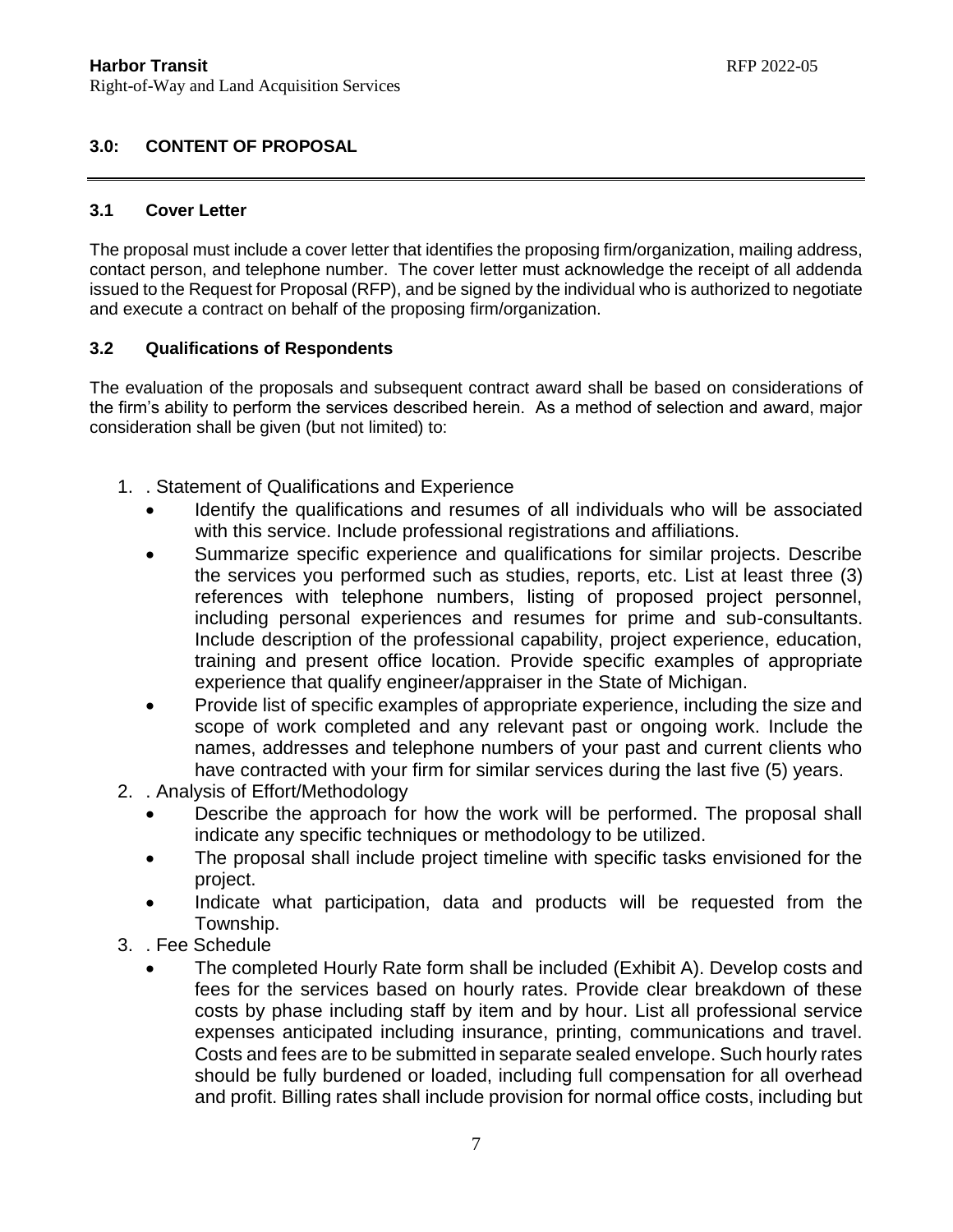not limited to office rental, utilities, insurance, equipment, normal supplies and materials, in-house reproduction services and local travel costs.

 Submit itemized hourly fee schedule for additional services beyond the Scope of Work

# **3.3 Proposal Format**

- 1. Property Acquisition Consultant must submit on 8  $\frac{1}{2}$  x 11" softbound sheets with a maximum of 25 pages.
- 2. Set forth the approach to fulfilling all the requirements listed herein.
- 3. Provide other materials documenting the Property Acquisition Consultants experience, requested references and samples.
- 4. Proposal contents are to follow the outline from under "Criteria for evaluation."
- 5. A Cost Proposal Form. The cost proposal should be filled out with the following items to be included:
	- Fixed Fee (expressed in a dollar amount and a percentage). This amount shall be divided into overhead and profit.
	- Staff allowances (by category Project Director, Project Mgr., Project Superintendent, etc. showing total hours and total dollars).
	- □ General Conditions (list categories and costs).
	- A) Provide an overhead rate on direct labor,
		- 1) Provide an audited copy of overhead rates for the most recent fiscal year.
- 6. Submit one original and six copies and one electronic copy.

### **3.4 DBE Information**

Information on any Disadvantaged Business Enterprise (DBE) participation shall be submitted. HT has established a DBE Participation Policy Statement and although no DBE participation goal is being mandated for the CMAR services based on local availability, DBE participation is encouraged wherever it is appropriate, cost effective and meets the goals of the prime contractor. Specific information regarding the policy and goals is provided in Section 6: Instructions to Proposers, 6.27. If DBE services are utilized, that information shall include, at a minimum:

- A description of any DBE firm(s) and the work it (they) will perform.
- Evidence of the firm's DBE certification.
- Estimated value of services to be performed and/or materials to be provided by DBE firm(s) under the proposal.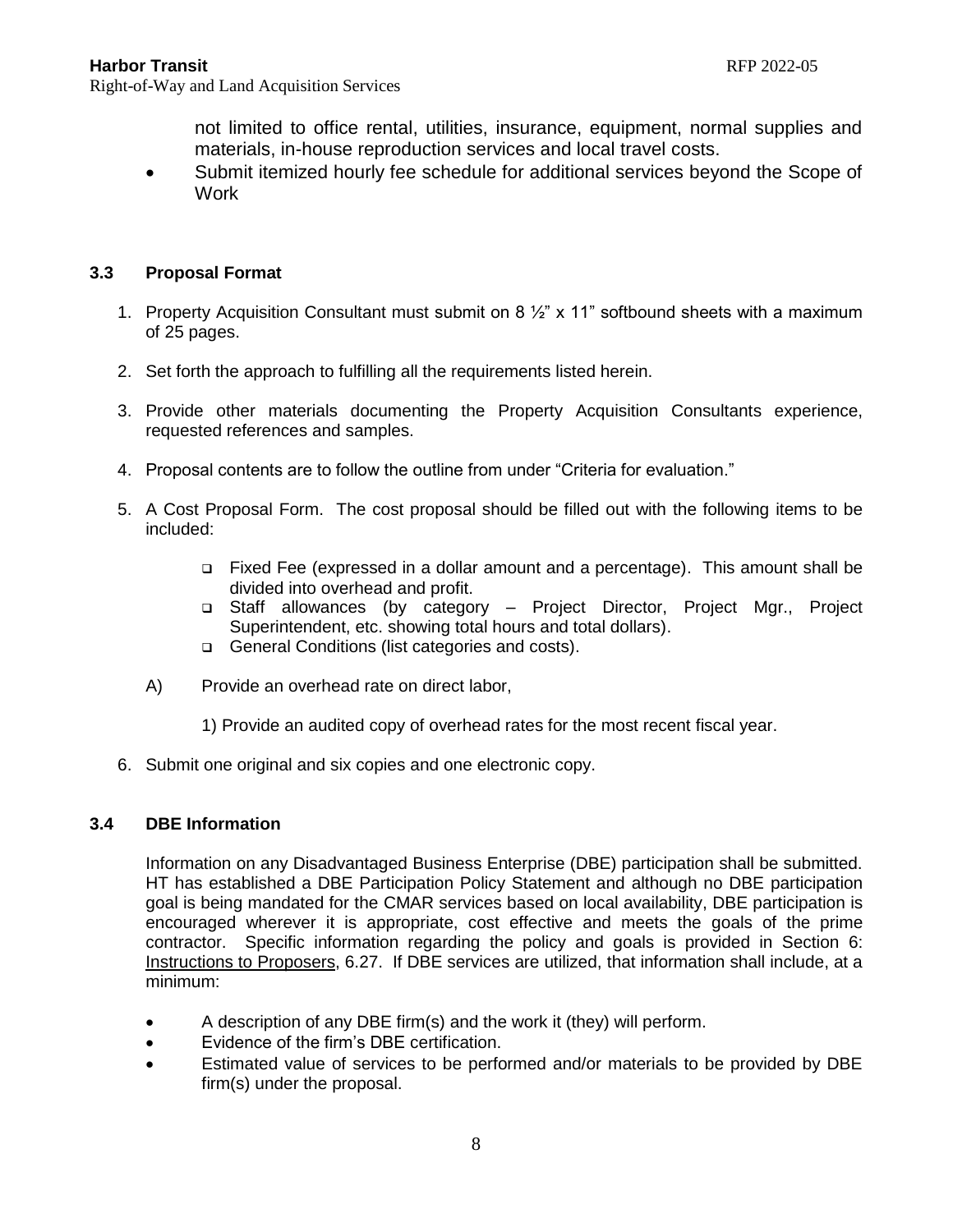Right-of-Way and Land Acquisition Services

# **3.5 Firm Certification**

The following items shall be completed and submitted as part of the proposal. Compliance with these requirements is mandatory for contract award.

- DBE Participation Form
- Certification of Lower-Tier Participants (Subcontractors) Regarding Debarment, Suspension, and Other Ineligibility and Voluntary Exclusion
- Certification of Primary Contractor Regarding Debarment, Suspension, and Other Responsibility Matters
- Certification of Restrictions on Lobbying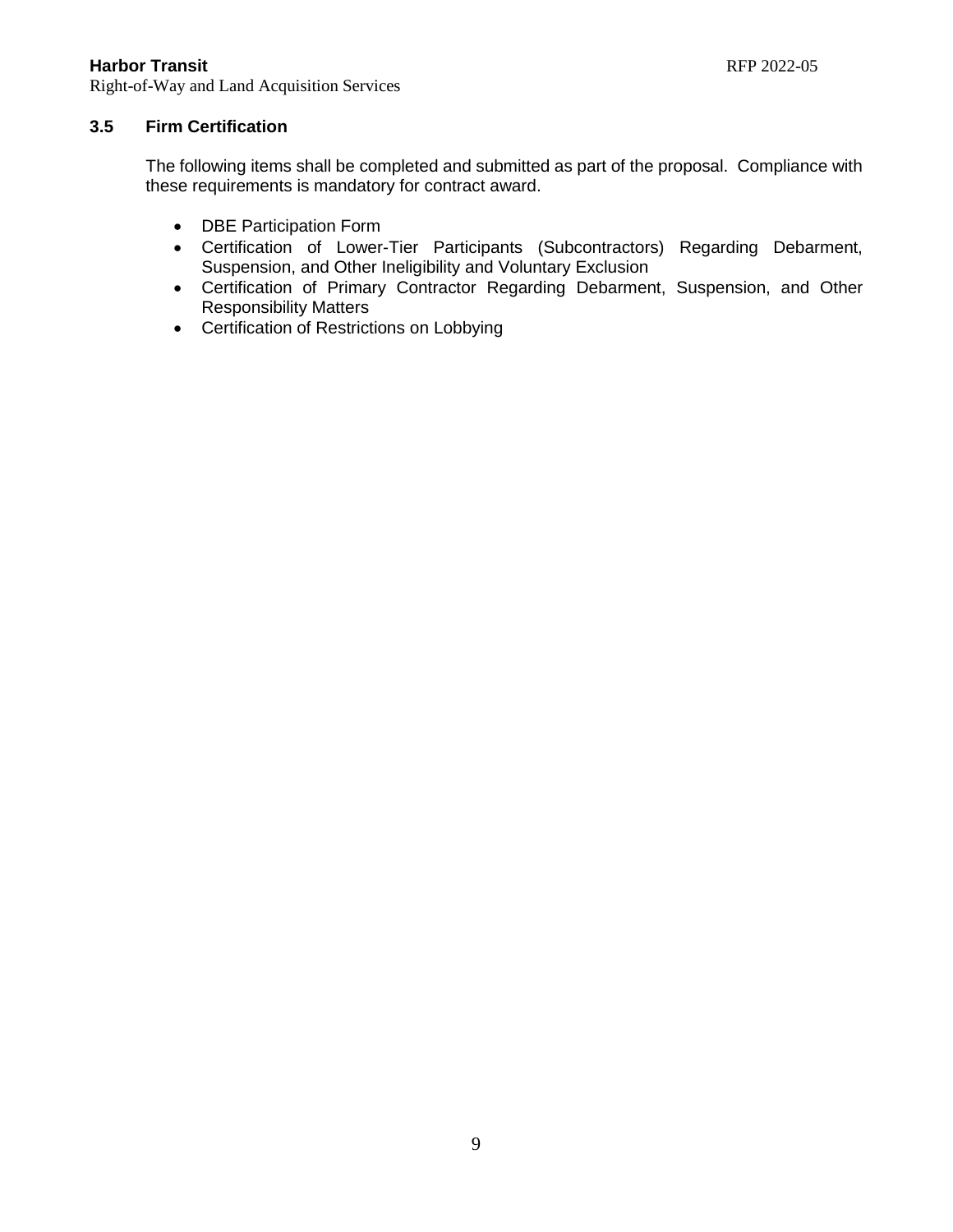# **4.0: EVALUATION OF PROPOSALS**

### **4.1 Interview and Selection Process**

A Selection Committee will review each proposal and select the most qualified ones for further consideration. The initial selection criteria will include, but not be limited to, such factors as number and level of experience of staff assigned to this project, methodology of managing the project, references of projects of similar size and complexity.

Those firms selected may be required to give an oral presentation to the Selection Committee. If required, the purpose of the presentation will be to clarify the proposals and ensure a mutual understanding of the project. All key members of the project team will be required to attend. Upon notification the selected firms will submit a fixed fee proposal to the Selection Committee.

Any materials or documents produced as a result of this agreement become the exclusive property of The Harbor Transit. The HT retains the rights to use or duplicate the information for the project. Information submitted is subject to the Michigan Freedom of Information Act, and may not be held in confidence after the proposals are opened.

### **4.2 Criteria for Evaluation**

The proposals will be evaluated with regard to the following factors. They are presented in their relative order of importance by section. No points will be awarded for the certifications but failure to sign and return the certifications will lead to disqualification.

Selection Criteria

- 1. Responsiveness to RFP. Does the proposal meet all the requirements in this RFP?
- 2. Competency and experience of consultant staff assigned to manage and to perform the rightof-way acquisition and appraisal services identified herein.
- 3. Price Proposal.
- 4. Ability to meet the review timeline/schedule identified herein.
- 5. Completeness of the proposal.
- 6. Demonstration of recent experience with similar municipalities.
- 7. Firm Certifications (Must all be completed)

DBE PARTICIPATION FORM CERTIFICATION OF RESTRICTION ON LOBBYING CERTIFICATION OF LOWER TIER PARTICIPATION CERTIFICATION OF DEBARMENT (PRIMARY CONTRACTOR)

A) If any work is to be subcontracted to another firm(s), the proposal must include the above firm and staff qualification information for each subcontractor, a description of the services the firm(s) will be performing and estimated fees for their services.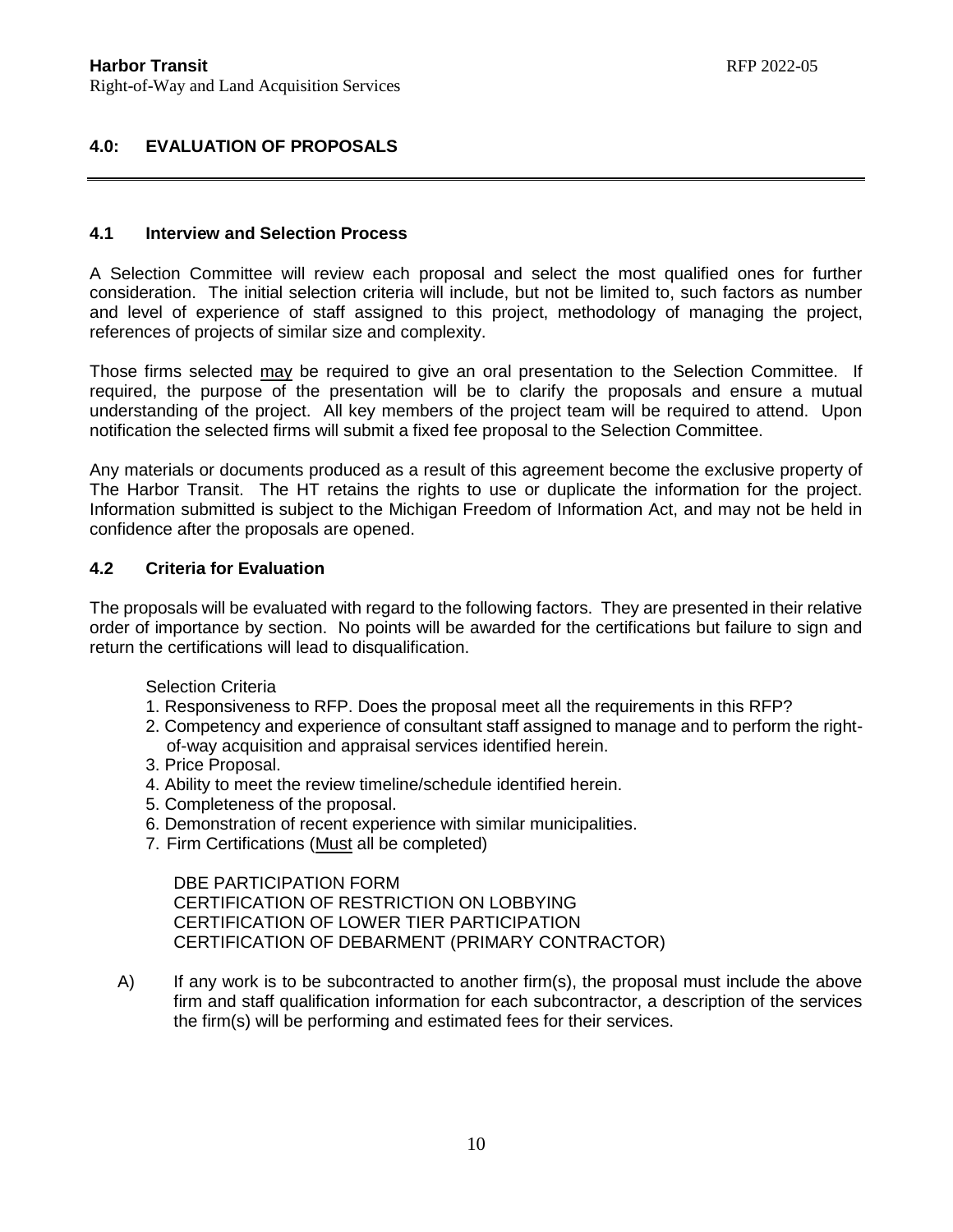# **5.0: PROPOSAL SUBMISSIONS**

HT will receive sealed proposals until Monday, June 13<sup>th</sup> 2022 at 2:00, local time. Proposals shall be submitted to:

> Scott Borg. Transportation Director HARBOR TRANSIT 440 N. Ferry Street Grand Haven, MI 49417

One (1) original and three (3) copies of the proposal are to be submitted. In addition, an electronic copy of the proposal (CD, Thumb Drive) shall also be submitted. Proposers should complete the enclosed "Sealed Proposal" label and attach it to the outside of the envelope containing the financial proposal. Attachment C contains a mailing label for the project. HT assumes no responsibility for the premature opening of sealed proposals that do not have this label attached. **Proposals must be accompanied by a signed statement acknowledging the receipt of any addenda issued to this RFP.**

If the proposal is submitted by mail, it shall be mailed a minimum of three (3) days prior to the submittal date. The proposal envelope shall be postmarked by the U.S. Postal Service or other mail service. Postage meter dates are not acceptable. Proposals mailed less than three (3) days prior to the submittal date and received after the submittal deadline will not be accepted.

It is anticipated that recommendations on contract awards will be made after Board approval in July 2022. Board action authorizing contracts will be requested at that time, with the execution of agreements as soon as possible thereafter. HT reserves the right to modify the schedule described below, or to withdraw this RFP, at any time without prior notice. HT also makes no representations that any agreement will be awarded to any proposer responding to this RFP. HT expressly reserves the right to reject any and all proposals or to waive any irregularity or informality in any proposal and to be the sole judge of the suitability of the services to be rendered.

All issues related to the submission of the proposal, price proposal, completion of forms, evaluation procedures, contracts, etc., shall be directed to:

> Scott Borg. Transportation Director HARBOR TRANSIT 440 N. Ferry Street Grand Haven, MI 49417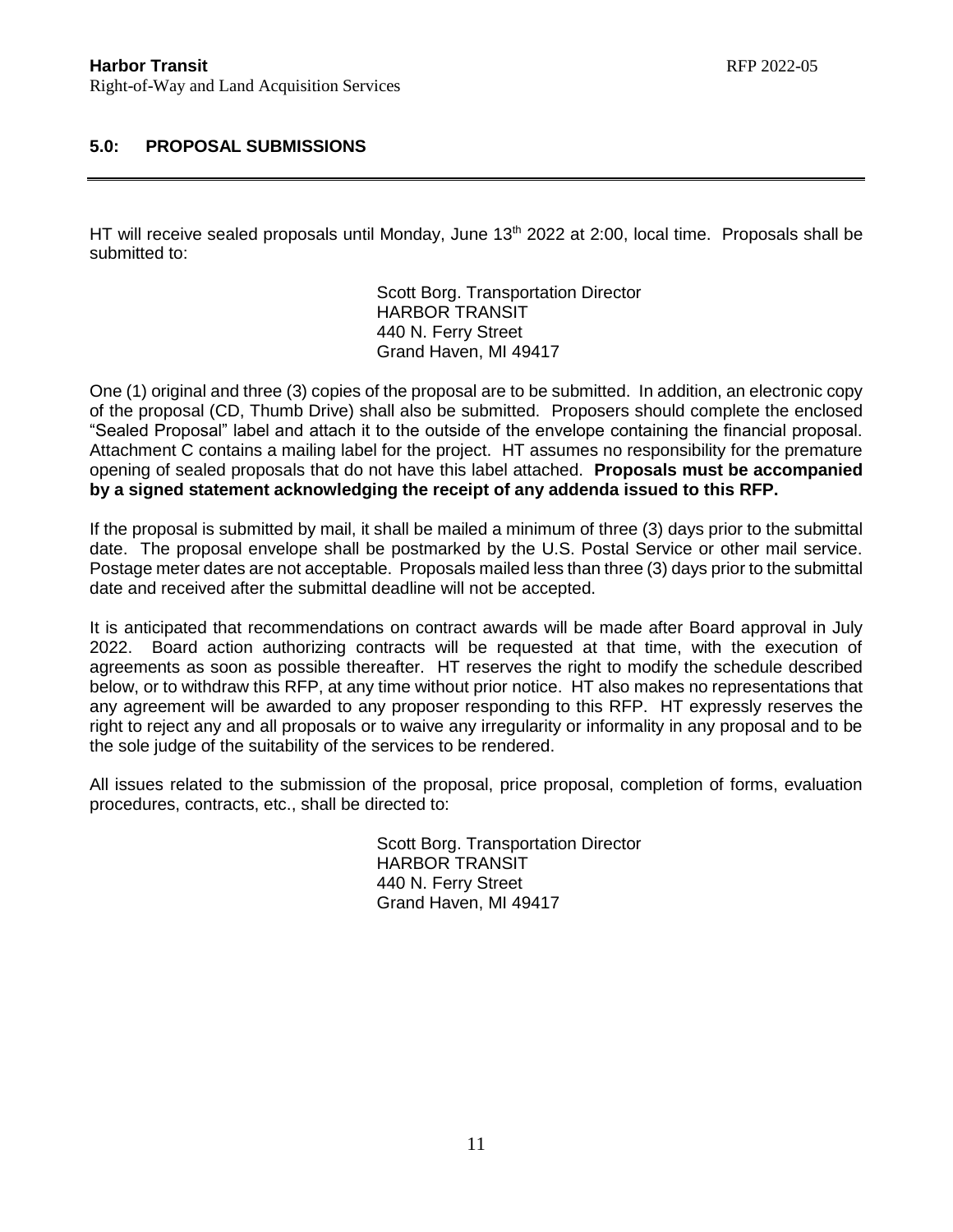# **6.0: INSTRUCTIONS TO PROPOSERS**

*Equipment and Services -- RFP*

# **1) FUNDING**

This Project will be funded with the assistance of capital improvement grants from the Federal Government under the Federal Transit Act and the Michigan Department of Transportation (MDOT). The successful bidder will be required to comply with all terms and conditions prescribed for third party contracts in a grant contract between the United States of America and HT. This grant contract is available for examination by prospective bidders at the HT offices.

# **2) PROJECT BUDGET**

The budget for this Project will be funded through financial assistance grants from the Federal Transit Administration (FTA) and the Michigan Department of Transportation (MDOT). The total Project budget will be determined by the final negotiated price between HT and the successful bidder.

# **3) PRE-PROPOSAL CONFERENCE**

A Pre-Proposal Conference will be held for all interested bidders in the form of an Electronic Zoom Meeting at 2:00 p.m. local time on May 27, 2022 to further clarify the scope of the proposed project. HT reserves the right to postpone answers to any questions raised at this meeting until a later date. Any oral explanations provided by HT during this meeting will not be binding upon HT until they are reduced to a written form by HT and given to all interested bidders. Bidders seeking a written response by HT to their questions at the Pre-Proposal Conference are requested to submit their questions in writing to HT in advance. HT will make every effort available to respond at the Pre-Proposal Conference. Attendance at the Conference is not mandatory, but is strongly encouraged by HT.

Zoom Link: https://us06web.zoom.us/j/84277161292?pwd=bW9ReTJxOVlTZTRIK2dubnZVcHRGdz09 Meeting ID: 842 7716 1292 Passcode: 209979 One tap mobile +16465588656,,84277161292#,,,,\*209979# US (New York) +13017158592,,84277161292#,,,,\*209979# US (Washington DC)

# **4) TYPE OF CONTRACT**

The Contract for this Project shall be a **firm fixed price type**.

# **5) PROJECT NUMBER(S)**

All bidders and Contractors will include the FTA Project Number in all correspondence with HT and with the FTA. The FTA Project Number for this Project is \_\_2022-05.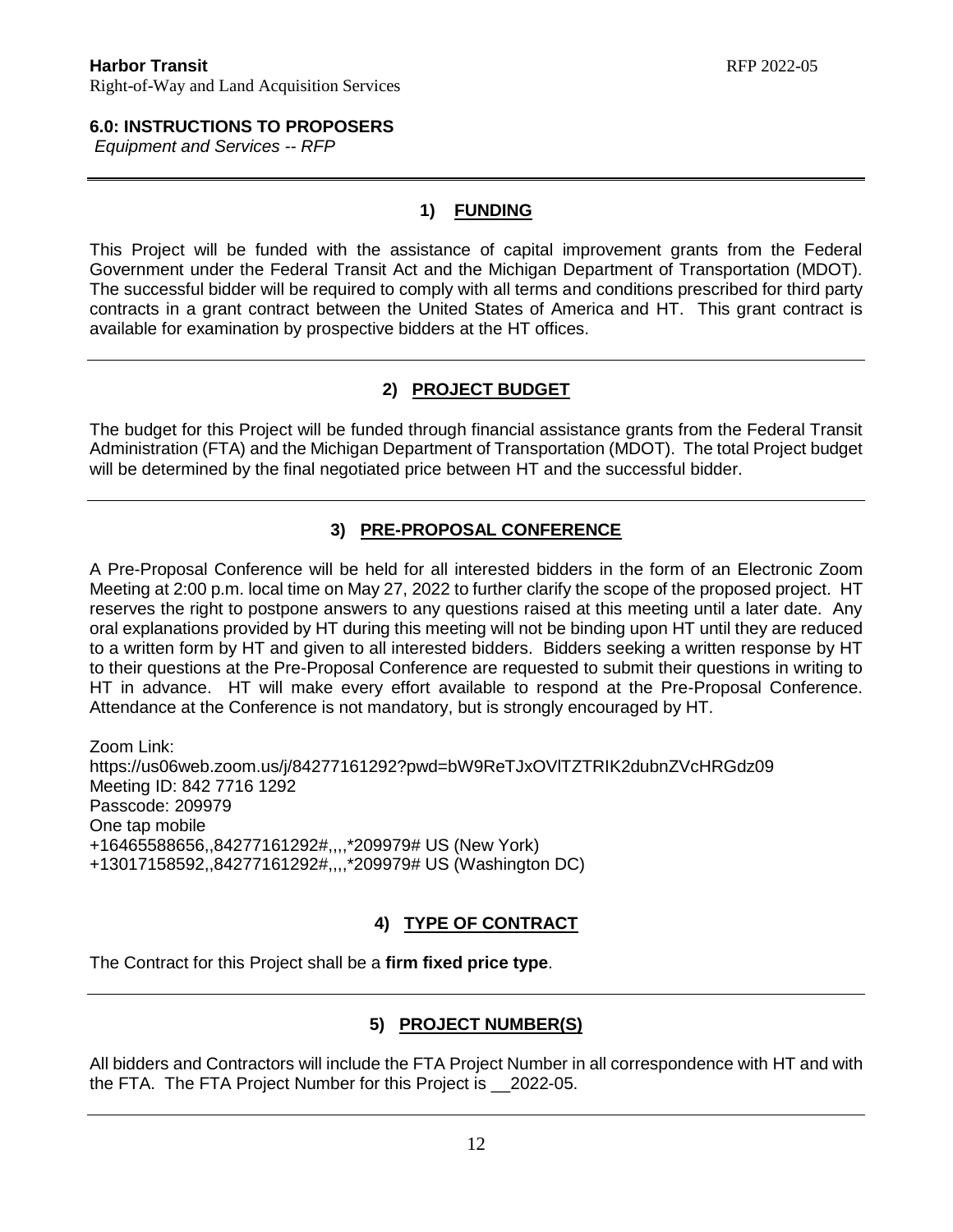# **6) USE OF "HARBOR TRANSIT" NAME IN CONTRACTOR ADVERTISING OR PUBLIC RELATIONS**

HT reserves the right to review and approve any advertising copy related to this Project in any way prior to publication. The successful bidder will not allow such copy to be published in their advertisements or public relations programs until submitting such copy and receiving prior written approval from HT. The successful bidder agrees that published information relating to this Project will be factual and in no way imply that HT endorses the successful bidder's firm, service or product.

# **7) INTENT OF SPECIFICATIONS**

It is the intent of these specifications to provide completed Project of substantial and durable construction in all respects, which will be most suitable and advantageous for HT. Experimental or unproven equipment, materials or design will not be accepted without prior review and written acceptance by HT.

# **8) APPROVED EQUALS AND DEVIATIONS**

All Proposals must be in strict compliance with the requirements and provisions of these specifications, including the provisions herein regarding "approvals", "approved equals", and "deviations". Where a feature, component or item is specified by brand name in these specifications, the words "or approved equal" will apply. Where the approval of HT is specifically required by these specifications in connection with a particular feature, or if the bidder proposes to submit a proposal containing "approved equals" or "deviations" from specific requirements of these specifications, the bidder must obtain such approval, confirmed in writing, prior to the date for the receipt of proposals. With respect to "approved equals" or "deviations", the details of same and the reasons and justifications therefor must be submitted to HT, including a statement whether the bidder has previously furnished or offered to furnish the item in question, is herein specified. Proposals may be submitted containing such "approvals", "approved equals", or "deviations", as are specifically approved by HT, confirmed in writing, prior to the date for receipt of proposals. Each proposal must be accompanied by documentation regarding any such approvals granted by HT for the proposal. Notice of any such approvals required by and/or granted to a bidder shall be furnished by HT to other prospective bidders prior to the date for receipt of proposals. Any unapproved deviations, exceptions, substitutions, alternates, or conditional qualifications contained in a proposal may be cause for its rejection. The decision of HT, as represented by the Transportation Director shall be final with respect to whether any proposed deviations from the specifications are acceptable. It should be understood that specifying a brand name, components, and/or equipment in this specification shall not relieve the supplier from its responsibility to produce the product in accordance with the performance warranty and contractual requirements. The supplier is responsible for notifying HT of any inappropriate brand name, component, and/or equipment that may be called for in the specifications, and to propose a suitable substitute for consideration.

# **9) PROTEST PROCEDURES**

The following terms, conditions and appeal procedures will apply: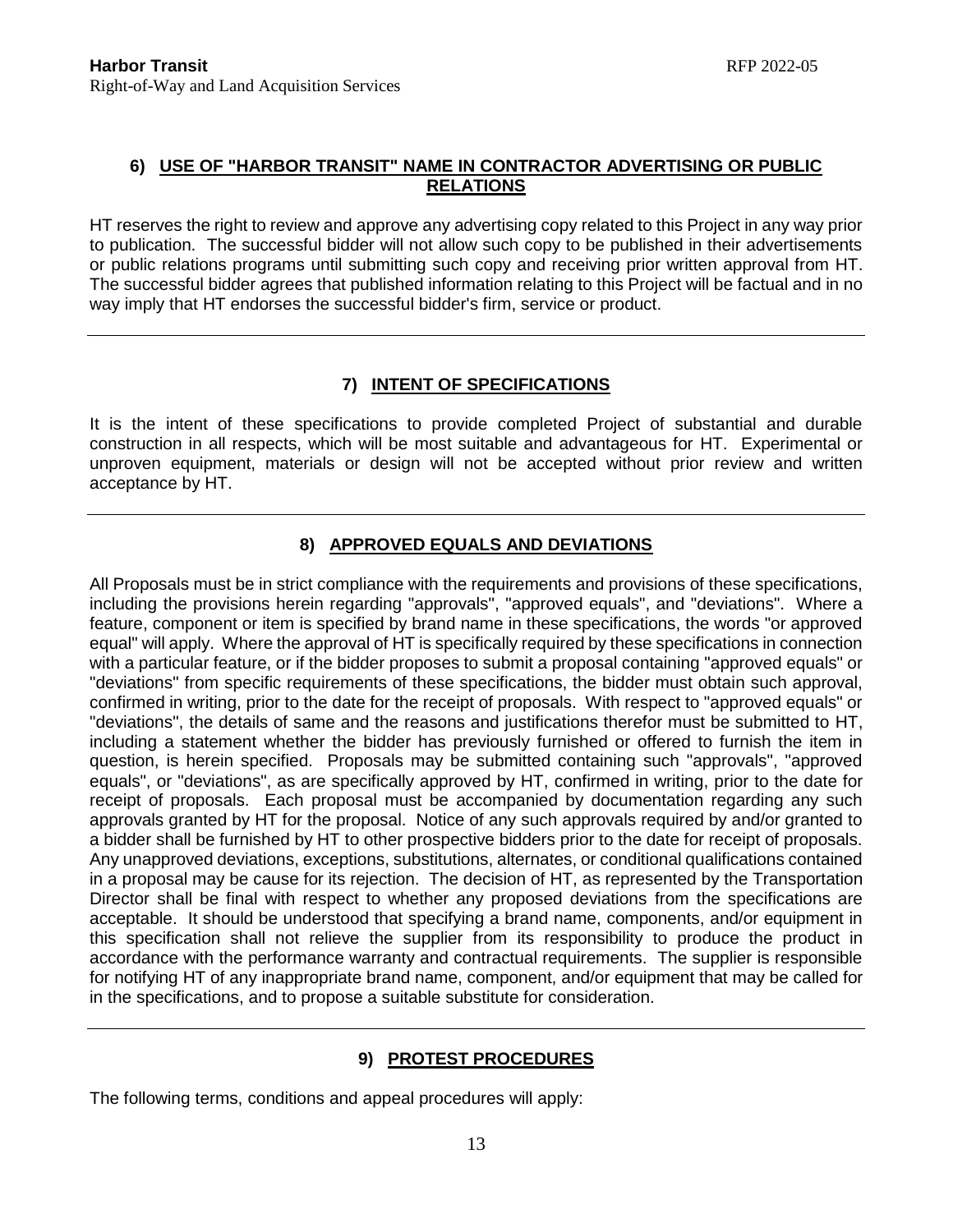Right-of-Way and Land Acquisition Services

(a) HT reserves the right to postpone the bid opening or receipt of proposals for its own convenience.

(b) Changes to the specifications will be made by addendum only.

(c) Prime Contractors and subcontractors may make appointments to discuss the Project specifications. This, however, does not relieve them from the written documented requests required by paragraphs (d) and (f), following.

(d) Requests for approved equals, clarification of specifications, and protest of specifications must be received by HT in writing not less than nine (9) working days before the date of the scheduled bid opening or closing date for receipt of proposals. Any request for an approved equal or protest of the specifications must be fully supported with technical data, test results or other pertinent information as evidence that the substitute offered is equal to or better than the specification requirement.

(e) HT's replies to requests under paragraph (d) above will be postmarked at least four (4) working days before the date scheduled for the bid opening or receipt of proposal.

(f) A protest by any adversely affected person regarding restrictive specifications or alleged improprieties in the solicitation must be made in writing and received by the HT Purchasing Manager two (2) working days before the date scheduled for bid opening or receipt of proposal. The formal written protest shall state the name of the protester, a description of the Project, and the facts and law upon which the protest is based, and a statement as to what relief is requested.

(g) Upon receipt of a protest, HT shall immediately determine if the date for the bid opening or closing date for receipt of proposals should be postponed. If the bid opening or closing date is postponed, HT will contact all Contractors and subcontractors who were furnished a copy of the specifications by HT that an appeal has been filed and that the bid opening or receipt of proposals is postponed until a decision has been issued. Notice of the postponement will be made in writing by addendum.

(h) Representatives of HT and the protester shall meet within twenty-four (24) hours after receipt of the protest or at such a time as mutually agreed, to discuss all substantive issues raised in the protest. Upon completion of discussion between HT and the protester, the HT Transportation Director will transmit a final decision in writing to the protester within five (5) working days. The final decision will respond to each substantive issue raised in the protest. If the written decision cannot be of the written decision, HT will then issue appropriate addendum to reschedule the date for the bid issued within this time period, the protester will be notified in writing of the time extension. Upon issuance opening or closing date for the receipt of proposal.

(i) Protests by any adversely affected person for reasons other than for restrictive specifications or alleged improprieties in the solicitation must be made in writing and received by the HT Purchasing Manager not more than three (3) working days after the posting of the Notice of Award is made to the participating bidders. Upon receipt of a protest after Contract award, HT shall immediately determine if work on the protested Project should be suspended until such time as the protest is resolved.

(j) Representatives of HT and the protester shall meet within twenty-four (24) hours after receipt of the protest or at such time as mutually agreed to by both parties to discuss the protest. Upon completion of discussions between HT representatives and the protester, HT will issue a written decision to the protester within five (5) working days. If the written decision cannot be issued within this time period, the protester will be notified in writing of the time extension.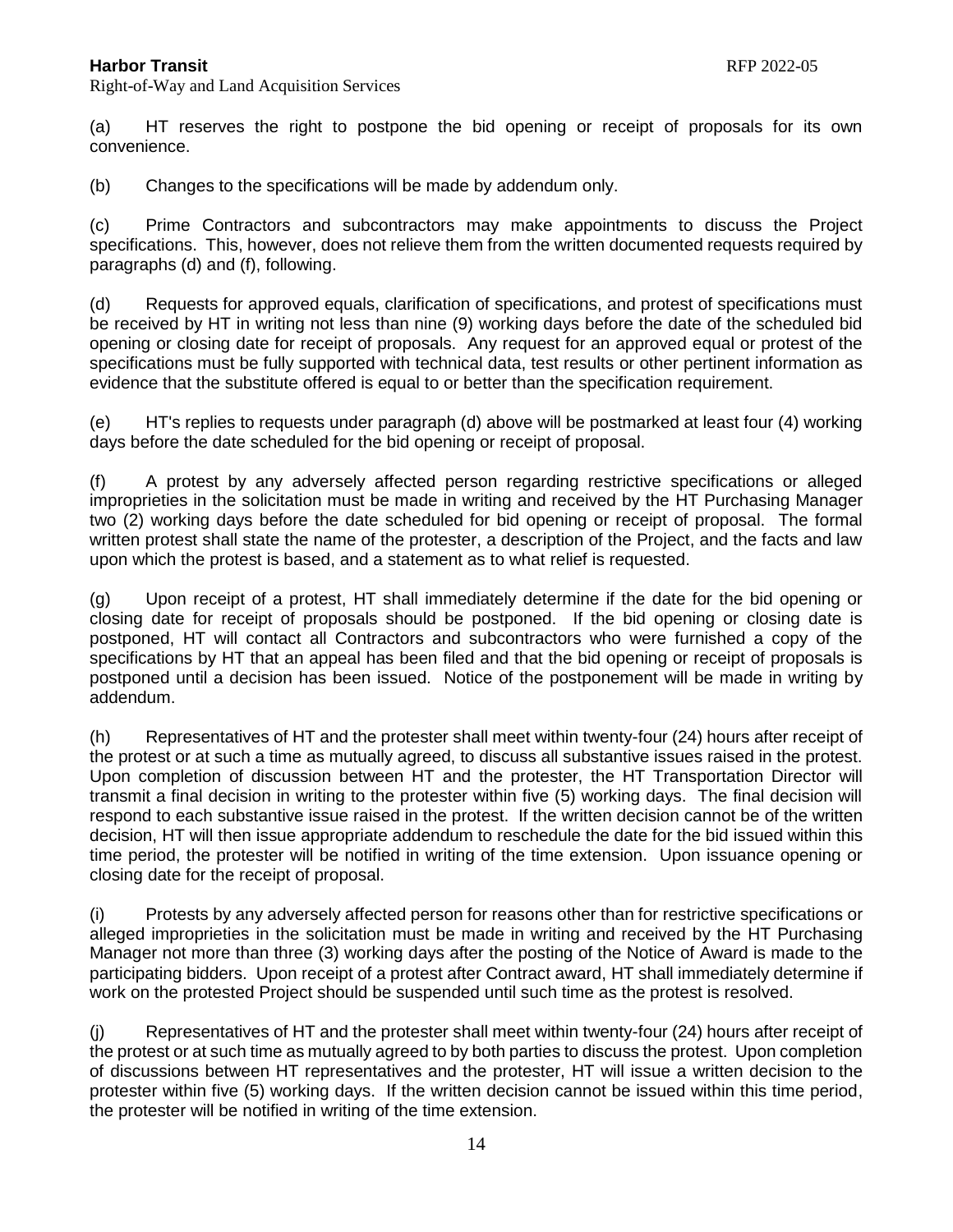(k) Except as noted in paragraph (l), HT will not open bids, receive proposals or award a contract if a formal written protest has been received and no final decision has been issued by the HT Transportation Director. After the issuance of a final decision, HT will wait a minimum of five (5) working days before opening bids or proposals or before awarding a Contract for a Project.

(l) HT may open bids, receive proposals and award a Contract for a Project while a protest is pending final disposition when the HT Transportation Director determines that:

- \* The items to be procured are urgently required;<br>\* Delivery or performance will be unduly delayed.
- \* Delivery or performance will be unduly delayed by failure to make an award promptly; or,<br>Failure to make premate pued will otherwise souse undue herm to UT at the F
- Failure to make prompt award will otherwise cause undue harm to HT or the Federal Government.

(m) Protester may request a reconsideration after a final decision has been issued by the HT Transportation Director within five (5) working days after the issuance of a final decision if new data or information becomes available that was not previously known, or there has been an error of law or regulation.

(n) The provisions of Chapter V of FTA Circular 4220.1F. (11/01/2008), are hereby incorporated and made part of the rules of HT. Protests to the FTA by a protester must be made in accordance with FTA Circular 4220.1F. FTA will only consider a protest that alleges failure of HT to have a written protest procedure or failure to follow such procedure. Alleged violations of a specific Federal requirement that provides an applicable complaint procedure shall be submitted and processed in accordance with that Federal regulation.

Any appeal or protest may be withdrawn at any time.

# **10) SUBMISSION OF PROPOSALS**

Sealed proposals will be accepted until \_June 13, 2022\_ at \_2:00 pm\_, local time. They shall be submitted to:

> Scott Borg. Transportation Director HARBOR TRANSIT 440 N. Ferry Street Grand Haven, MI 49417

Proposals submitted to HT shall include one (1) original and (3) copies plus one electronic copy.

# **11) SEALED PROPOSAL LABEL**

The bidder should complete the enclosed "Sealed Proposal" label and attached it to the envelope containing the bid or proposal. HT assumes no responsibility for the premature opening of sealed bids or proposals which do not have this label attached to the outside of the envelope. Template for label attachment B. **If label is not included, please mark envelope "Sealed Proposal and Project number" or request label at procurement@harbortransit.org.**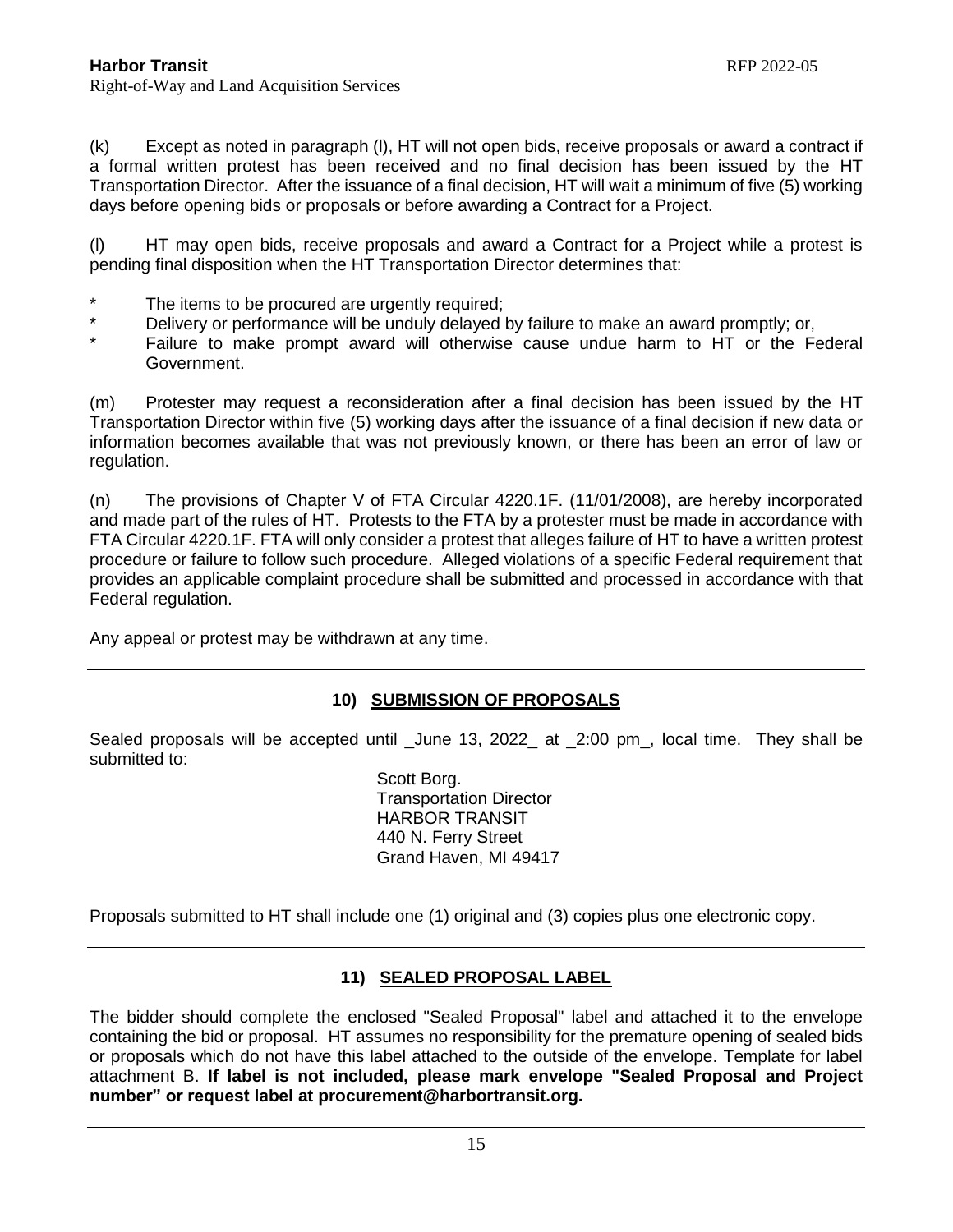# **12) MAILING BIDS/PROPOSALS**

Bids or proposals submitted by mail shall be mailed a minimum of three (3) days prior to the bid opening date or date scheduled for receipt of proposals. A postmark by the U.S. Postal Service or other mail delivery service is required. Postage meter dates are not acceptable. Bids or proposals which are not mailed in a timely manner and received after the scheduled bid opening or proposal submittal date will not be accepted.

# **13) DURATION OF OFFER**

All bids or proposals shall remain in effect for a minimum of 120 days from the bid opening date or scheduled date for receipt of proposals. Offers that allow less than 120 days for acceptance by HT will be considered non-responsive and will be rejected.

# **14) PROPOSAL PRICE**

- (a) Proposal prices shall be submitted in the prescribed form. Prices submitted in any other form may be considered non-responsive and may be rejected.
- (b) Proposal prices shall be based on F.O.B. HT, Grand Haven, Michigan.

The price stated in any proposal submitted shall include all items of labor, materials, equipment, tools and other costs necessary to fully complete and deliver this Project pursuant to the specifications. It is the intention of these specifications to provide and require a complete Project of the type prescribed. Any item or items omitted from such specifications which are clearly necessary for the completion of such Project and its appurtenances shall be considered a portion of such Project although not directly specified or called for in these specifications.

# **15) TAX EXEMPTION**

The HT is exempt from payment of all Federal, State, and local taxes in connection with this Project. Said taxes shall not be included in the bid or proposal prices. The HT will provide necessary tax exemption certificates. This provision does not relieve the Contractor from the responsibility to pay all applicable taxes for goods, services, and labor acquired in the performance of this Project.

# **16) DISCOUNTS**

Prompt payment discounts will not be considered in the evaluation of proposals or bids. However, any offered discount will form a part of the award, and will be taken if payment is made within the discount period indicated in the offer by the bidder. As an alternative to offering a prompt payment discount in conjunction with the offer, bidders awarded Contracts may include prompt payment discounts on individual invoices.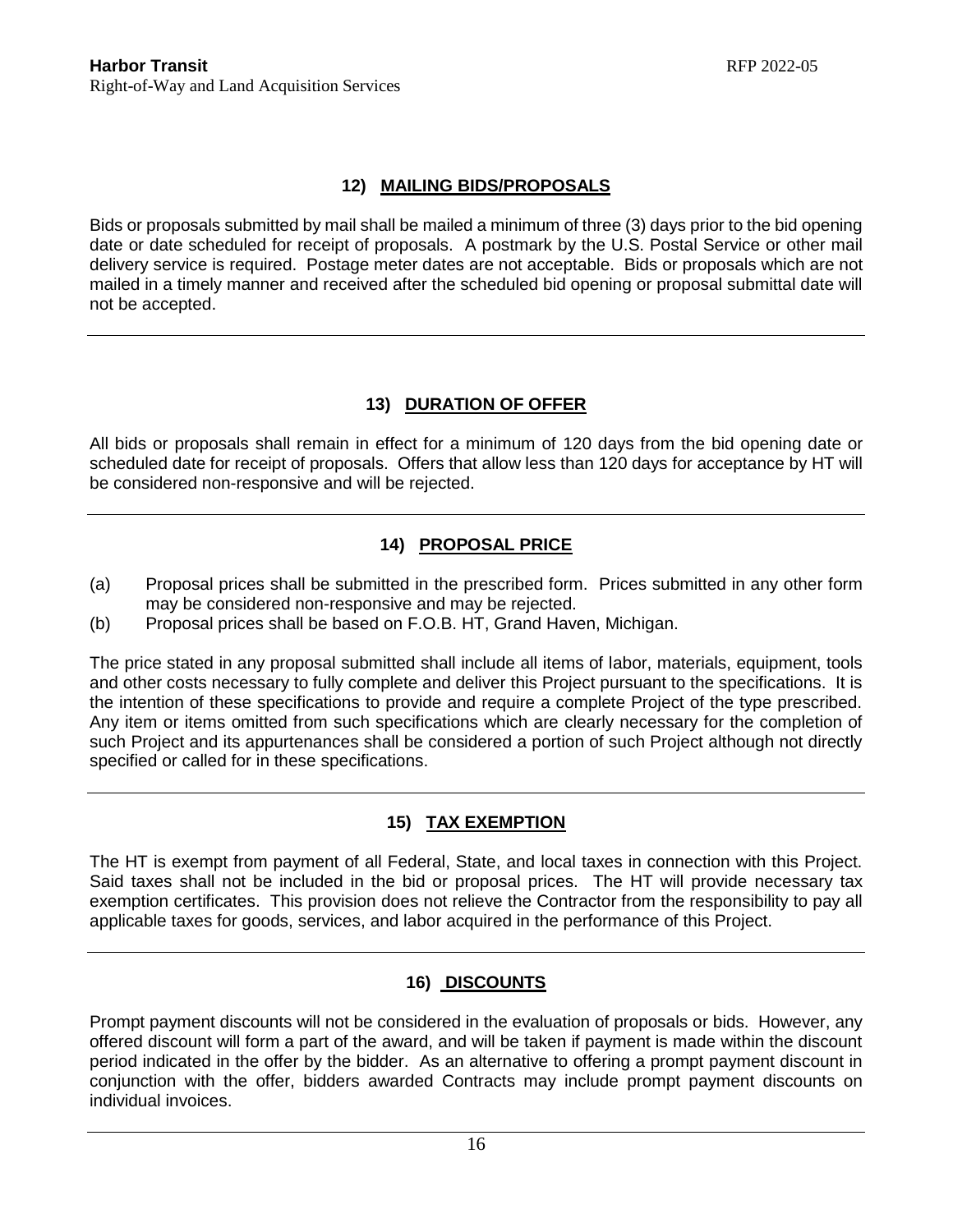# **17) PAYMENT TERMS**

HT will make payment within thirty (30) days after delivery and final acceptance of the project. The Contractor may submit invoices to HT prior to or upon delivery. Payment will not be made without an invoice.

# **18) PROJECT COMPLETION DATE**

Bidders shall state in the bid or proposal the earliest possible date offered for completion of the Project. The date cannot exceed 180 calendar days from the date of the Notice to Proceed with the Project.

# **19) LATE PROPOSALS OR WITHDRAWAL OF PROPOSALS**

a) Any proposal received at the HT offices designated in the solicitation after the time specified for receipt of proposals will not be considered and will be returned to the bidder unopened.

A proposal may be withdrawn in person by the bidder or their authorized representative, provided their identity is made known and a receipt is signed for the proposal, and only if the withdrawal is made prior to the time specified for receipt of proposals.

# **20) DETERMINATION OF SUCCESSFUL PROPOSER**

In determining the successful proposer, consideration is given to the proposer's qualification, content of proposal, and financial proposal as described in the evaluation criteria. The Contract award for this Project will be made to the proposer making the best and most advantageous offer to HT, price considered.

# **21) BIDDER QUALIFICATIONS**

In order to be eligible for award, bidders must be responsive and responsible.

(a) Responsive offers are those complying in all material aspects of the solicitation, both as to the method and timeliness of submission and as to the substance of the resulting Contract. Bids or proposals which do not comply with all the terms and conditions of the solicitation may be rejected as non-responsive.

- (b) Responsible bidders are those prospective Contractors who, at a minimum, must:
- 1) Have adequate financial resources, as required during performance of the Contract.
- 2) Are able to comply with the required or proposed delivery or performance schedule, taking into consideration all existing business commitments.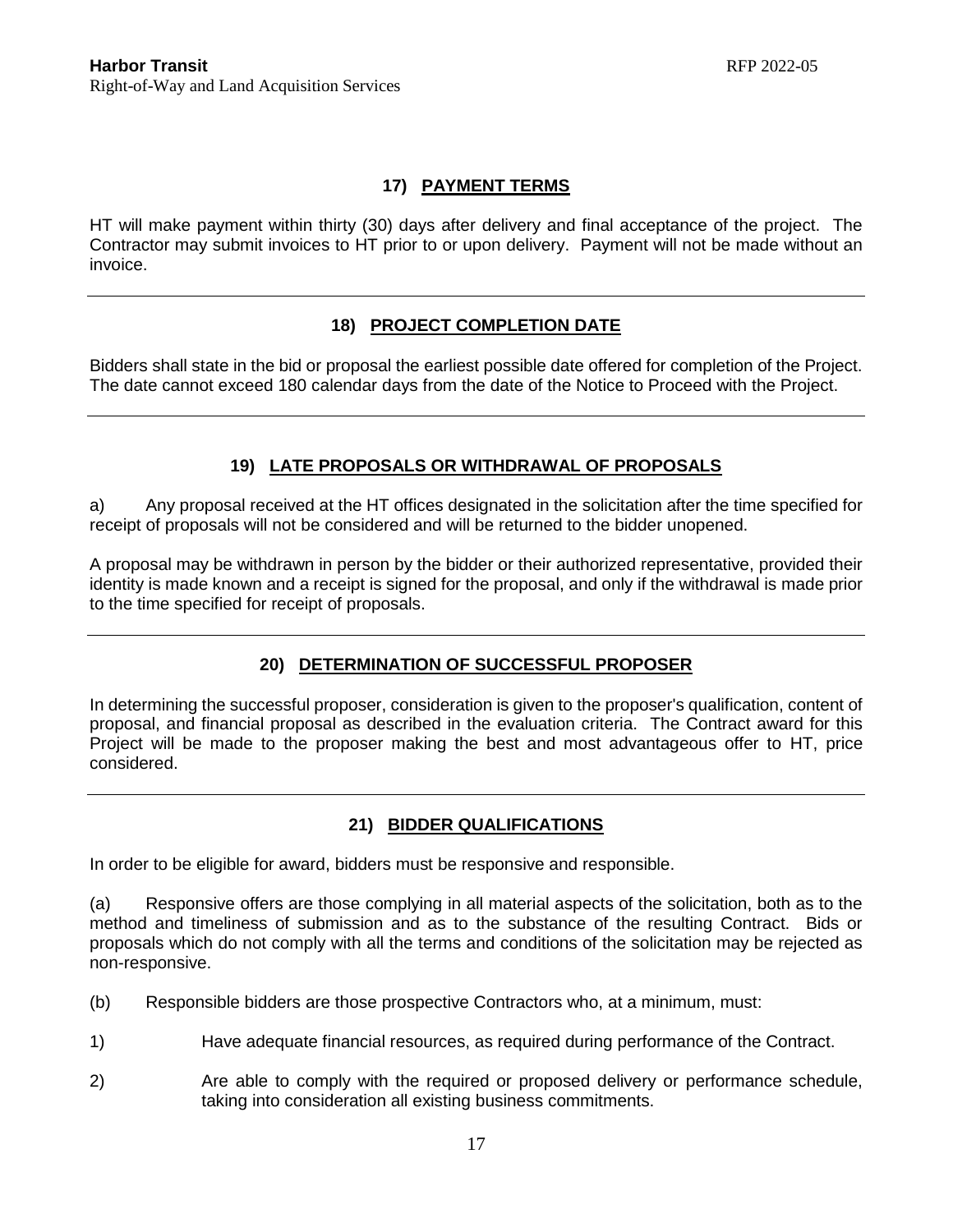Right-of-Way and Land Acquisition Services

- 3) Have a satisfactory record of past performance.
- 4) Have necessary technical capability to perform.
- 5) Provide evidence satisfactory to HT that the bidder will comply with the DBE requirements.
- 6) Certify that they are not on the U.S. Comptroller General's list of ineligible Contractors.
- 7) Are qualified as a manufacturer or regular dealer of the items being offered.
- 8) Are otherwise qualified and eligible to receive an award under applicable laws and regulations.

All prospective bidders may be requested to submit written evidence verifying that they meet the minimum criteria necessary to be determined a responsible Contractor. Refusal to provide requested information may cause rejection of the bid or proposal.

# **22) ACCEPTANCE OF PROPOSAL**

Each proposal shall be submitted with the understanding that the acceptance in writing by HT of the offer to furnish any or all goods or services described therein shall bind the bidder on its part to furnish and deliver at the proposal price, in accordance with the conditions of said accepted proposal and specifications

# **23) WITHHOLDING AWARD**

This solicitation for bids or proposals does not commit HT to award a contract, pay any costs incurred in preparation of bid or proposals in response to this solicitation, or to procure or contract for goods or services. Bidder shall be responsible for all costs incurred as part of their participation in the pre-award process.

# **24) PROPOSAL ACCEPTANCE, REJECTION, AND POSTPONEMENT**

HT reserves the right to postpone, accept, or reject any and all proposals in whole or in part, on such basis as the HT Board deems to be in its best interest to do so, subject to the rules and regulations set forth by the U.S. Department of Transportation. Also, HT reserves the right to accept an original offer or proposal without negotiation or without calling for a "best and final" offer.

# **25) USDOT/FTA CONCURRENCE FOR CONTRACT AWARD**

The award of a Contract for this Project may be subject to review and concurrence by the U.S. Department of Transportation, Federal Transit Administration.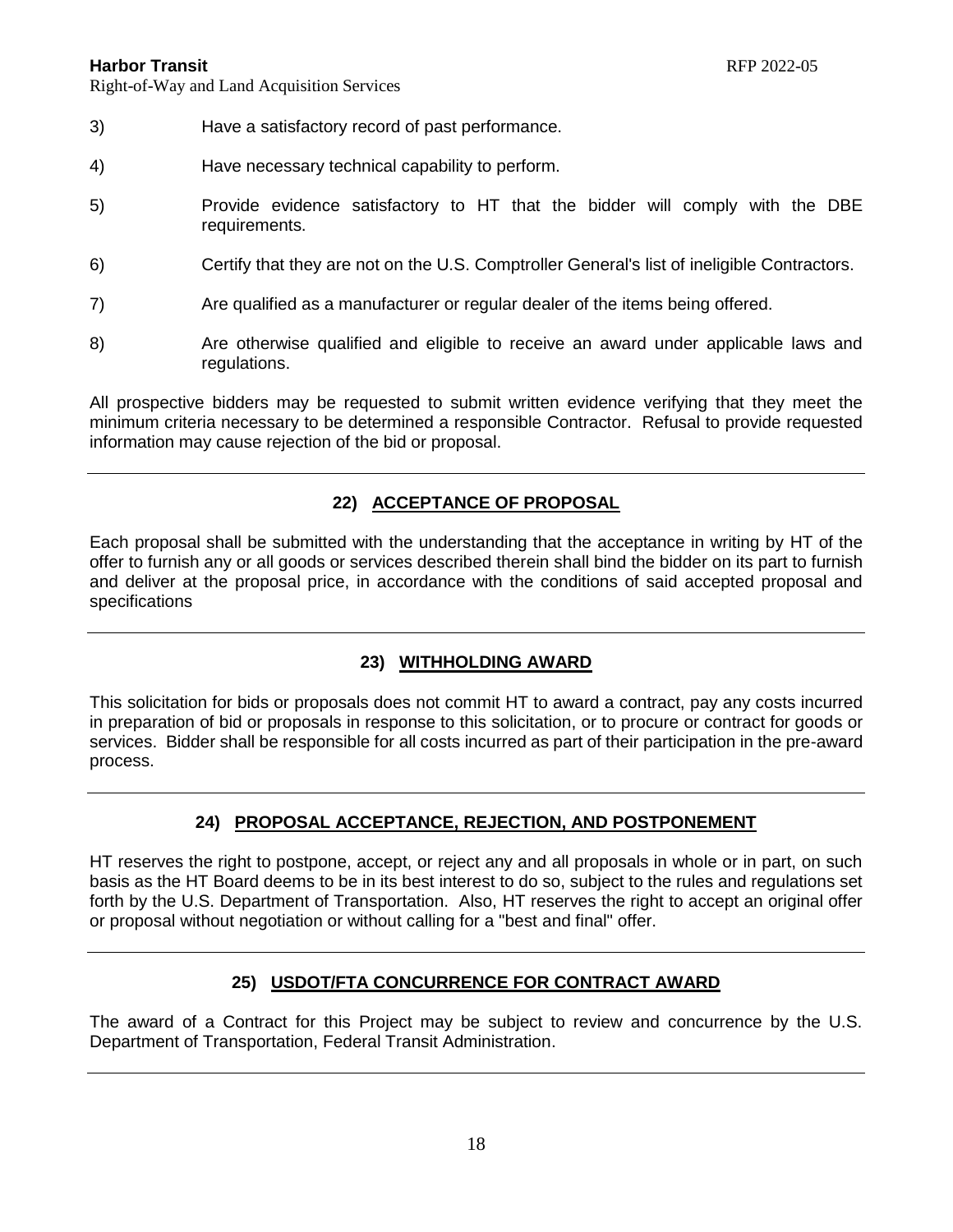### **26) SINGLE BID RESPONSE**

If only one (1) proposal is received in response to the Request for Proposal, a detailed cost proposal may be requested of the single bidder. A cost/price analysis and evaluation and/or audit may be performed of the cost proposal in order to determine if the price is fair and reasonable.

# **27) DBE PARTICIPATION**

In connection with the performance of this Contract, the successful bidder agrees to cooperate with HT in meeting its commitments and goals with regard to maximum utilization of Disadvantaged Business Enterprises (DBE). The policy and obligations for maximum utilization of DBE's are herein set forth:

(a) Policy - It is the policy of the Department of Transportation that Disadvantaged Business Enterprises, as defined in 49 CFR, Part 26, shall have the maximum opportunity to participate in the performance of contracts financed in whole or apart with Federal funds under this Agreement. Consequently, the DBE requirements of 49 CFR, Part 26 apply to this Agreement.

(b) DBE Obligation - HT or its Contractor agrees to ensure that Disadvantaged Business Enterprises, as defined in 49 CFR, Part 26, have the maximum opportunity to participate in the performance of contracts and subcontracts financed in whole or in part with Federal funds provided under this Agreement. In this regard, HT or its Contractors shall take all necessary and reasonable steps in accordance with 49 CF, Part 26, to ensure that Disadvantaged Business Enterprises have the maximum opportunity to compete for and to perform contracts. HT and its Contractors shall not discriminate on the basis of race, color, national origin, or sex in the award and performance of DOTassisted contracts.

Requirements and goals for Disadvantaged Business Enterprise participation in this Project are as follows:

A minimum of zero percent (0%) of the total contract price, as awarded. shall be established as a goal to be made available to certified DBE's. Compliance with the percentage goal may be fulfilled by DBE's performing as either:

- 1) A member of a joint venture as a prime contractor;
- 2) An approved subcontractor;
- 3) An owner-operator of equipment;
- 4) A renter of equipment to a prime contractor;
- 5) A firm manufacturing and supplying goods used in the project;
- 6) A firm supplying goods used in the project (when supplying goods, only 60 percent (60%) will be counted).

Prior to Contract award, the apparent successful bidder shall submit a written assurance of meeting the above goals and shall include names of DBE subcontractors, addresses of contact persons, a description of work to be performed and dollar values of each proposed DBE subcontract. This information shall be submitted on the attached 'DBE Participation Form" furnished with this solicitation.

If the goals were not met, the bidder must demonstrate that sufficient good faith efforts were made to meet the DBE contract goals and shall document the steps he has taken to obtain DBE participation.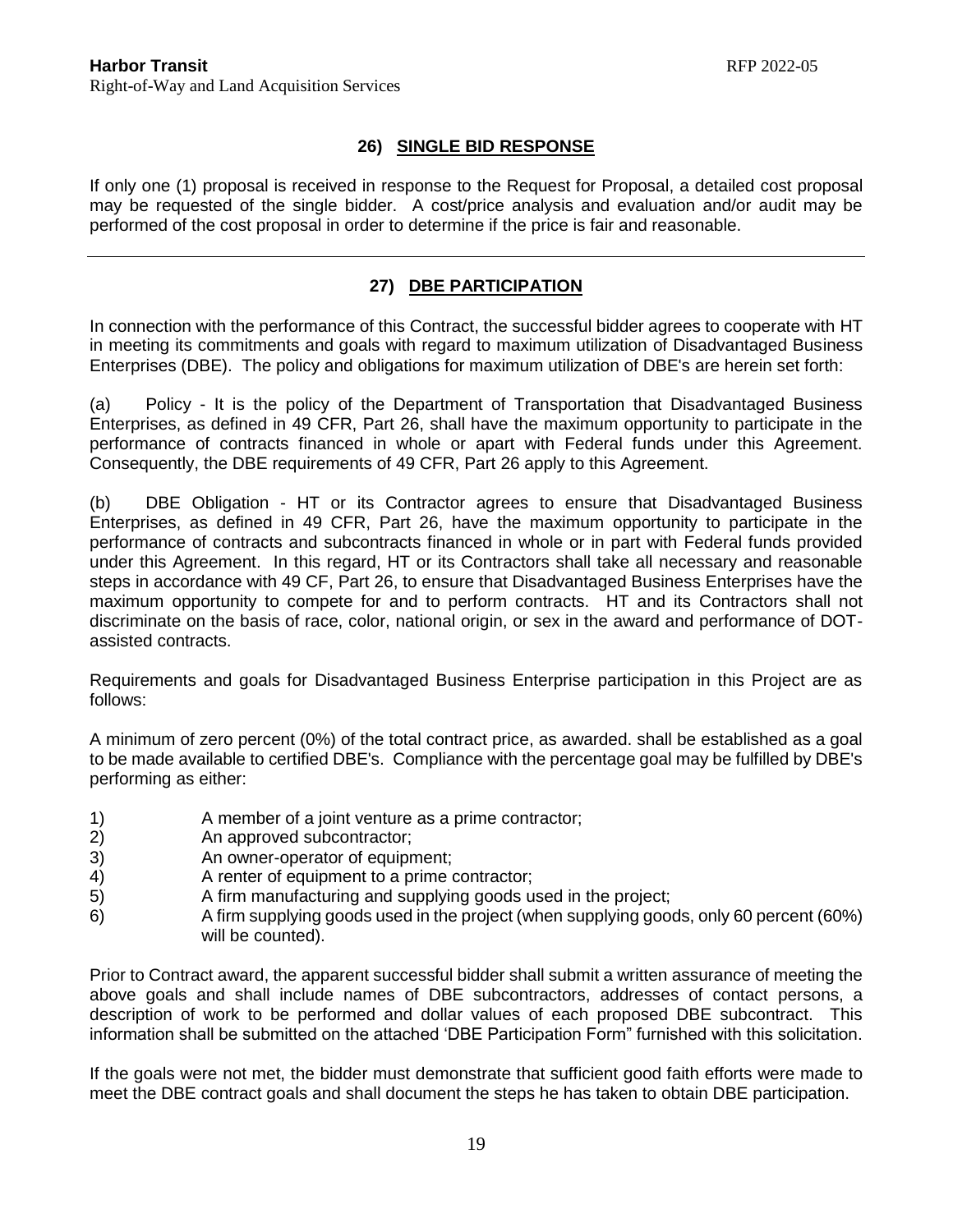Right-of-Way and Land Acquisition Services

Failure to provide required documentation of good faith efforts may be reason for disqualification of the Bid / Proposal.

Bidder's good faith efforts will include the following actions:

- Soliciting through all reasonable and available means the interest of all certified DBE's who have the capability to perform work under the contract. This shall include attendance at pre-bid meetings, advertising and /or written notices. The bidder shall allow sufficient time to allow the DBE's to respond to the solicitation.
- Selecting portions of the work to be performed by DBE's.
- Providing interested DBE's with adequate information about the plans, specifications, and requirements of the contract in a timely manner to assist them in responding to a solicitation.
- Negotiations in good faith with interested DBE's. It will be the responsibility of the bidder to make a portion of the work available to DBE subcontractors and suppliers and to select those portions of the work or materials consistent with the available DBE's. Evidence of negotiations shall include the names, addresses, and telephone numbers of DBE's that were considered and a description of the information provided regarding the plans and specifications for the work selected for subcontractors, and evidence as to why additional agreements could not be reached for DBE's to perform the work.
- Not rejecting DBE's as being unqualified without sound reasons based on a thorough investigation of their capabilities.
- Efforts to assist interested DBE's in obtaining bonding, lines of credit, or insurance as required.
- Efforts to assist interested DBE's in obtaining necessary equipment, supplies, materials, or related assistance or services.
- Use of services of available minority/women community organizations; minority/women contractors' groups; local, state, and federal minority/women business assistance offices; and other organizations that provide assistance in the recruitment and placement of DBE's.
- The prime contractor agrees not to terminate for convenience a DBE subcontractor, and then perform the work of the terminated subcontract with its own forces or those of an affiliate, without HT's prior written consent. When a DBE subcontractor is terminated, or fails to complete its work on the contract for any reason, the prime contractor agrees to find another DBE subcontractor to substitute for the original DBE. These good faith efforts shall be directed at finding another DBE to perform at least the same amount of work under the contract as the DBE that was terminated.

# **28) DEBARMENT AND SUSPENSION**

Bidders shall complete and submit as part of their bid, the Certification of Primary Contractor Regarding Debarment, Suspension, And Other Responsibility Matters for all projects when the total aggregate value of the contract exceeds \$25,000. The bidder shall also submit a list of subcontracts and subcontractors which will have a financial interest in this Project which exceeds \$25,000 or will have a critical influence on or a substantive control over the Project. A Certification of Lower-Tier Participants Regarding Debarment, Suspension, And Other Ineligibility and Voluntary Exclusions shall be submitted by the bidder to HT for each listed subcontractor prior to contract award.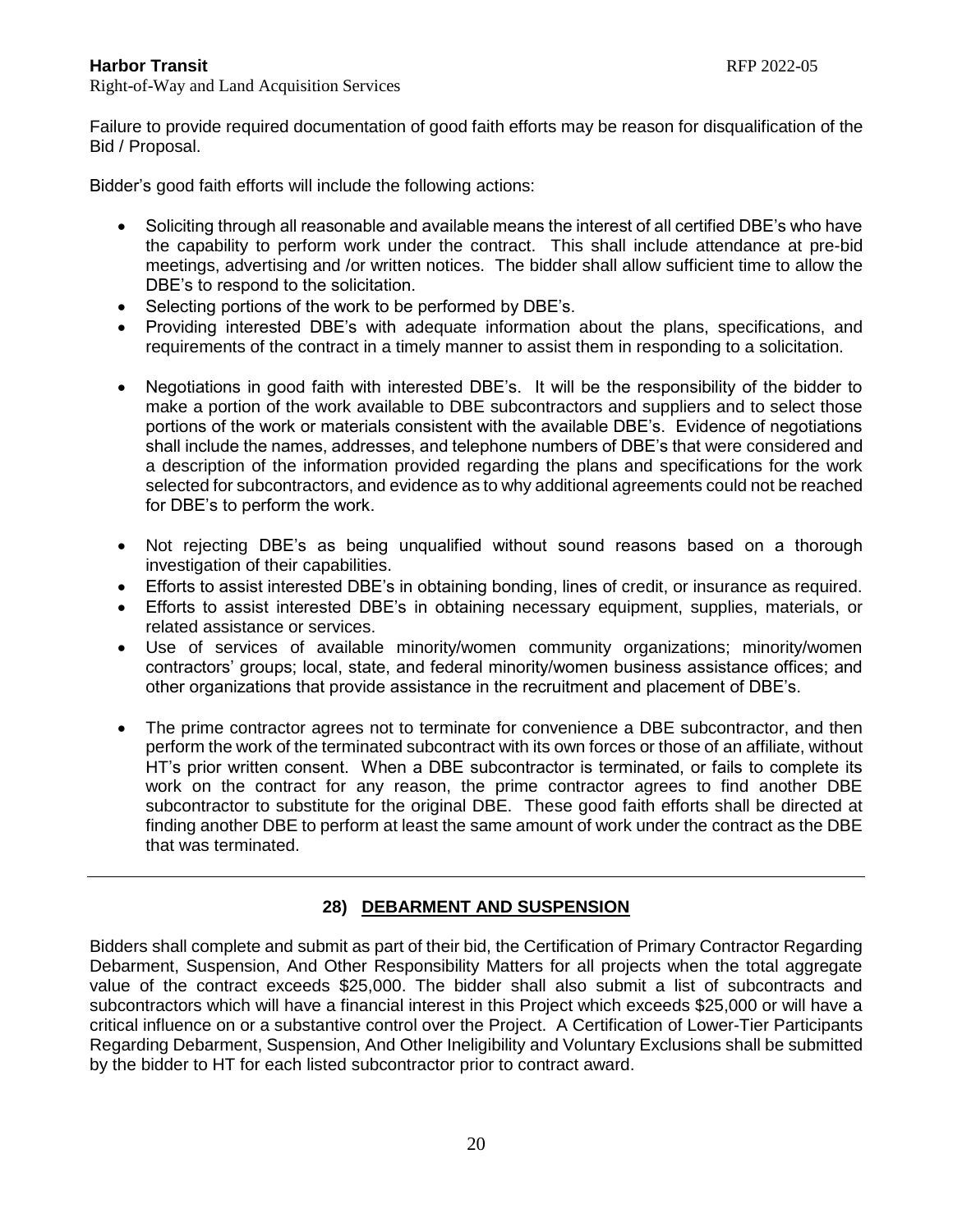During the term of the Contract the successful bidder will be required to immediately notify HT of 1) any potential subcontractor that is subject to this provision and to submit the appropriate certification prior to award of a subcontract, 2) any information that its certification or certification of its subcontractors was erroneous when submitted, 3) any information that certifications have become erroneous by reason of changed circumstances.

# **29) LOBBYING CERTIFICATION**

Bidders shall complete and submit as part of their bid the Certification of Restrictions on Lobbying for all projects when the total aggregate value of the contract exceeds \$100,000. The Contractor shall also submit a list of subcontracts and subcontractors which will exceed \$100,000. A Certification of Restrictions on Lobbying shall be submitted by the bidder to HT for each listed subcontractor prior to contract award.

# **30) PRODUCT DESCRIPTION**

Bids or proposals must be accompanied by a comprehensive description of bidder's product. This description shall include drawings, overall dimensions and photographs which show the construction characteristics and explain the operation of the bidder's product. The descriptive literature shall also include information on design details, components, performance characteristics, methods of manufacture and assembly. The descriptive literature is required for the purpose of evaluation and award. Failure of the descriptive literature to show that the product proposed conforms to the specifications and other requirements of this solicitation may result in rejection of the bid or proposal. Additionally, failure to submit the descriptive literature will require rejection of the bid or proposal. The quality of standard components not covered by the language of these specifications will be a factor in determining an award. No advantage shall be taken by the bidder or manufacturer in the omission of any part or detail which goes to make the product complete and ready for service, even though such part is not mentioned in this specification. All units or parts not specified shall be Contractor's standard units or parts and shall conform in materials, design and workmanship to the best practices known in the industry. All parts will be new and in no case will used, reconditioned, or obsolete parts be accepted without prior review and written acceptance by HT.

# **31) DEMONSTRATION**

Bidder may be requested to demonstrate to HT the capability of their proposed product to perform and function as herein called for by this specification. The demonstration shall be at no expense to HT in compliance with provisions outlined in the technical specifications contained herein.

### **32) PAYMENT TERMS NOT APPLICABLE**

HT will make payment in accordance with the following payment schedule, unless specified elsewhere. 50% within 30 days of delivery 20% within 30 days of installation 30% within 30 days after acceptance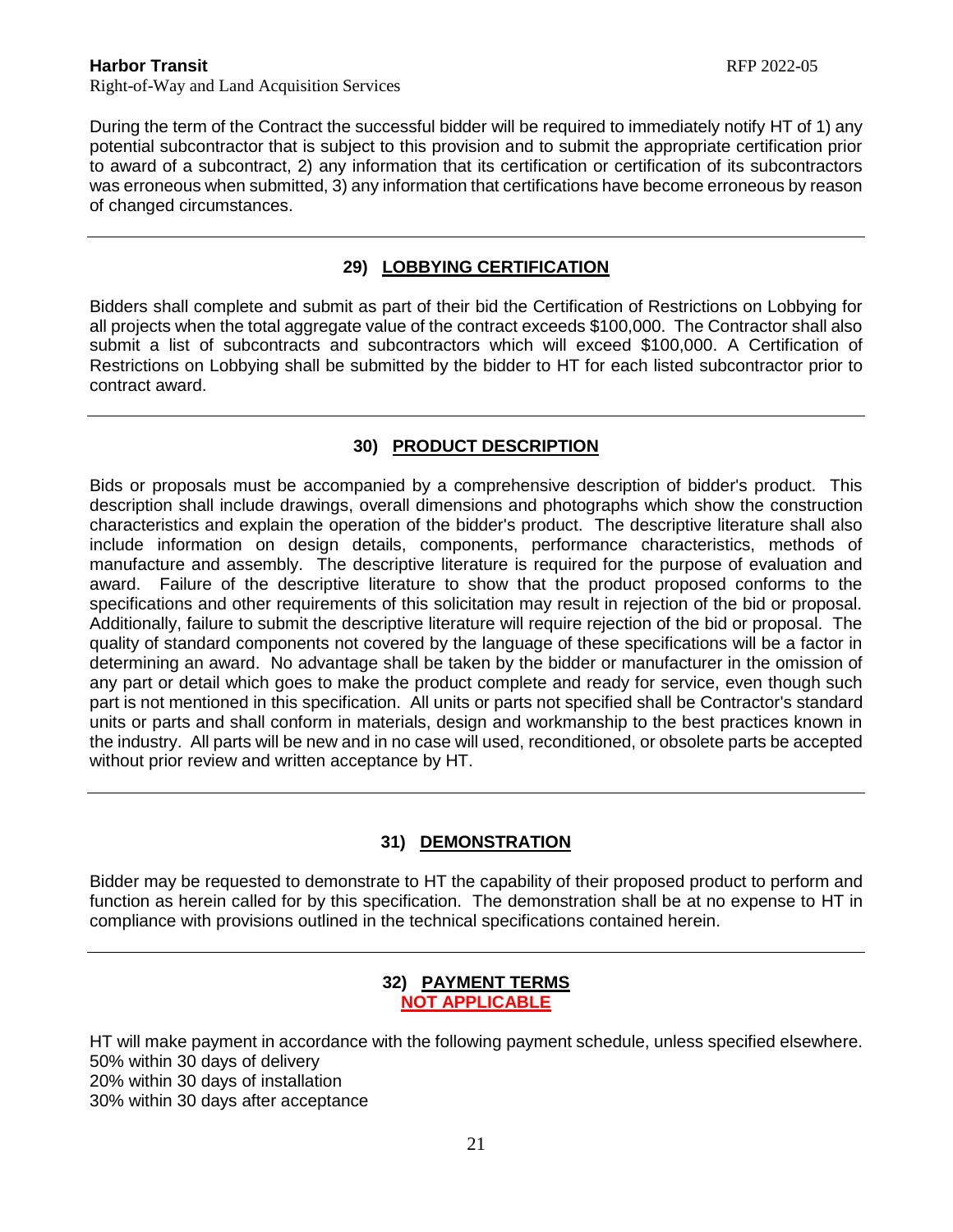Right-of-Way and Land Acquisition Services

The Contractor shall submit invoices to HT prior to or upon delivery. Payment will not be made without an invoice. Partial payments do not constitute acceptance.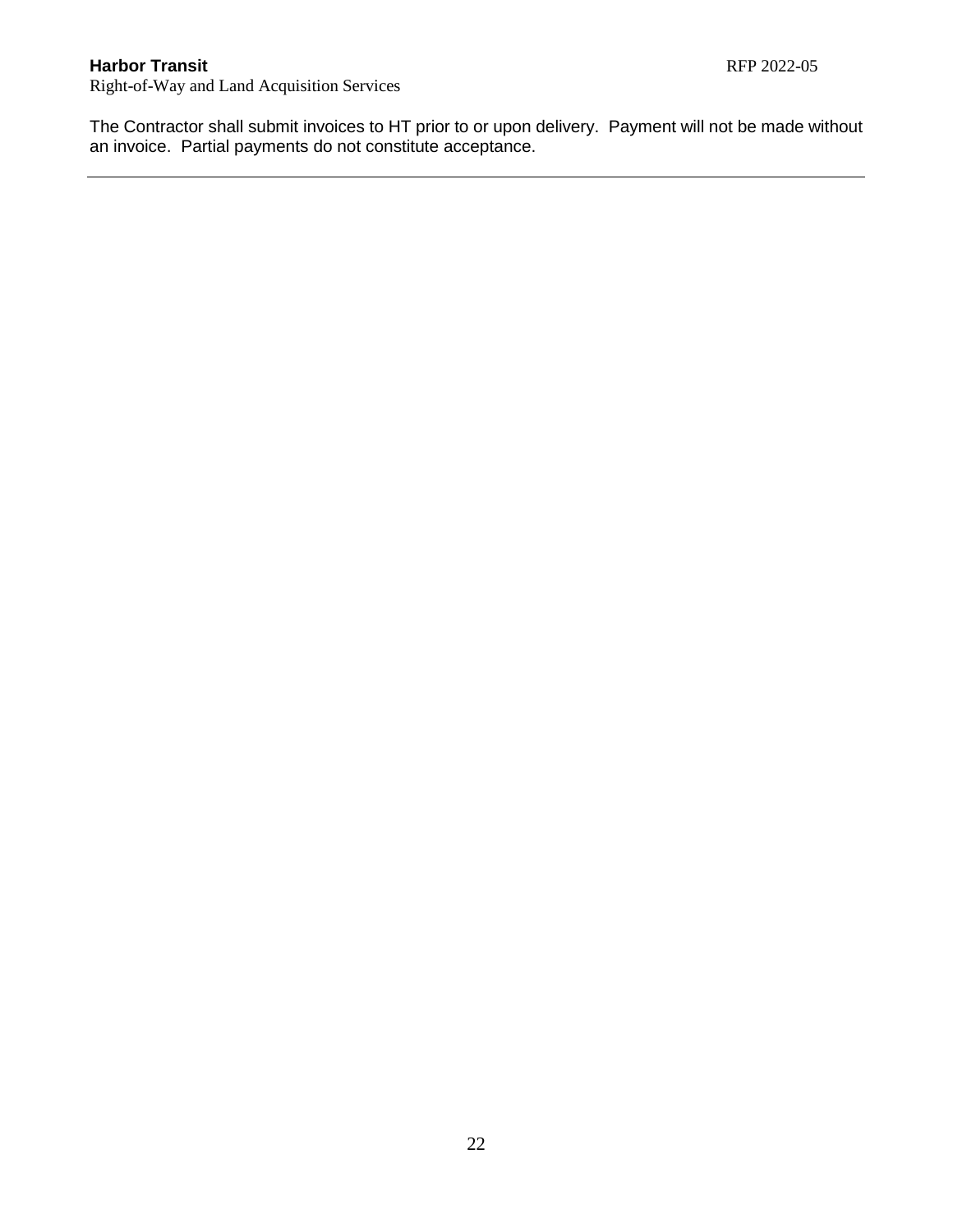# **7.0: CONTRACT PROVISIONS**

*Equipment and Services*

### **1) OSHA REQUIREMENTS**

The Contractor expressly warrants that all materials, supplies, and equipment provided under this Contract are provided in full compliance with the Occupational Safety and Health Act of 1970, as amended, and all standards, rules, regulations and orders issued pursuant thereto, and all other federal and state safety and health statutes. All sales of hazardous materials as defined in Title 29 of the cost of Federal Regulation, Chapter VII, parts 1501-1503, shall be accompanied by a completed U.S. Department of Labor "Materials Safety Data Sheet", Form OHFA-20 by the Contractor for each good sold to HT.

# **2) CARGO PREFERENCE**

Pursuant to 46 CFR, Part 381, the Contractor agrees:

a) To utilize privately owned United States flag commercial vessels to ship at least fifty percent (50%) of the gross tonnage (computed separately for dry bulk carriers, dry cargo liners, and tankers) involved, whenever shipping any equipment, materials or commodities pursuant to 46 CFR, Part 381, to the extent such vessels are available at fair and reasonable rates for United States flag commercial vessels.

b) To furnish within twenty (20) days following the date of loading for shipments originating within the United States, or within thirty (30) working days following the date of loading for shipment originating outside the United States, a legible copy of a rated, "on-board" commercial ocean Bill-Of-Lading in English for each shipment of cargo described in paragraph (a) above to HT (through the prime Contractor in the case of subcontractor Bills-Of-Lading) and to the Division of National Cargo, Office of Market Development, Maritime Administration, 400 Seventh Street SW, Washington, DC, 20590, marked with appropriate identification of the Project.

 To insert the substance of the provisions of this clause in all subcontracts issued pursuant to this Contract.

# **3) BUY AMERICA (Not Applicable this procurement)**

The Contractor agrees to comply with Section 165 of the Surface Transportation Assistance Act of 1982, as amended, "Buy America Requirements - Surface Transportation Assistance Act Of 1982", 49 CFR Part 661, and 49 CFR, Part 663, and any amendments thereto and any implementing guidance issued by FTA.

# **4) CHANGE ORDERS**

HT's Project Manager, at any time by written order and without notice to the sureties, may make changes within the general scope of this Contract in (i) drawings, designs or specifications where the supplies to be furnished are to be specially manufactured for HT in accordance therewith; (ii) method of shipment of packing; (iii) place of delivery. If any such change causes an increase or decrease in the cost of or the time required for performance of this Contract, whether changed or not changed by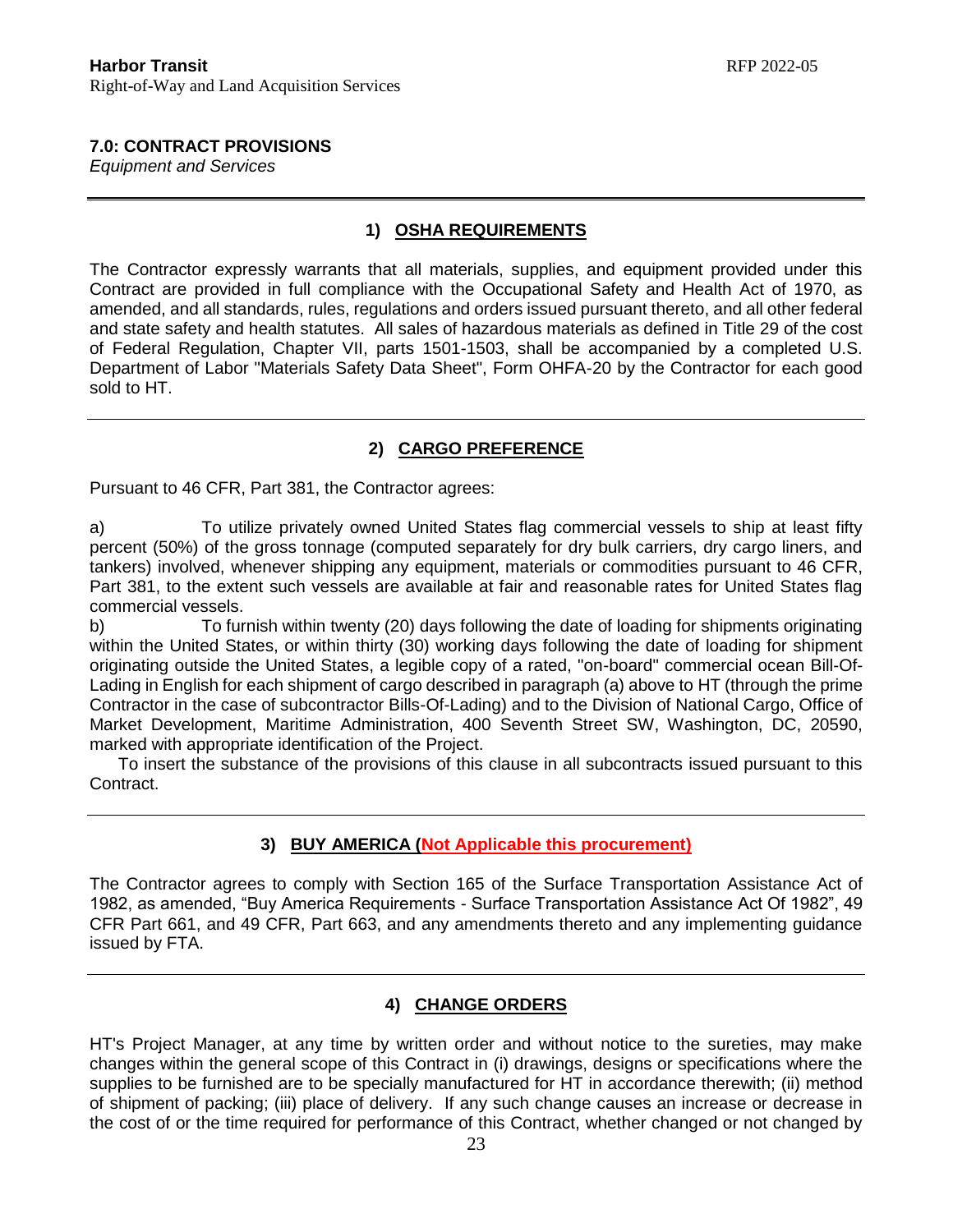such order, an equitable adjustment shall be made by written modifications of the Contract. Any claim by the Contractor for adjustment under this clause must be asserted within thirty (30) days from the date of receipt by the Contractor of the notification of change; provided that HT's Project Manager, if he decides that the facts justify the action, may receive and act upon any such claim. Nothing in this clause shall excuse the Contractor from proceeding with the Contract as changed.

# **5) PRODUCT WARRANTY**

The Contractor expressly warrants that the goods provided under this Contract shall conform to all specifications, drawings, and other descriptions of the goods made by the Contractor or contained in specifications furnished to the Contractor by HT, and shall be free from all defects in material, design and workmanship. The Contractor also expressly warrants that the goods are merchantable and fit for the particular purpose intended by HT. The warranties of the Contractor contained in this Contract extend to future performance of the goods sold under this Contract. The Contractor further agrees not to attempt to limit or to exclude any remedies for damages, whether incidental, consequential or otherwise.

# **6) WARRANTY AND GUARANTEE**

The Contractor hereby warrants to HT that all of the equipment furnished under the procurement shall be free from defects in material and workmanship under normal operating use and service. The Contractor shall provide such a Warranty beginning at the time of final acceptance of the system and continuing for a period of one (1) year on all equipment. The Warranty shall cover all parts and labor costs during the Warranty period. The remedial work to correct any of the potential deficiencies shall include the repair or replacement, at the Contractor's option, of equipment, components, devices and/or material. It is expressly understood that this Warranty covers all parts and labor costs necessary and that all cost for the necessary labor and material during the Warranty period shall be borne by the Contractor and not by HT except as provided for herein.

The Contractor also agrees to provide all labor and material to replace, during the period of this Warranty, without expense to HT, any and all parts which may be damaged due to defects in, or failure of such parts or of any other part or parts of the equipment furnished under the procurement. HT shall maintain the equipment in accordance with the Contractor's instructions in order to maintain this Warranty, and the Contractor shall be responsible for all shipping charges.

Contractor shall be solely responsible for all materials and workmanship, including all specialties and accessories, whether manufactured by it or others, used in the equipment and for adequate installation and connection of all equipment, accessories, specialties and components. Under no conditions shall Contractor delegate this responsibility to suppliers or other sources.

Any apparatus, device or material which, in the sole opinion of HT, requires excessive service during its operation, shall be brought to the attention of the Contractor by HT at the conclusion of the first year but prior to the expiration of the Warranty. The Contractor shall be required to repair or replace the apparatus, device or material (at his or her determination of the problem and its cause) at no expense to HT. Should a "class failure" be involved, the Contractor may be required by HT to extend the Warranty on that item until the requirement for excessive service is eliminated. Excessive service is defined as three (3) failures (an event or failure of a given device and/or component in a unit or units which renders the unit or units inoperative and/or unsuitable for the intended purpose) or malfunctions (an event or failure of a given device and/or component in a unit or units which causes a degraded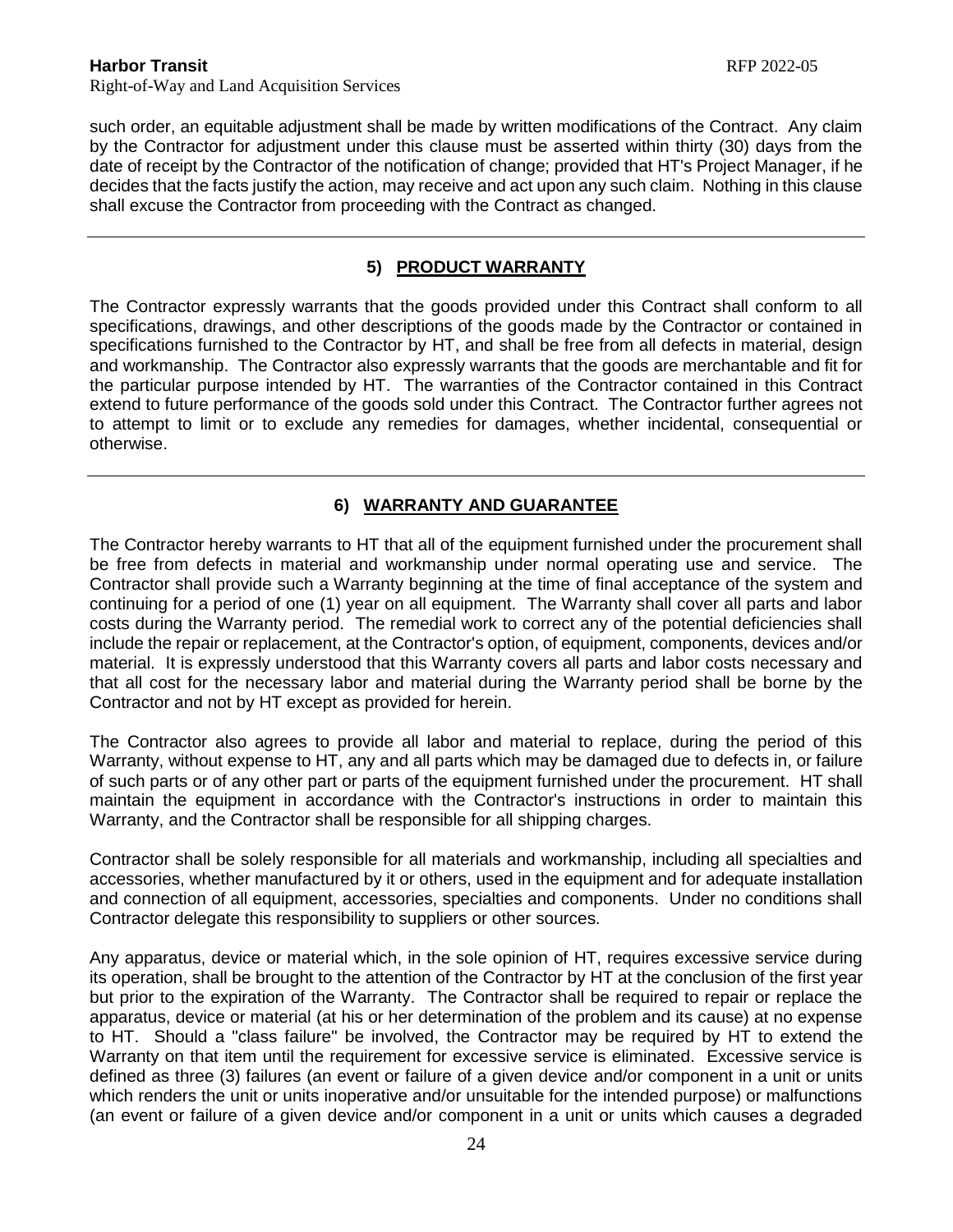performance of the equipment, but does not render the equipment inoperative) during the Warranty period. A "class failure" is a failure of a given component and/or device in five percent (5%) of the equipment provided during the Warranty period. The determination of a "class failure" shall be by HT and shall assume that all equipment within its respective category has these defects and shall ultimately experience these same failures.

In the event the Contractor fails to comply within ten (10) working days to a request by HT to repair, replace or correct damaged or defective work, materials, specialties, equipment and accessories, HT shall, upon written notice to the Contractor, have authority to deduct the cost of labor and material incurred by HT itself in making such repairs from any compensation due or to become due the Contractor. In the event the Contractor has been paid, the Contractor agrees to reimburse HT for the cost thereof. It is understood, however, that the said Warranty or Guarantee will not apply to any equipment which has been repaired or altered without the knowledge or consent of the Contractor and which repair or altering affected its stability and/or reliability; nor will said Warranty or Guarantee apply if the equipment has been subjected to other than normal use under conditions which prevail in HT service. The burden of proof for any negligence on the part of HT shall rest with the Contractor. Temperature, humidity, bus vibration and ambient electric conditions shall be considered normal operating conditions for this equipment. The Warranty shall not cover the replacement and maintenance items (such as light bulbs) made in connection with normal maintenance service.

Labor costs for HT to diagnose and to exchange faulty components, subassemblies or equipment and the shipping costs to return such items to a service location nominated by the Contractor for repair or replacement as provided for herein shall be at the expense of the Contractor. The shipping costs, including packing and insurance, to ship repaired or replaced items to HT shall be at the expense of the Contractor.

Contractor guarantees that a stock of replacement parts for the equipment and all components thereof will be available for a period of not less the fifteen (15) years after the date of acceptance of the completed system under this Contract by HT.

The above Warranties are in addition to any statutory implied Warranties or Remedies imposed on the Contractor.

# **7) INTERCHANGEABILITY**

All units and components procured under this Contract, whether provided by suppliers or manufactured by the Contractor shall be duplicates in design, manufacture and installation to assure interchangeability among items in this procurement. This interchangeability shall extend to the individual components as well as to their locations in the unit.

# **8) TITLE**

Title to goods acquired by HT under this Contract shall pass to HT when such goods are delivered, installed and accepted by HT. The Contractor shall bear all risk of loss until passage of title, or adequate documents for securing title shall be provided to HT by the Contractor.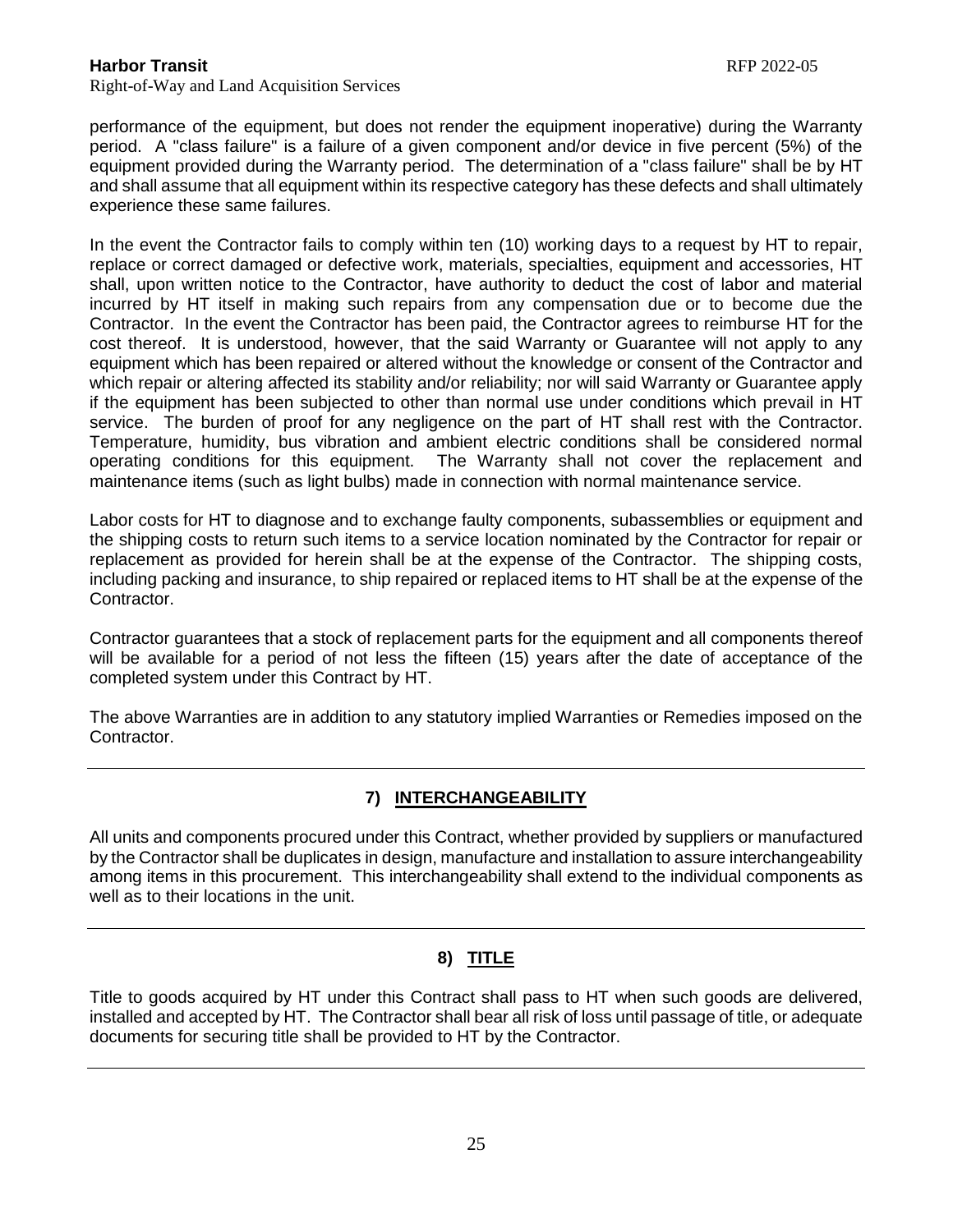# **9) INSPECTION**

HT reserves the right and shall be at liberty to inspect all materials and workmanship at any time during the manufacturing or installation process; provided, however, it is under no duty to make such inspection, and no inspection so made shall relieve Contractor from any obligation to furnish materials and workmanship strictly in accordance with the instructions, Contract requirements and specifications.

Any work or material found to be in any way defective or unsatisfactory shall be corrected or replaced by the Contractor at its own expense at the order of HT notwithstanding that it may have been previously overlooked or passed by an inspector. Inspection shall not relieve the Contractor of its obligations to furnish materials and workmanship in accordance with this Contract and its specifications.

# **10) PREAWARD/POSTDELIVERY AUDIT (Not Applicable)**

The Contractor shall comply with any regulations that may be issued to implement section 12(j) of the Federal Transit Act, 49 USC app. § 1608(j), and Federal Regulation 49 CFR, Part 663.

# **11) BUS TESTING (Not Applicable)**

The Contractor shall comply with the bus testing requirements as set forth in section 12(h) of the Federal Transit Act, 49 USC app. § 1608(h), and any implementing regulations that may be issued thereunder.

# **12) ASSUMPTION OF RISK OF LOSS**

HT shall assume risk of loss of the vehicle after delivery to its facility. Prior to this delivery or release, the Contractor shall have risk of loss of the vehicle, including any damages sustained during the common carrier drive-away operation. Drivers shall keep a maintenance log en route and it shall be delivered to HT with the vehicle.

# **13) THE MICHIGAN IRAN ECONOMIC SANCTIONS ACT, 2012 P.A. 517**

Pursuant to the Michigan Iran Economic Sanctions Act, 2012 P.A. 517, by submitting a bid, proposal or response, proposer certifies, under civil penalty for false certification, that it is fully eligible to do so under law and that is not an "Iran linked business" as that term is defined in the Act.

# **14) PROMPT PAYMENT**

The prime contractor agrees to pay each subcontractor under this prime contract for satisfactory performance of its contract no later than 10 days from the receipt of each payment the prime contractor receives from HT. The prime contractor agrees further to return retainage payments to each subcontractor within 10 days after subcontractor's work is satisfactorily completed. Any delay or postponement of payment from the above referenced time frame may occur only for good cause following written approval of HT. This clause applies to both DBE and non-DBE subcontractors.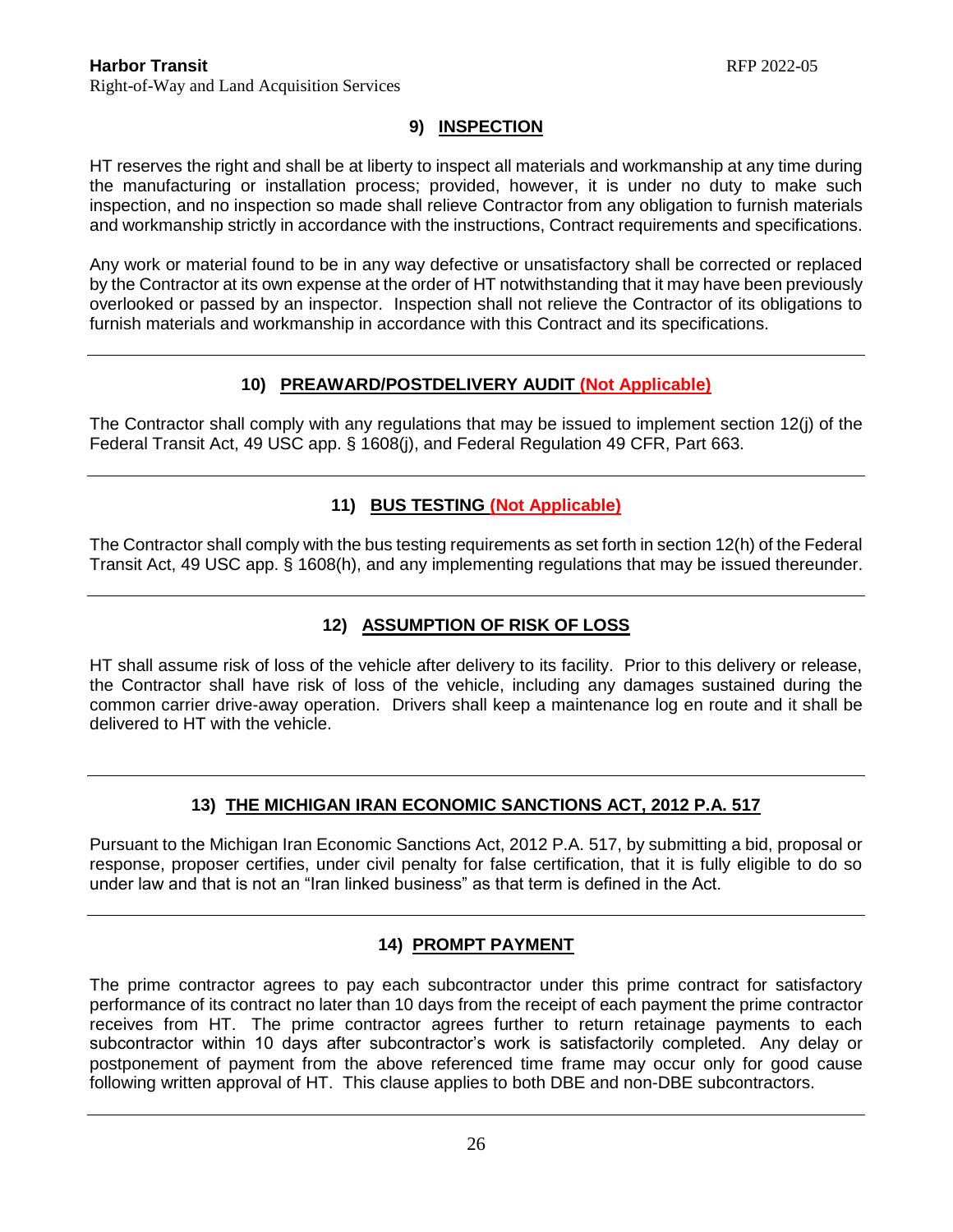# **15) DBE PARTICIPATION**

The contractor, sub recipient or subcontractor shall not discriminate on the basis of race, color, national origin, or sex in the performance of this contract. The contractor shall carry out applicable requirements of 49CFR Part 26 in the award and administration of DOT-assisted contracts. Failure by the contractor to carry out these requirements is a material breach of this contract, which may result in the termination of this contract or such other remedy as HT deems appropriate.

A minimum of \_\_\_\_\_\_\_\_\_\_ percent of the total contract price, as awarded, shall be awarded to certified DBE's by the Contractor.

# **16) DBE AND SBA SUBCONTRACTOR'S PAYMENT & REPORTING REQUIREMENTS**

### A) Prompt Payment

The prime contractor agrees to pay each subcontractor under this prime contract for satisfactory performance of its contract no later than 10 days from the receipt of each payment the prime contractor receives from HT. The prime contractor agrees further to return retainage payments to each subcontractor within 10 days after subcontractor's work is satisfactorily completed. Any delay or postponement of payment from the above referenced time frame may occur only for good cause following written approval of HT. This clause applies to both DBE and non-DBE subcontractors.

### B) Contractor Reporting Requirements

The prime contractor agrees to count only the value of the work actually performed by the DBE firm toward its overall DBE goal. When a DBE performs as a participant in a joint venture, the prime contractor agrees to count the portion of the work of the contract that the DBE performs with its own forces toward its DBE goal only if the DBE is performing a commercially useful function of the contract. The factors listed in 49 CFR Part 26 will be used to determine whether a DBE trucking firm is performing a commercially useful function. The prime contractor understands that expenditures with DBEs for materials or supplies toward DBE goals will be counted according to the factors listed in 49 CFR Part 26. The prime contractor agrees to meet with the HT DBE Liaison Officer for the purpose of verifying contractor reporting requirements prior to the signing of a contract.

# C) Legal and Contract Remedies

The prime contractor agrees to report quarterly to the HT DBE Liaison Officer on all payments made to DBE subcontractors. Further, the contractor shall provide all copies of canceled checks made to DBE subcontractors showing proof of actual payment. The prime contractor understands that failure to report quarterly to the HT DBE Liaison Officer may result in the termination of this contract or such other remedy as HT deems appropriate.

The prime contractor understands that HT will bring to the attention of the Department of Transportation any false, fraudulent, or dishonest conduct in connection with the program, so that DOT can take the steps (e.g. referral to the Department of Justice for criminal prosecution, referral to the DOT inspector General, action under suspension and debarment of Program Fraud or Civil Penalties rules) provided in 26.109. The prime contractor understands that HT will consider similar action under their own legal authorities, including responsibility determinations in future contracts.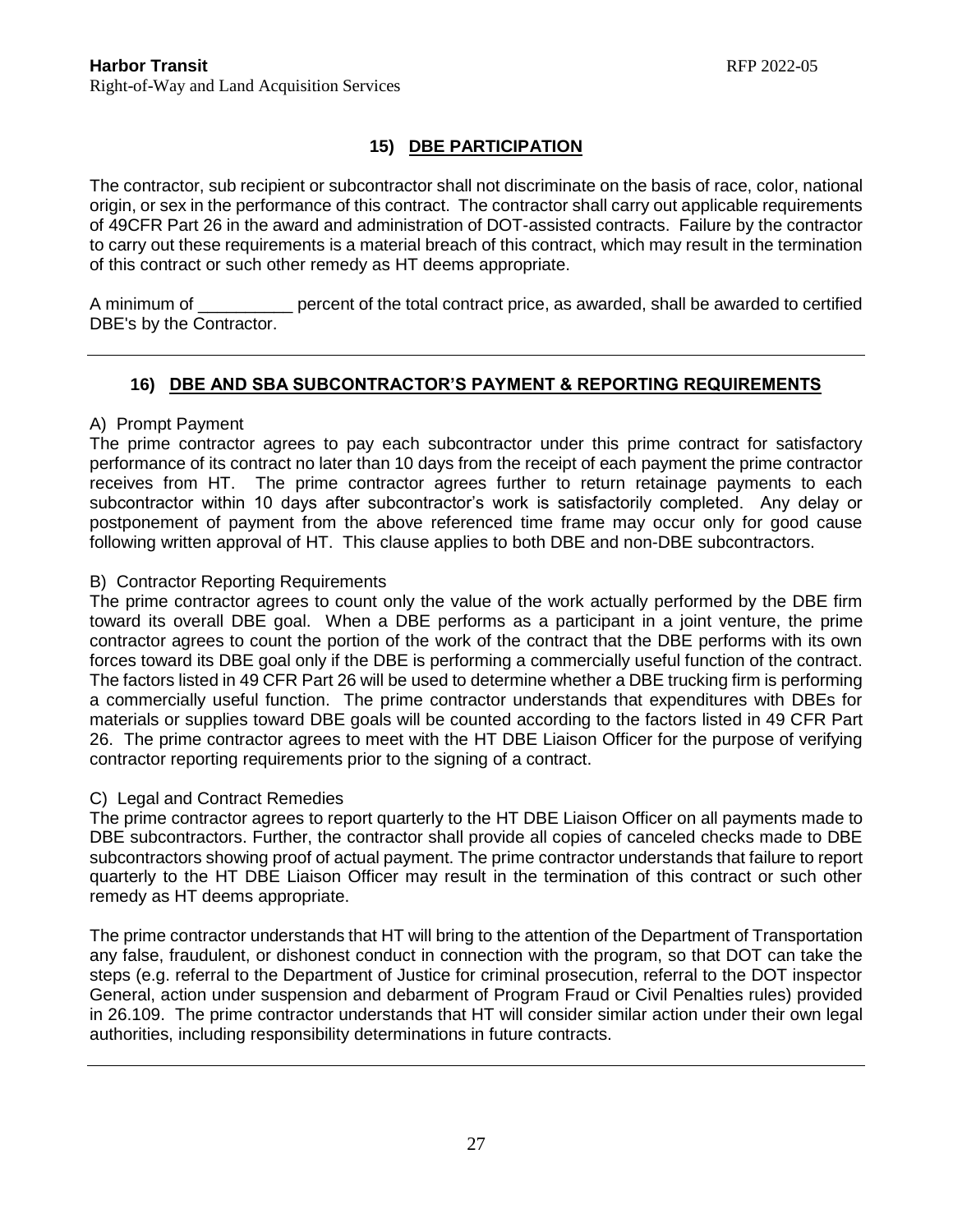# **17) VETERAN'S HIRING PREFERENCE**

Harbor Transit is a recipient of federal financial assistance in this contract. The contractor shall give a hiring preference, to the extent practicable, to veterans (as defined in section 2108 of title 5 CFR) who have the requisite skills and abilities to perform the construction work required under the contract. This subsection shall not be understood, construed, or enforced in any manner that would require an employer to give a preference to any veteran over any equally qualified applicant who is a member of any racial or ethnic minority, female, an individual with a disability, or a former employee.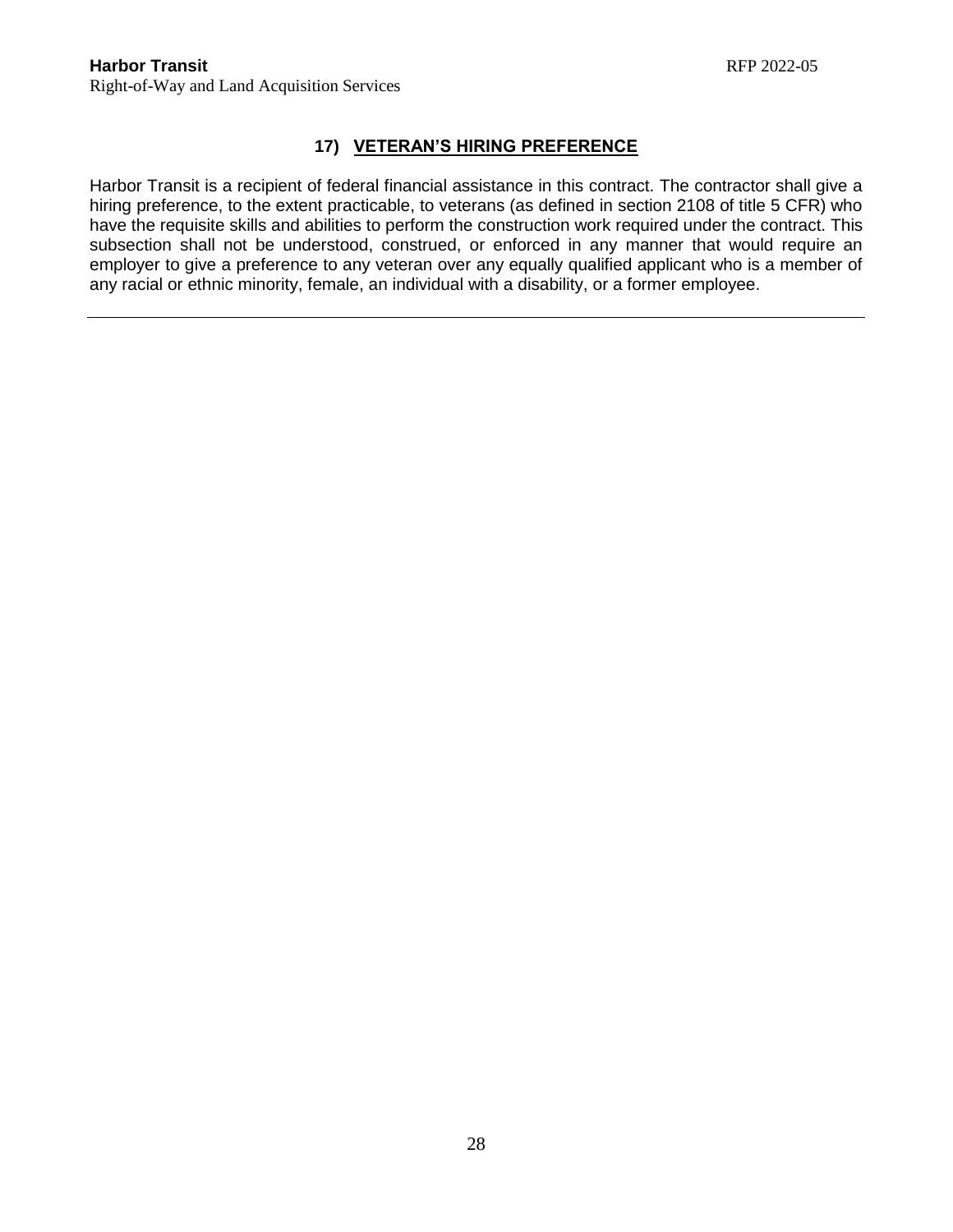# **8.0: FTA REQUIRED CLAUSES**

 *Professional Services*

# **FTA REQUIRED CLAUSES**

*PROFESSIONAL SERVICES*

"The supplier of goods or services must adhere to the following Federal Transit Administration requirements. The burden is on the supplier to read and understand each requirement based on the information provided. Execution of the contract implies agreement with the attached Federal Clauses and Certifications."

**6) SEISMIC SAFETY REQUIREMENTS**

*42 U.S.C. 7701 et seq.49 CFR Part 41*

### **APPLICABILITY TO CONTRACT**

Construction of new buildings or additions to existing buildings.

#### **FLOW DOWN**

The Seismic Safety requirements flow down from FTA recipients and sub recipients to first tier contractors to assure compliance with the applicable building standards for Seismic Safety including the work performed by all subcontractors.

#### **REQUIREMENTS**

The contractor agrees that any new building or addition to an existing building will be designed and constructed in accordance with the standards for Seismic Safety required in Department of Transportation Seismic Safety Regulations 49 CFR Part 41 and will certify to compliance to the extent required by the regulation. The contractor also agrees to ensure that all work performed under this contract including work performed by a subcontractor is in compliance with the standards required by the Seismic Safety Regulations and the certification of compliance issued on the project.

### **7) ENERGY CONSERVATION REQUIREMENTS**

*42 U.S.C.6321 et seq. 49 CFR Part 18*

### **APPLICABILITY TO CONTRACT**

The Seismic Safety requirements apply only to contracts for the construction of new buildings or additions to existing buildings.

#### **FLOW DOWN**

The Seismic Safety requirements flow down from FTA recipients and sub recipients to first tier contractors to assure compliance, with the applicable building standards for Seismic Safety, including the work performed by all subcontractors.

### **REQUIREMENTS**

The contractor agrees to comply with mandatory standards and policies relating to energy efficiency which are contained in the state energy conservation plan issued in compliance with the Energy Policy and Conservation Act.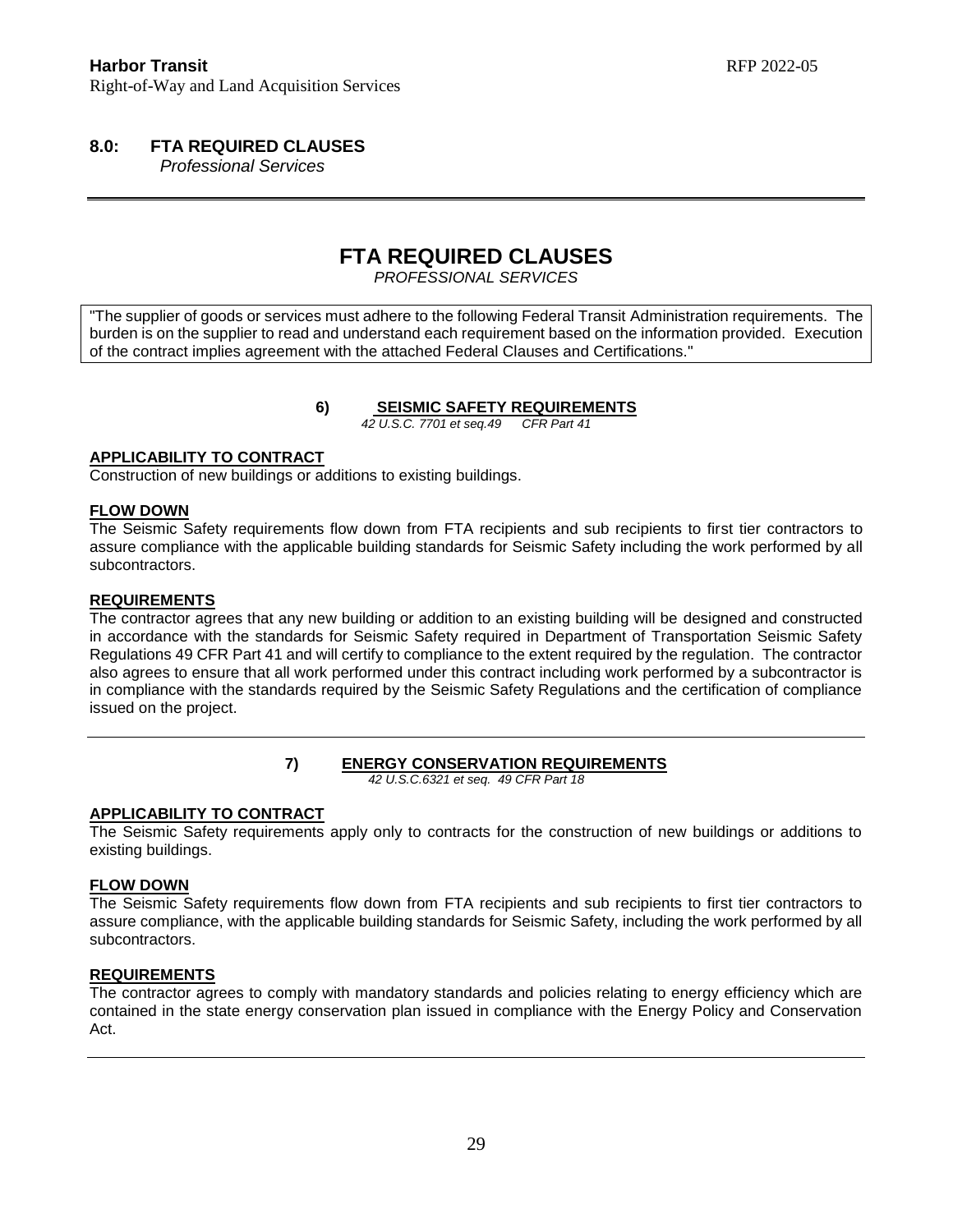Right-of-Way and Land Acquisition Services

#### **8) CLEAN WATER REQUIREMENTS**

*33 U.S.C 1251*

#### **APPLICABILITY TO CONTRACT**

Applies only to Contracts over \$100,000 in value.

#### **FLOW DOWN**

The Clean Water requirements flow down to FTA recipients and sub recipients at every tier.

#### **REQUIREMENTS**

A) The Contractor agrees to comply with all applicable standards, orders or regulations issued pursuant to the Federal Water Pollution Control Act, as amended, 33 U.S.C. 1251 et seq. The Contractor agrees to report each violation to the Purchaser and understands and agrees that the Purchaser will, in turn, report each violation as required to assure notification to FTA and the appropriate EPA Regional Office.

B) The Contractor also agrees to include these requirements in each subcontract exceeding \$100,000 financed in whole or in part with Federal assistance provided by FTA.

# **11) LOBBYING**

*31 U.S.C 1352 49 CFR Part 19 49 CFR Part 20*

#### **APPLICABILITY TO CONTRACT**

Applies only to Contracts over \$100,000 in value.

#### **FLOW DOWN**

The Lobbying requirements mandate the maximum flow down, pursuant to Byrd Anti-Lobbying Amendment, 31 U.S.C. 1352(b)(5) and 49 C.F.R. Part 19,Appendix A, Section 7.

#### **REQUIREMENTS**

Contractors who apply or bid for an award of \$100,000 or more shall file the certification required by 49 CFR part 20, "New Restrictions on Lobbying." Each tier certifies to the tier above that it will not and has not used Federal appropriated funds to pay any person or organization for influencing or attempting to influence an officer or employee of any agency, a member of Congress, officer or employee of Congress, or an employee of a member of Congress in connection with obtaining any Federal contract, grant or any other award covered by 31 U.S.C. 1352. Each tier shall also disclose the name of any registrant under the Lobbying Disclosure Act of 1995 who has made lobbying contacts on its behalf with non-Federal funds with respect to that Federal contract, grant or award covered by 31 U.S.C. 1352. Such disclosures are forwarded from tier to tier up to the HT.

#### **12) ACCESS TO RECORDS AND REPORTS**

 *49 U.S.C. 5325 18 CFR 18.36(i) 49 CFR 633.17*

#### **APPLICABILITY TO CONTRACT**

Applies only to Contracts over \$100,000 in value.

#### **FLOW DOWN**

FTA does not require the inclusion of these requirements in subcontracts.

#### **REQUIREMENTS**

Access to Records - The following access to records requirements apply to this Contract:

The Contractor agrees to provide the Purchaser, the FTA Administrator, the Comptroller General of the United States or any of their authorized representatives access to any books, documents, papers and records of the Contractor which are directly pertinent to this contract for the purposes of making audits, examinations, excerpts and transcriptions. Contractor also agrees, pursuant to 49 C. F. R. 633.17 to provide the FTA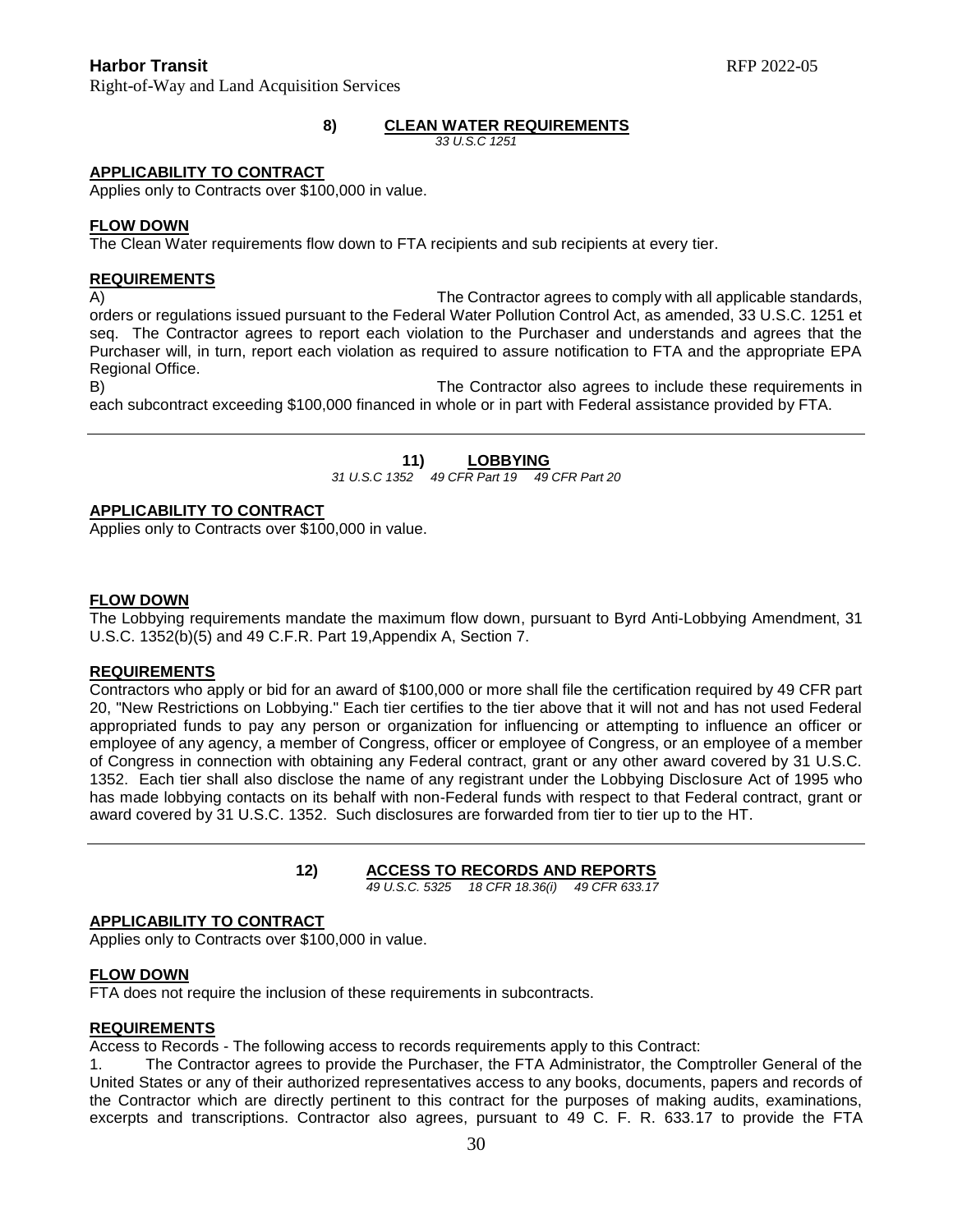Administrator or his authorized representatives including any PMO Contractor access to Contractor's records and construction sites pertaining to a major capital project, defined at 49 U.S.C. 5302(a)1, which is receiving federal financial assistance through the programs described at 49 U.S.C. 5307, 5309 or 5311.

2. Where the Purchaser enters into a negotiated contract for other than a small purchase or under the simplified acquisition threshold and is an institution of higher education, a hospital or other non-profit organization and is the FTA Recipient or a sub grantee of the FTA Recipient in accordance with 49 C.F.R. 19.48, Contractor agrees to provide the Purchaser, FTA Administrator, the Comptroller General of the United States or any of their duly authorized representatives with access to any books, documents, papers and record of the Contractor which are directly pertinent to this contract for the purposes of making audits, examinations, excerpts and transcriptions.

3. Where any Purchaser which is the FTA Recipient or a sub grantee of the FTA Recipient in accordance with 49 U.S.C. 5325(a) enters into a contract for a capital project or improvement (defined at 49 U.S.C. 5302(a)1) through other than competitive bidding, the Contractor shall make available records related to the contract to the Purchaser, the Secretary of Transportation and the Comptroller General or any authorized officer or employee of any of them for the purposes of conducting an audit and inspection.

4. The Contractor agrees to permit any of the foregoing parties to reproduce by any means whatsoever or to copy excerpts and transcriptions as reasonably needed.

5. The Contractor agrees to maintain all books, records, accounts and reports required under this contract for a period of not less than three years after the date of termination or expiration of this contract, except in the event of litigation or settlement of claims arising from the performance of this contract, in which case Contractor agrees to maintain same until the Purchaser, the FTA Administrator, the Comptroller General, or any of their duly authorized representatives, have disposed of all such litigation, appeals, claims or exceptions related thereto. Reference 49 CFR 18.39(i)(11).

6. FTA does not require the inclusion of these requirements in subcontracts.

**13) FEDERAL CHANGES**  *49 CFR Part 18*

### **APPLICABILITY TO CONTRACT**

Applies to all contracts.

### **FLOW DOWN**

The Federal Changes requirement flows down appropriately to each applicable change requirement.

#### **REQUIREMENTS**

Contractor shall at all times comply with all applicable FTA regulations, policies, procedures and directives, including without limitation those listed directly or by reference in the Agreement (Form FTA MA (2) dated October, 1995) between Purchaser and FTA, as they may be amended or promulgated from time to time during the term of this contract. Contractor's failure to so comply shall constitute a material breach of this contract.

**15) CLEAN AIR**<br>40 CFR 15.61

*42 U.S.C.7401 et seq 40 CFR 15.61 49 CFR Part 18*

#### **APPLICABILITY TO CONTRACT**

Applies only to Contracts over \$100,000 in value.)

#### **FLOW DOWN**

The Clean air requirements flow down to all sub contracts which exceed \$100,000.

#### **REQUIREMENTS**

1. The Contractor agrees to comply with all applicable standards, orders or regulations issued pursuant to the Clean Air Act, as amended 42 U.S.C. §§ 7401 ET seq. The Contractor agrees to report each violation to the Purchaser and understands and agrees that the Purchaser will, in turn, report each violation as required to assure notification to FTA and the appropriate EPA Regional Office.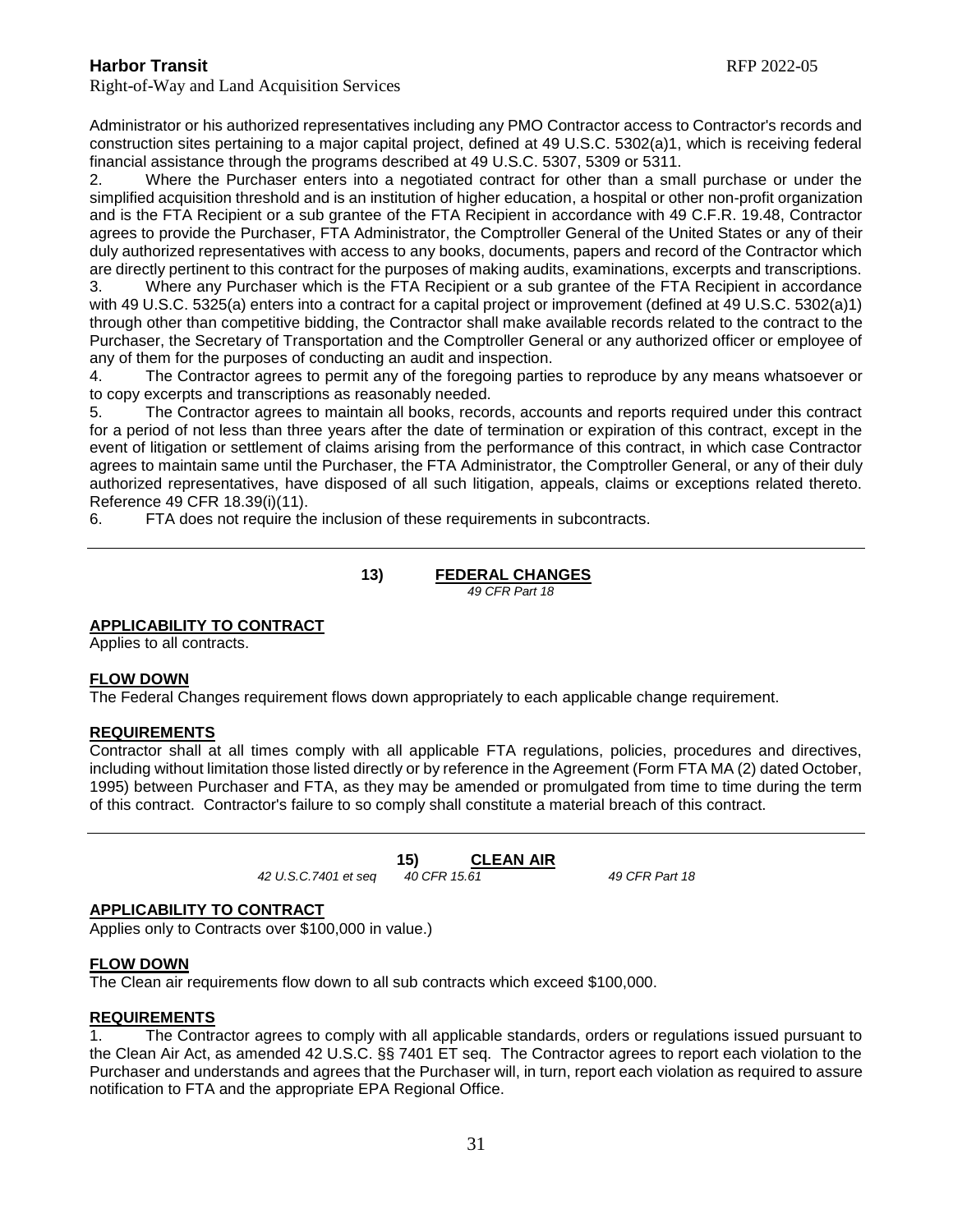Right-of-Way and Land Acquisition Services

2. The Contractor also agrees to include these requirements in each subcontract exceeding \$100,000 financed in whole or in part with Federal assistance provided by FTA.

#### **20) NO GOVERNMENT OBLIGATION TO THIRD PARTIES**

#### **APPLICABILITY TO CONTRACT**

To all contracts.

#### **FLOW DOWN**

Not required by statue or regulation for either primary contractors or subcontractors, this concept should flow down to all levels to clarify to all parties to the contract, that Federal Government does not have contractual liability to third parties, absent specific written consent.

#### **REQUIREMENTS**

1. The Purchaser and Contractor acknowledge and agree that, notwithstanding any concurrence by the Federal Government in or approval of the solicitation or award of the underlying contract, absent the express written consent by the Federal Government, the Federal Government is not a party to this contract and shall not be subject to any obligations or liabilities to the Purchaser, Contractor, or any other party (whether or not a party to that contract) pertaining to any matter resulting from the underlying contract.

2. The Contractor agrees to include the above clause in each subcontract financed in whole or in part with Federal assistance provided by FTA. It is further agreed that the clause shall not be modified, except to identify the subcontractor who will be subject to its provisions.

#### **21) PROGRAM FRAUD AND FALSE OR FRAUDULENT STATEMENTS AND RELATED ACTS** *31 U.S.C.3801 et seq. 49 CFR Part 31 18 U.S.C.1001 49 U.S.C.5307*

#### **APPLICABILITY TO CONTRACT**

To all contracts.

#### **FLOW DOWN**

These requirements flow down to contractors and sub-contractors who make, present, or submit covered claims and statements.

#### **REQUIREMENTS**

- 1. The Contractor acknowledges that the provisions of the Program Fraud Civil Remedies Act of 1986, as amended, 31 U.S.C. § § 3801 et seq. and U.S. DOT regulations, "Program Fraud Civil Remedies," 49 C.F.R. Part 31, apply to its actions pertaining to this Project. Upon execution of the underlying contract, the Contractor certifies or affirms the truthfulness and accuracy of any statement it has made, it makes, it may make, or causes to be made, pertaining to the underlying contract or the FTA assisted project for which this contract work is being performed. In addition to other penalties that may be applicable, the Contractor further acknowledges that if it makes, or causes to be made, a false, fictitious, or fraudulent claim, statement, submission, or certification, the Federal Government reserves the right to impose the penalties of the Program Fraud Civil Remedies Act of 1986 on the Contractor to the extent the Federal Government deems appropriate.
- 2. The Contractor also acknowledges that if it makes, or causes to be made, a false, fictitious, or fraudulent claim, statement, submission, or certification to the Federal Government under a contract connected with a project that is financed in whole or in part with Federal assistance originally awarded by FTA under the authority of 49 U.S.C. § 5307, the Government reserves the right to impose the penalties of 18 U.S.C. § 1001 and 49 U.S.C. § 5307(n)(1) on the Contractor, to the extent the Federal Government deems appropriate.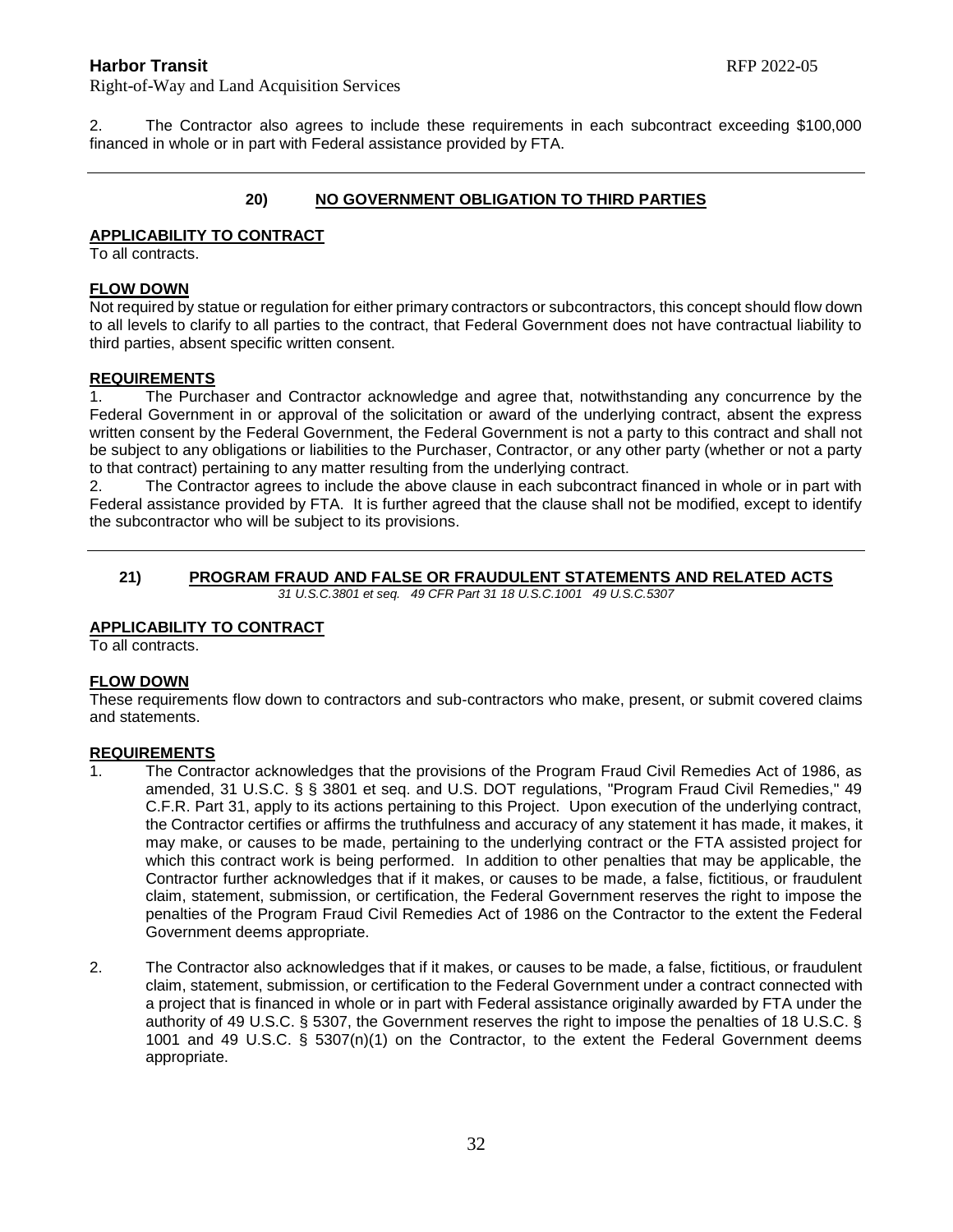3. The Contractor agrees to include the above two clauses in each subcontract financed in whole or in part with Federal assistance provided by FTA. It is further agreed that the clauses shall not be modified, except to identify the subcontractor who will be subject to the provisions.

# **22) TERMINATION**

*49 U.S.C. Part 18 FTA Circular 4220.1F*

#### **APPLICABILITY TO CONTRACT**

Contracts with nonprofit organizations and institutions of higher education in excess of \$100,000 and all other contracts in excess of \$10,000.

### **FLOW DOWN**

Flow down to all contracts in excess of \$10,000, with exception of contracts with nonprofit organizations of higher learning.

### **REQUIREMENTS**

1. Termination for Convenience (General Provision) The HT may terminate this contract, in whole or in part, at any time by written notice to the Contractor when it is in the Government's best interest. The Contractor shall be paid its costs, including contract close-out costs, and profit on work performed up to the time of termination. The Contractor shall promptly submit its termination claim to HT to be paid the Contractor. If the Contractor has any property in its possession belonging to the HT, the Contractor will account for the same, and dispose of it in the manner the HT directs.

2. Termination for Default [Breach or Cause] (General Provision) If the Contractor does not deliver supplies in accordance with the contract delivery schedule, or, if the contract is for services, the Contractor fails to perform in the manner called for in the contract, or if the Contractor fails to comply with any other provisions of the contract, the HT may terminate this contract for default. Termination shall be effected by serving a notice of termination on the contractor setting forth the manner in which the Contractor is in default. The contractor will only be paid the contract price for supplies delivered and accepted, or services performed in accordance with the manner of performance set forth in the contract.

3. If it is later determined by the HT that the Contractor had an excusable reason for not performing, such as a strike, fire, or flood, events which are not the fault of or are beyond the control of the Contractor, the HT, after setting up a new delivery of performance schedule, may allow the Contractor to continue work, or treat the termination as a termination for convenience.

Opportunity to Cure (General Provision) The HT in its sole discretion may, in the case of a termination for breach or default, allow the Contractor [an appropriately short period of time] in which to cure the defect. In such case, the notice of termination will state the time period in which cure is permitted and other appropriate conditions.

If Contractor fails to remedy to HT's satisfaction the breach or default or any of the terms, covenants, or conditions of this Contract within [ten (10) days] after receipt by Contractor or written notice from HT setting forth the nature of said breach or default, HT shall have the right to terminate the Contract without any further obligation to Contractor. Any such termination for default shall not in any way operate to preclude HT from also pursuing all available remedies against Contractor and its sureties for said breach or default.

4. Waiver of Remedies for any Breach In the event that HT elects to waive its remedies for any breach by Contractor of any covenant, term or condition of this Contract, such waiver by HT shall not limit HT's remedies for any succeeding breach of that or of any other term, covenant, or condition of this Contract.

5. Termination for Convenience (Professional or Transit Service Contracts) The HT, by written notice, may terminate this contract, in whole or in part, when it is in the Government's interest. If this contract is terminated, the HT shall be liable only for payment under the payment provisions of this contract for services rendered before the effective date of termination.

6. Termination for Default (Supplies and Service) If the Contractor fails to deliver supplies or to perform the services within the time specified in this contract or any extension or if the Contractor fails to comply with any other provisions of this contract, the HT may terminate this contract for default. The HT shall terminate by delivering to the Contractor a Notice of Termination specifying the nature of the default. The Contractor will only be paid the contract price for supplies delivered and accepted, or services performed in accordance with the manner or performance set forth in this contract.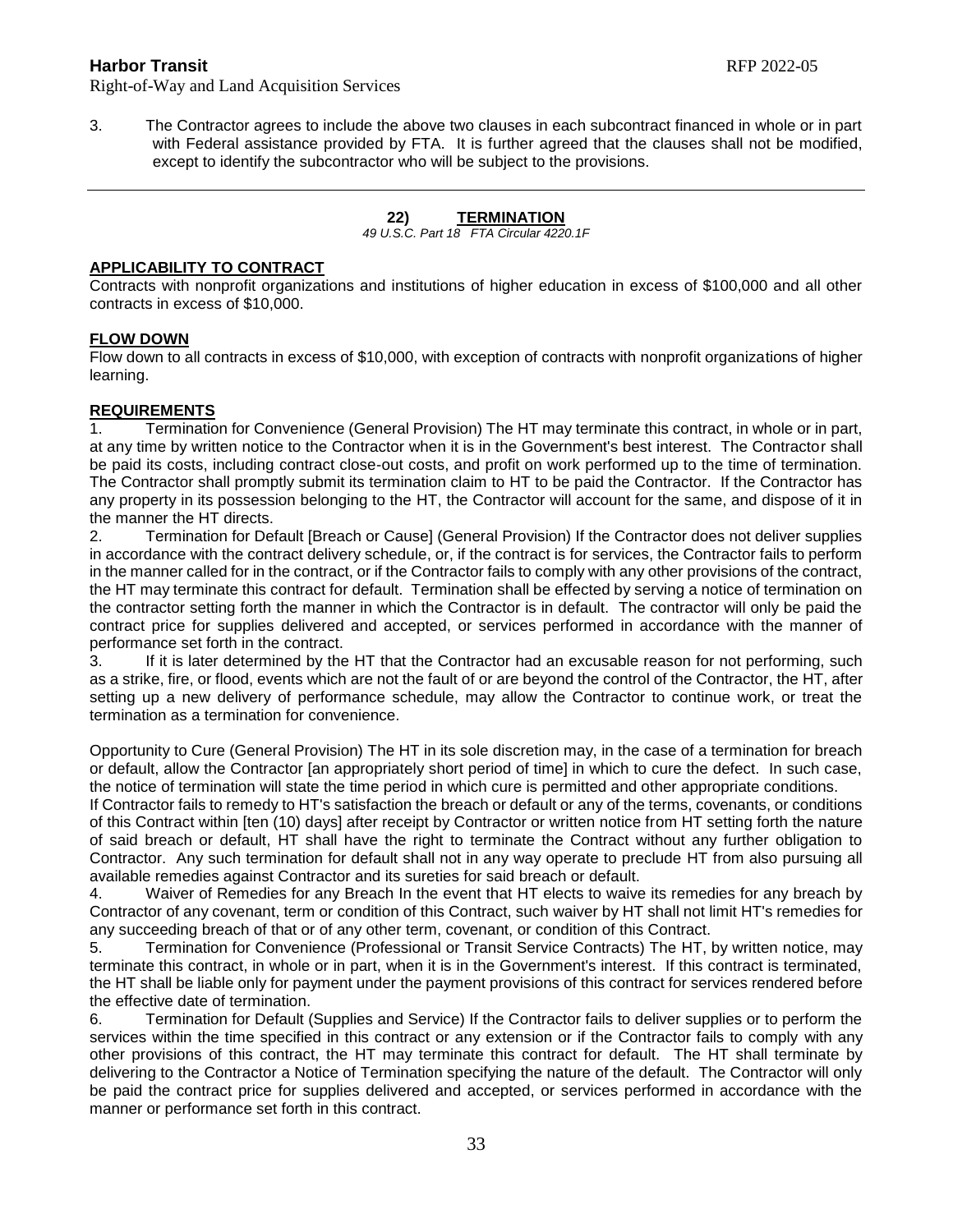If, after termination for failure to fulfill contract obligations, it is determined that the Contractor was not in default, the rights and obligations of the parties shall be the same as if the termination had been issued for the convenience of the HT.

7. Termination for Default (Transportation Services) If the Contractor fails to pick up the commodities or to perform the services, including delivery services, within the time specified in this contract or any extension or if the Contractor fails to comply with any other provisions of this contract, the HT may terminate this contract for default. The HT shall terminate by delivering to the Contractor a Notice of Termination specifying the nature of default. The Contractor will only be paid the contract price for services performed in accordance with the manner of performance set forth in this contract.

If this contract is terminated while the Contractor has possession of the HT's goods, the Contractor shall, upon direction of the HT, protect and preserve the goods until surrendered to the HT or its agent. The Contractor and HT shall agree on payment for the preservation and protection of goods. Failure to agree on an amount will be resolved under the Dispute clause.

If, after termination for failure to fulfill contract obligations, it is determined that the Contractor was not in default, the rights and obligations of the parties shall be the same as if the termination had been issued for the convenience of the HT.

7. Termination for Default (Construction) If the Contractor refuses or fails to prosecute the work or any separable part, with the diligence that will insure its completion within the time specified in this contract or any extension or fails to complete the work within this time, or if the Contractor fails to comply with any other provisions of this contract, the HT may terminate this contract for default. The HT shall terminate by delivering to the Contractor a Notice of Termination specifying the nature of the default. In this event, the HT may take over the work and compete it by contract or otherwise, and may take possession of and use any materials, appliances, and plant on the work site necessary for completing the work. The Contractor and its sureties shall be liable for any damage to the HT resulting from the Contractor's refusal or failure to complete the work within specified time, whether or not the Contractor's right to proceed with the work is terminated. This liability includes any increased costs incurred by the HT in completing the work.

### 8.

The Contractor's right to proceed shall not be terminated nor the Contractor charged with damages under this clause if-

A. The delay in completing the work arises from unforeseeable causes beyond the control and without the fault or negligence of the Contractor. Examples of such causes include: acts of God, acts of the HT, acts of another Contractor in the performance of a contract with the HT, epidemics, quarantine restrictions, strikes, freight embargoes; and

B. The contractor, within [10] days from the beginning of any delay, notifies the HT in writing of the causes of delay. If in the judgment of the HT, the delay is excusable; the time for completing the work shall be extended. The judgment of the HT shall be final and conclusive on the parties, but subject to appeal under the Disputes clauses.

If, after termination of the Contractor's right to proceed, it is determined that the Contractor was not in default, or that the delay was excusable, the rights and obligations of the parties will be the same as if the termination had been issued for the convenience of the HT.

9. Termination for Convenience or Default (Architect and Engineering). The HT may terminate this contract in whole or in part, for the HT's convenience or because of the failure of the Contractor to fulfill the contract obligations. The HT shall terminate by delivering to the Contractor a Notice of Termination specifying the nature, extent and effective date of the termination. Upon receipt of the notice, the Contractor shall (1) immediately discontinue all services affected (unless the notice directs otherwise), and (2) deliver to the Contracting Officer all data, drawings, specifications, reports, estimates, summaries, and other information and materials accumulated in performing this contract, whether completed or in process.

If the termination is for the convenience of the HT, the Contracting Officer shall make an equitable adjustment in the contract price but shall allow no anticipated profit on unperformed services.

If the termination is for failure of the Contractor to fulfill the contract obligations, the HT may complete the work by contact or otherwise and the Contractor shall be liable for any additional cost incurred by the HT.

If, after termination for failure to fulfill contract obligations, it is determined that the Contractor was not in default, the rights and obligations of the parties shall be the same as if the termination had been issued for the convenience of the HT.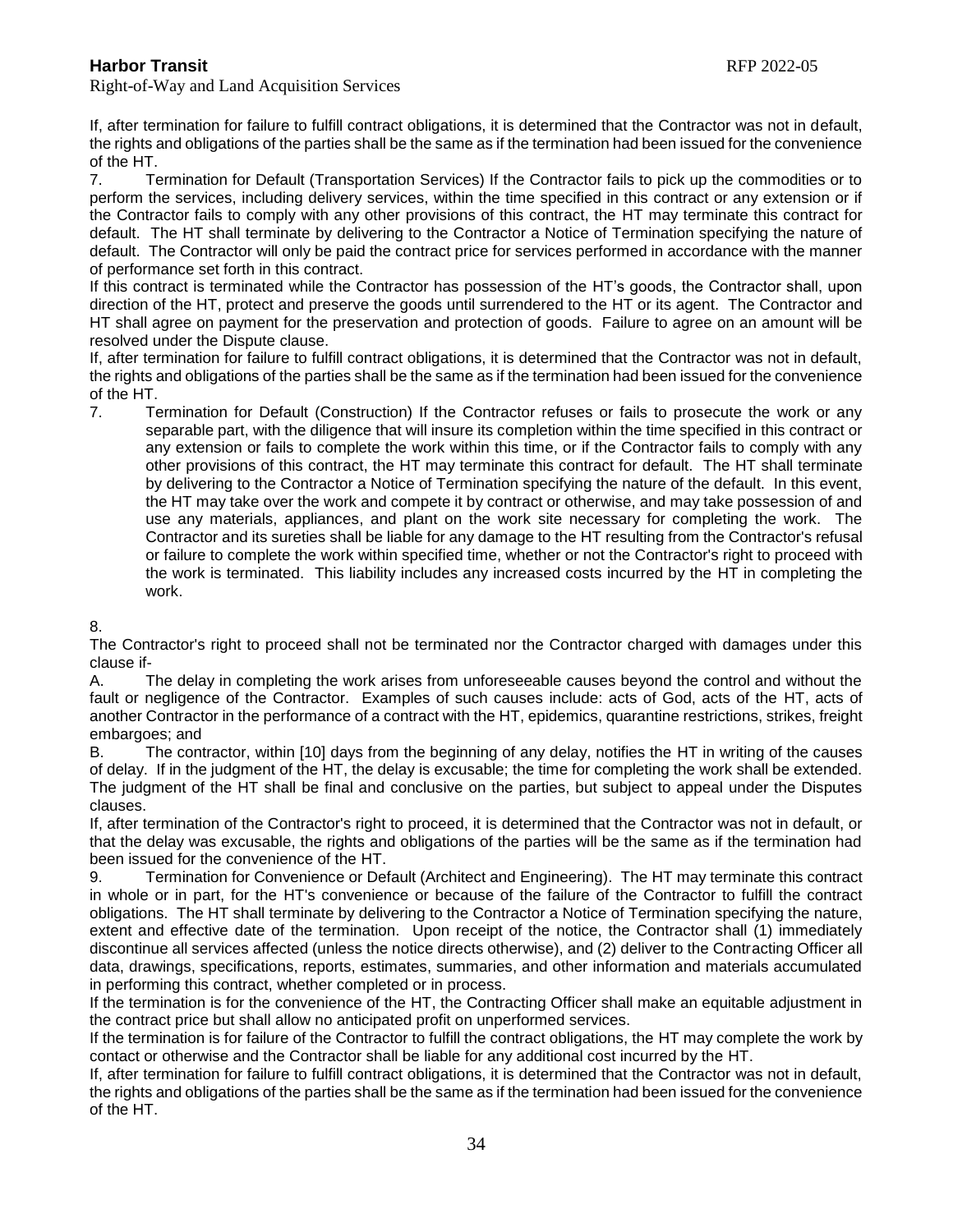10. Termination for Convenience of Default (Cost-Type Contracts) The HT may terminate this contract, or any portion of it, by serving a notice or termination on the Contractor. The notice shall state whether the termination is for convenience of the HT or for the default of the Contractor. If the termination is for default, the notice shall state the manner in which the contractor has failed to perform the requirements of the contract. The Contractor shall account for any property in its possession paid for from funds received from the HT, or property supplied to the Contractor by the HT. If the termination is for default, the HT may fix the fee, if the contract provides for a fee, to be paid the contractor in proportion to the value, if any, of work performed up to the time of termination. The Contractor shall promptly submit its termination claim to the HT and the parties shall negotiate the termination settlement to be paid the Contractor.

If the termination is for the convenience of the HT, the Contractor shall be paid its contract close-out costs, and a fee, if the contract provided for payment of a fee, in proportion to the work performed up to the time of termination. If, after serving a notice of termination for default, the HT determines that the Contractor has an excusable reason for not performing, such as strike, fire, flood, events which are not the fault of and are beyond the control of the contractor, the HT, after setting up a new work schedule, may allow the Contractor to continue work, or treat the termination as a termination for convenience.

# **23) GOVERNMENT-WIDE DEBARMENT AND SUSPENSION NON-PROCUREMENT)**

### **APPLICABILITY TO CONTRACT**

Certification regarding Debarment, Suspension, and Other Responsibility Matters Lower Tier Covered Transactions Third Party Contracts over \$25, 000.

### **FLOW DOWN**

Contractors are required to pass this requirement on to subcontractors seeking subcontracts over \$25,000. Thus, the terms "lower tier covered transaction" include both the contractor and subcontractors and contract and subcontracts over \$25,000.

#### **REQUIREMENTS**

Instructions for Certification

1. By signing and submitting this bid or proposal, the prospective lower tier participant is providing the signed certification set out below.

The certification in this clause is a material representation of fact upon which reliance was placed when this transaction was entered into. If it is later determined that the prospective lower tier participant knowingly rendered an erroneous certification, in addition to other remedies available to the Federal Government, HT may pursue available remedies, including suspension and/or debarment.

2. The prospective lower tier participant shall provide immediate written notice to HT if at any time the prospective lower tier participant learns that its certification was erroneous when submitted or has become erroneous by reason of changed circumstances.

3. The terms "covered transaction," "debarred," "suspended," "ineligible," "lower tier covered transaction," :"participant," "persons," "lower tier covered transaction," "principal," "proposal," and "voluntarily excluded," as used in this clause, have the meanings set out in the Definitions and Coverage sections of rules implementing Executive Order 12549 [49 CFR Part 29]. You may contact HT for assistance in obtaining a copy of those regulations.

4. The prospective lower tier participant agrees by submitting this proposal that, should the proposed covered transaction be entered into, it shall not knowingly enter into any lower tier covered transaction with a person who is debarred, suspended, declared ineligible, or voluntarily excluded from participation in this covered transaction, unless authorized in writing by HT.

5. The prospective lower tier participant further agrees by submitting this proposal that it will include the clause titled "Certification Regarding Debarment, Suspension, Ineligibility and Voluntary Exclusion - Lower Tier Covered Transaction", without modification, in all lower tier covered transactions and in all solicitations for lower tier covered transactions.

A participant in a covered transaction may rely upon a certification of a prospective participant in a lower tier covered transaction that it is not debarred, suspended, ineligible, or voluntarily excluded from the covered transaction, unless it knows that the certification is erroneous. A participant may decide the method and frequency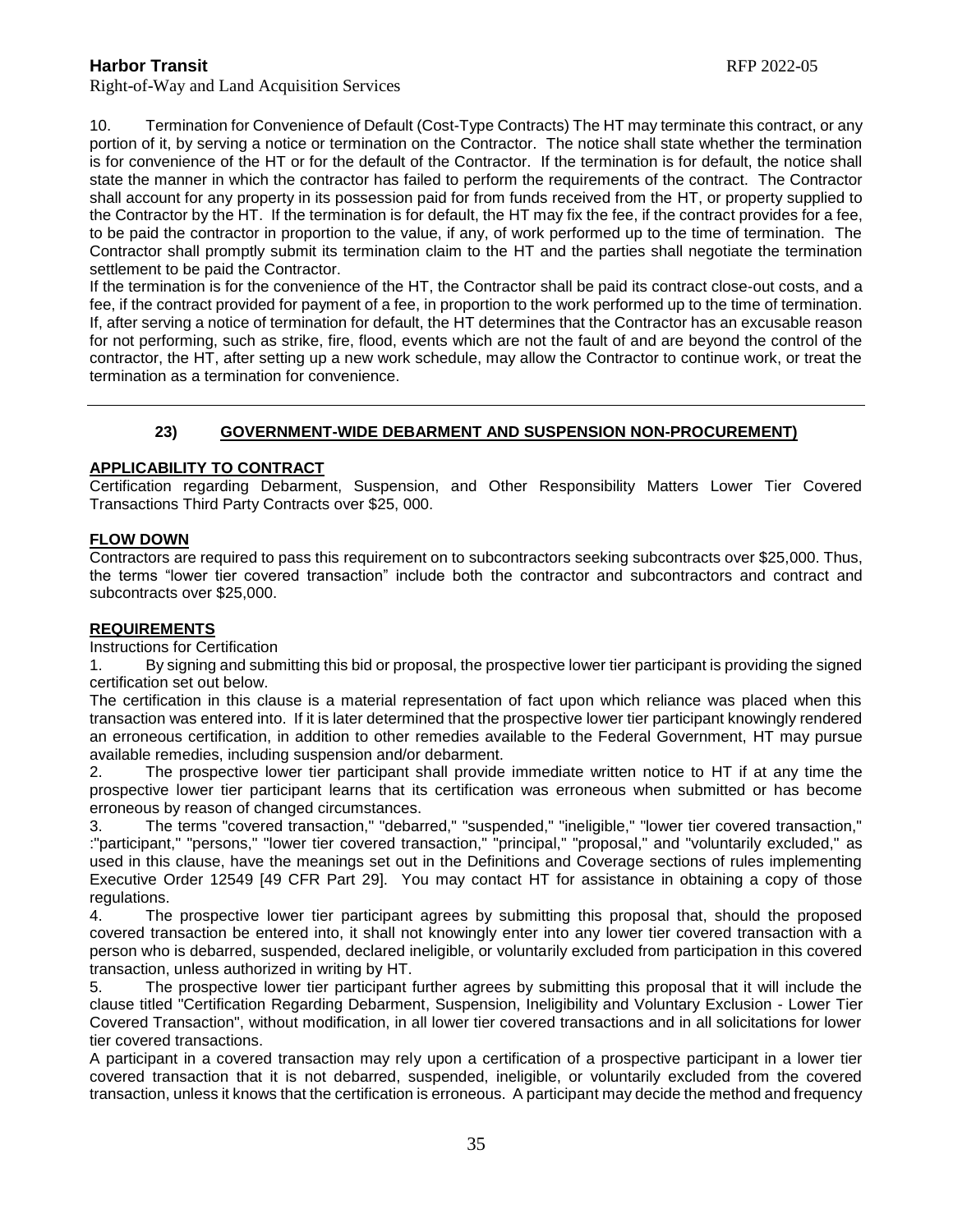Right-of-Way and Land Acquisition Services

by which it determines the eligibility of its principals. Each participant may, but is not required to, check the Nonprocurement List issued by U.S. General Service Administration.

6. Nothing contained in the foregoing shall be construed to require establishment of system of records in order to render in good faith the certification required by this clause. The knowledge and information of a participant is not required to exceed that which is normally possessed by a prudent person in the ordinary course of business dealings.

7. Except for transactions authorized under Paragraph 5 of these instructions, if a participant in a covered transaction knowingly enters into a lower tier covered transaction with a person who is suspended, debarred, ineligible, or voluntarily excluded from participation in this transaction, in addition to all remedies available to the Federal Government, HT may pursue available remedies including suspension and/or debarment.

"Certification Regarding Debarment, Suspension, Ineligibility and Voluntary Exclusion - Lower Tier Covered Transaction"

(1) The prospective lower tier participant certifies, by submission of this bid or proposal, that neither it nor its "principals" [as defined at 49 C.F.R. § 29.105(p)] is presently debarred, suspended, proposed for debarment, declared ineligible, or voluntarily excluded from participation in this transaction by any Federal department or agency.

(2) When the prospective lower tier participant is unable to certify to the statements in this certification, such prospective participant shall attach an explanation to this proposal.

#### **24) PRIVACY ACT**  *5 U.S.C. 552*

#### **APPLICABILITY TO CONTRACT**

When a contractor maintains files on drug and alcohol enforcement activities for the FTA and those files are organized so that information could be retrieved by personal identifier.

#### **FLOW DOWN**

Flow down to each third party contractor and their contract at every tier.

#### **REQUIREMENTS**

The following requirements apply to the Contractor and its employees that administer any system of records on behalf of the Federal Government under any contract:

(1) The Contractor agrees to comply with, and assures the compliance of its employees with, the information restrictions and other applicable requirements of the Privacy Act of 1974, 5 U.S.C. § 552a. Among other things, the Contractor agrees to obtain the express consent of the Federal Government before the Contractor or its employees operate a system of records on behalf of the Federal Government. The Contractor understands that the requirements of the Privacy Act, including the civil and criminal penalties for violation of that Act, apply to those individuals involved, and that failure to comply with the terms of the Privacy Act may result in termination of the underlying contract.

(2) The Contractor also agrees to include these requirements in each subcontract to administer any system of records on behalf of the Federal Government financed in whole or in part with Federal assistance provided by FTA.

### **25) CIVIL RIGHTS REQUIREMENTS**

*29 U.S.C 632, 42 U.S.C. 2000 42 U.S.C. 6102, 42 U.S.C. 12112 42 U.S.C. 12132 , 49 U.S.C. 5332 29 CFR Part 1630 , 41 CFR Parts 60 et seq.*

#### **APPLICABILITY TO CONTRACT**

Apply to all contracts.

#### **FLOW DOWN**

Flow down to all third party contractors and their contracts at every tier.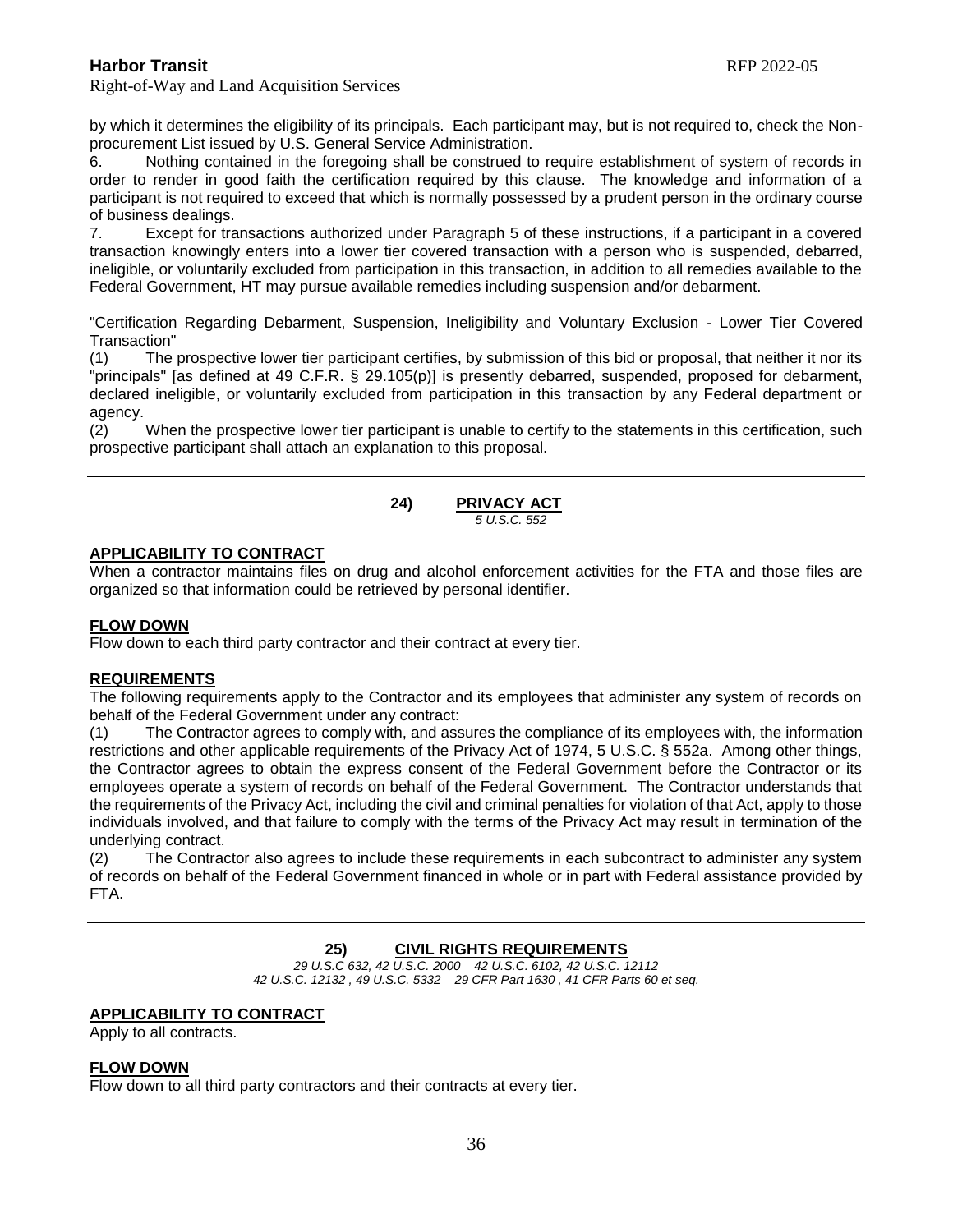### **REQUIREMENTS**

The following requirements apply to the underlying contract:

1. Nondiscrimination - In accordance with Title VI of the Civil Rights Act, as amended, 42 U.S.C. § 2000d, section 303 of the Age Discrimination Act of 1975, as amended, 42 U.S.C. § 6102, section 202 of the Americans with Disabilities Act of 1990, 42 U.S.C. § 12132, and Federal transit law at 49 U.S.C. § 5332, the Contractor agrees that it will not discriminate against any employee or applicant for employment because of race, color, creed, national origin, sex, age, or disability. In addition, the Contractor agrees to comply with applicable Federal implementing regulations and other implementing requirements FTA may issue.

2. Equal Employment Opportunity - The following equal employment opportunity requirements apply to the underlying contract:

Race, Color, Creed, National Origin, Sex - In accordance with Title VII of the Civil Rights Act, as amended, 42 U.S.C. § 2000e, and Federal transit laws at 49 U.S.C. § 5332, the Contractor agrees to comply with all applicable equal employment opportunity requirements of U.S. Department of Labor (U.S. DOL) regulations, "Office of Federal Contract Compliance Programs, Equal Employment Opportunity, Department of Labor," 41 C.F.R. Parts 60 et seq., (which implement Executive Order No. 11246, "Equal Employment Opportunity," as amended by Executive Order No. 11375, "Amending Executive Order 11246 Relating to Equal Employment Opportunity," 42 U.S.C. § 2000e note), and with any applicable Federal statutes, executive orders, regulations, and Federal policies that may in the future affect construction activities undertaken in the course of the Project. The Contractor agrees to take affirmative action to ensure that applicants are employed, and that employees are treated during employment, without regard to their race, color, creed, national origin, sex or age. Such action shall include, but not be limited to, the following: employment, upgrading, demotion or transfer, recruitment or recruitment advertising, layoff or termination; rates of pay or other forms of compensation; and selection for training, including apprenticeship. In addition, the Contractor agrees to comply with any implementing requirements FTA may issue. Age - In accordance with section 4 of the Age Discrimination in Employment Act of 1967, as amended, 29 U.S.C. § § 623 and Federal transit law at 49 U.S.C. § 5332, the Contractor agrees to refrain from discrimination against present and prospective employees for reason of age. In addition, the Contractor agrees to comply with any implementing requirements FTA may issue.

Disabilities - In accordance with section 102 of the Americans with Disabilities Act, as amended, 42 U.S.C. § 12112, the Contractor agrees that it will comply with the requirements of U.S. Equal Employment Opportunity Commission, "Regulations to Implement the Equal Employment Provisions of the Americans with Disabilities Act," 29 C.F.R. Part 1630, pertaining to employment of persons with disabilities. In addition, the Contractor agrees to comply with any implementing requirements FTA may issue.

The Contractor also agrees to include these requirements in each subcontract financed in whole or in part with Federal assistance provided by FTA, modified only if necessary to identify the affected parties.

> **26) BREACHES AND DISPUTE RESOLUTION** *49 CFR Part 18 FTA Circular 4220.1F*

### **APPLICABILITY TO CONTRACT**

Applies only to Contracts over \$100,000 in value

#### **FLOW DOWN**

Flow down to all tiers.

#### **REQUIREMENTS**

Disputes - Disputes arising in the performance of this Contract which are not resolved by agreement of the parties shall be decided in writing by the authorized representative of HT's [title of employee]. This decision shall be final and conclusive unless within [ten (10)] days from the date of receipt of its copy, the Contractor mails or otherwise furnishes a written appeal to the [title of employee]. In connection with any such appeal, the Contractor shall be afforded an opportunity to be heard and to offer evidence in support of its position. The decision of the [title of employee] shall be binding upon the Contractor and the Contractor shall abide be the decision.

Performance During Dispute - Unless otherwise directed by HT, Contractor shall continue performance under this Contract while matters in dispute are being resolved.

Claims for Damages - Should either party to the Contract suffer injury or damage to person or property because of any act or omission of the party or of any of his employees, agents or others for whose acts he is legally liable,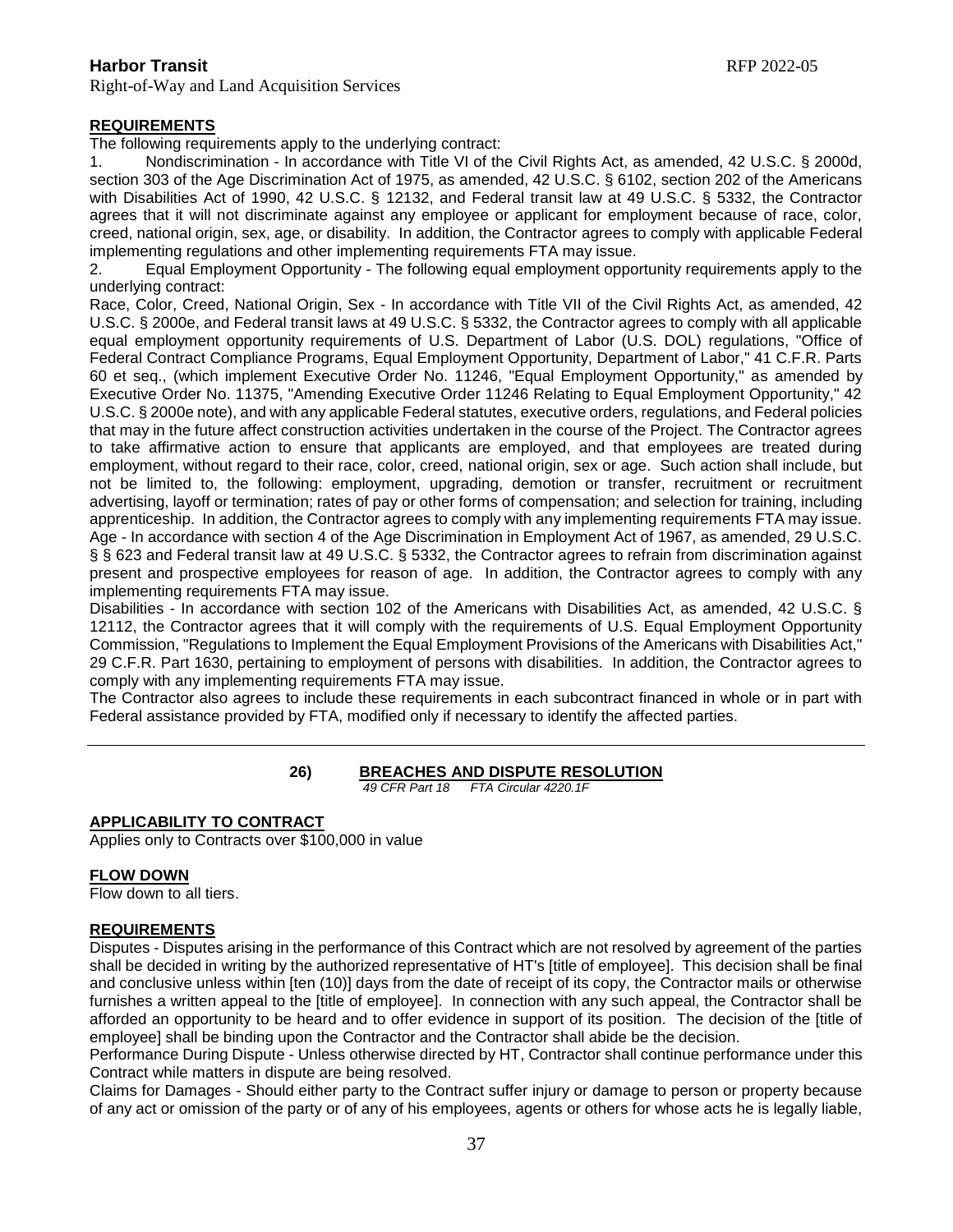Right-of-Way and Land Acquisition Services

a claim for damages therefore shall be made in writing to such other party within a reasonable time after the first observance of such injury of damage.

Remedies - Unless this contract provides otherwise, all claims, counterclaims, disputes and other matters in question between the HT and the Contractor arising out of or relating to this agreement or its breach will be decided by arbitration if the parties mutually agree, or in a court of competent jurisdiction within the HT in which the HT is located.

Rights and Remedies - The duties and obligations imposed by the Contract Documents and the rights and remedies available thereunder shall be in addition to and not a limitation of any duties, obligations, rights and remedies otherwise imposed or available by law. No action or failure to act by the HT, (Architect) or Contractor shall constitute a waiver of any right or duty afforded any of them under the Contract, nor shall any such action or failure to act constitute an approval of or acquiescence in any breach thereunder, except as may be specifically agreed in writing.

# **27) PATENT AND RIGHTS IN DATA**

*37 CFR Part 401 49 CFR Parts 18 and 19*

### **APPLICABILITY TO CONTRACT**

Applies ONLY apply to research projects in which FTA finances the purpose of the grant is to finance the development of a product or information.

### **FLOW DOWN**

Apply to all contractors and their contract at every tier.

#### **REQUIREMENTS**

CONTRACTS INVOLVING EXPERIMENTAL, DEVELOPMENTAL, OR RESEARCH WORK.

A. Rights in Data - The following requirements apply to each contract involving experimental, developmental or research work:

(1) The term "subject data" used in this clause means recorded information, whether or not copyrighted, that is delivered or specified to be delivered under the contract. The term includes graphic or pictorial delineation in media such as drawings or photographs; text in specifications or related performance or design-type documents; machine forms such as punched cards, magnetic tape, or computer memory printouts; and information retained in computer memory. Examples include, but are not limited to: computer software, engineering drawings and associated lists, specifications, standards, process sheets, manuals, technical reports, catalog item identifications, and related information. The term "subject data" does not include financial reports, cost analyses, and similar information incidental to contract administration.

(2) The following restrictions apply to all subject data first produced in the performance of the contract to which this Attachment has been added:

(a) Except for its own internal use, the Purchaser or Contractor may not publish or reproduce subject data in whole or in part, or in any manner or form, nor may the Purchaser or Contractor authorize others to do so, without the written consent of the Federal Government, until such time as the Federal Government may have either released or approved the release of such data to the public; this restriction on publication, however, does not apply to any contract with an academic institution.

(b) In accordance with 49 C.F.R. § 18.34 and 49 C.F.R. § 19.36, the Federal Government reserves a royaltyfree, non-exclusive and irrevocable license to reproduce, publish, or otherwise use, and to authorize others to use, for "Federal Government purposes," any subject data or copyright described in subsections (2)(b)1 and (2)(b)2 of this clause below. As used in the previous sentence, "for Federal Government purposes," means use only for the direct purposes of the Federal Government. Without the copyright owner's consent, the Federal Government may not extend its Federal license to any other party.

1. Any subject data developed under that contract, whether or not a copyright has been obtained; and

2. Any rights of copyright purchased by the Purchaser or Contractor using Federal assistance in whole or in part provided by FTA.

(c) When FTA awards Federal assistance for experimental, developmental, or research work, it is FTA's general intention to increase transportation knowledge available to the public, rather than to restrict the benefits resulting from the work to participants in that work. Therefore, unless FTA determines otherwise, the Purchaser and the Contractor performing experimental, developmental, or research work required by the underlying contract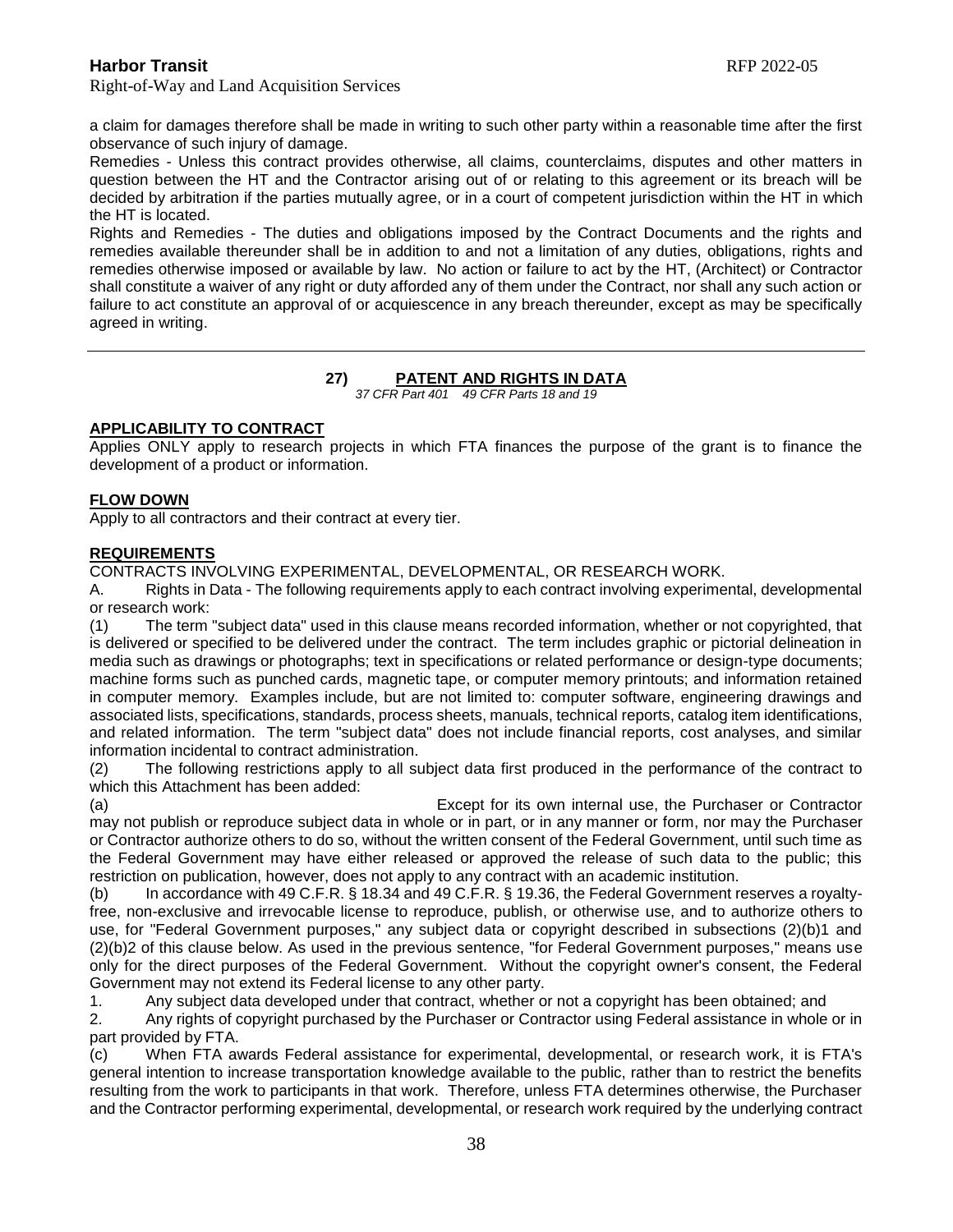Right-of-Way and Land Acquisition Services

to which this Attachment is added agrees to permit FTA to make available to the public, either FTA's license in the copyright to any subject data developed in the course of that contract, or a copy of the subject data first produced under the contract for which a copyright has not been obtained. If the experimental, developmental, or research work, which is the subject of the underlying contract, is not completed for any reason whatsoever, all data developed under that contract shall become subject data as defined in subsection (a) of this clause and shall be delivered as the Federal Government may direct. This subsection (c), however, does not apply to adaptations of automatic data processing equipment or programs for the Purchaser or Contractor's use whose costs are financed in whole or in part with Federal assistance provided by FTA for transportation capital projects.

(d) Unless prohibited by state law, upon request by the Federal Government, the Purchaser and the Contractor agree to indemnify, save, and hold harmless the Federal Government, its officers, agents, and employees acting within the scope of their official duties against any liability, including costs and expenses, resulting from any willful or intentional violation by the Purchaser or Contractor of proprietary rights, copyrights, or right of privacy, arising out of the publication, translation, reproduction, delivery, use, or disposition of any data furnished under that contract. Neither the Purchaser nor the Contractor shall be required to indemnify the Federal Government for any such liability arising out of the wrongful act of any employee, official, or agents of the Federal Government.

(e) Nothing contained in this clause on rights in data shall imply a license to the Federal Government under any patent or be construed as affecting the scope of any license or other right otherwise granted to the Federal Government under any patent.

(f) Data developed by the Purchaser or Contractor and financed entirely without using Federal assistance provided by the Federal Government that has been incorporated into work required by the underlying contract to which this Attachment has been added is exempt from the requirements of subsections (b), (c), and (d) of this clause, provided that the Purchaser or Contractor identifies that data in writing at the time of delivery of the contract work.

(g) Unless FTA determines otherwise, the Contractor agrees to include these requirements in each subcontract for experimental, developmental, or research work financed in whole or in part with Federal assistance provided by FTA.

(3) Unless the Federal Government later makes a contrary determination in writing, irrespective of the Contractor's status i.e., a large business, small business, state government or state instrumentality, local government, nonprofit organization, institution of higher education, individual, etc.), the Purchaser and the Contractor agree to take the necessary actions to provide, through FTA, those rights in that invention due the Federal Government as described in U.S. Department of Commerce regulations, "Rights to Inventions Made by Nonprofit Organizations and Small Business Firms Under Government Grants, Contracts and Cooperative Agreements," 37 C.F.R. Part 401.

(4) The Contractor also agrees to include these requirements in each subcontract for experimental, developmental, or research work financed in whole or in part with Federal assistance provided by FTA.

B. Patent Rights - The following requirements apply to each contract involving experimental, developmental, or research work:

(1) General - If any invention, improvement, or discovery is conceived or first actually reduced to practice in the course of or under the contract to which this Attachment has been added, and that invention, improvement, or discovery is patentable under the laws of the United States of America or any foreign country, the Purchaser and Contractor agree to take actions necessary to provide immediate notice and a detailed report to the party at a higher tier until FTA is ultimately notified.

(2) Unless the Federal Government later makes a contrary determination in writing, irrespective of the Contractor's status (a large business, small business, state government or state instrumentality, local government, nonprofit organization, institution of higher education, individual), the Purchaser and the Contractor agree to take the necessary actions to provide, through FTA, those rights in that invention due the Federal Government as described in U.S. Department of Commerce regulations, "Rights to Inventions Made by Nonprofit Organizations and Small Business Firms Under Government Grants, Contracts and Cooperative Agreements," 37 C.F.R. Part 401.

(3) The Contractor also agrees to include the requirements of this clause in each subcontract for experimental, developmental, or research work financed in whole or in part with Federal assistance provided by FTA.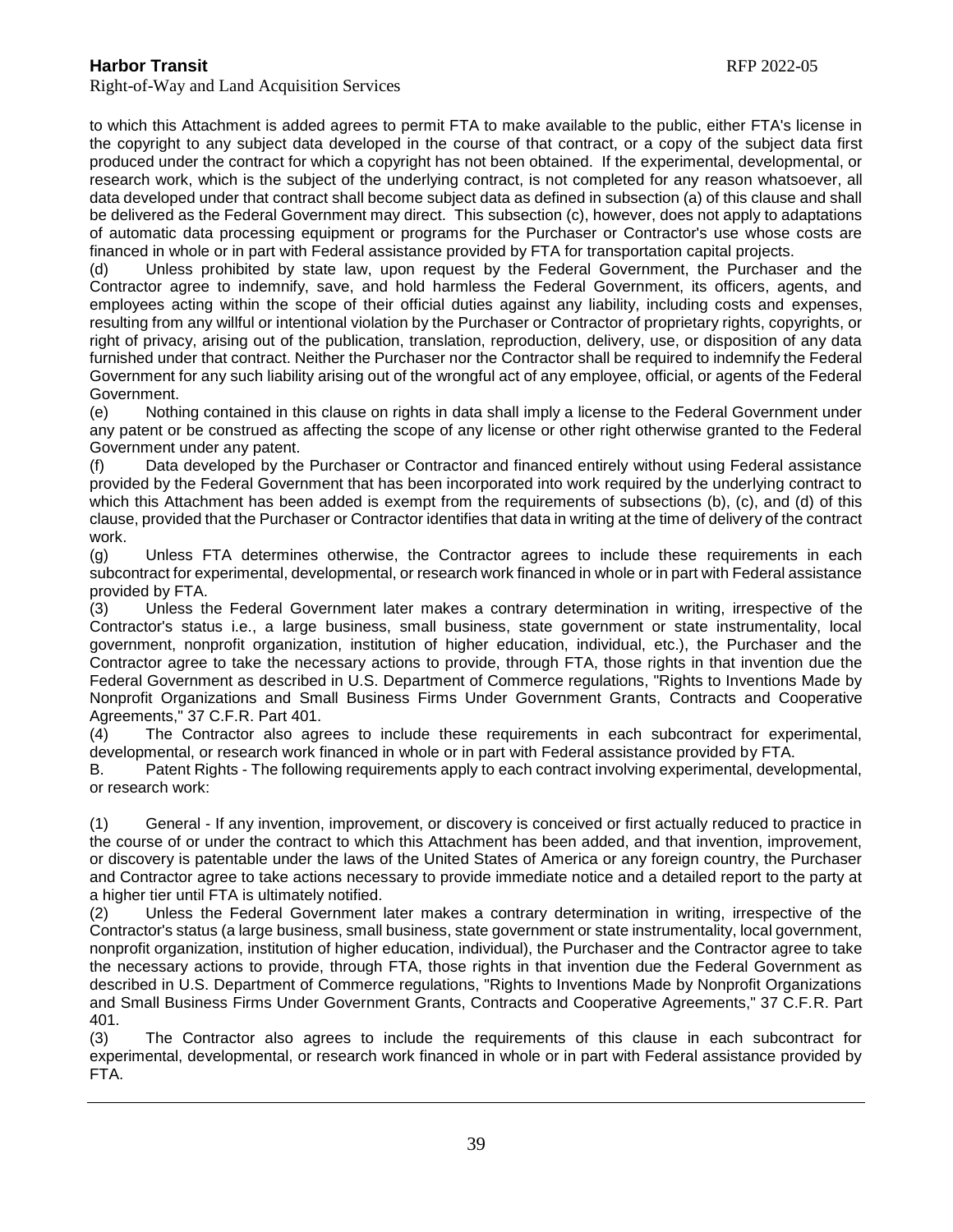### **Harbor Transit** RFP 2022-05 Right-of-Way and Land Acquisition Services

# **29) DISADVANTAGED BUSINESS ENTERPRISE (DBE)**

*49 CFR Part 26*

### **REQUIREMENTS**

The Federal Fiscal Year goal has been set by the HT in an attempt to match projected procurements with available qualified disadvantaged businesses. The HT's goals for budgeted service contracts, bus parts, and other material and supplies for Disadvantaged Business Enterprises have been established by the HT as set forth by the Department of Transportation Regulations 49 C.F.R. Part 23, March 31, 1980, and amended by Section 106(c) of the Surface Transportation Assistance Act of 1987, and is considered pertinent to any contract resulting from this request for proposal.

If a specific DBE goal is assigned to this contract, it will be clearly stated in the Special Specifications, and if the contractor is found to have failed to exert sufficient, reasonable, and good faith efforts to involve DBE's in the work provided, the HT may declare the Contractor noncompliant and in breach of contract. If a goal is not stated in the Special Specifications, it will be understood that no specific goal is assigned to this contract.

(a) Policy - It is the policy of the Department of Transportation and the HT that Disadvantaged Business Enterprises, as defined in 49 CFR Part 23, and as amended in Section 106(c) of the Surface Transportation and Uniform Relocation Assistance Act of 1987, shall have the maximum opportunity to participate in the performance of Contract financed in whole or in part with federal funds under this Agreement. Consequently, the DBE requirements of 49 CFR Part 23 and Section 106(c) of the STURAA of 1987, apply to this Contract.

The Contractor agrees to ensure that DBEs as defined in 49 CFR Part 23 and Section 106(c) of the STURAA of 1987, have the maximum opportunity to participate in the whole or in part with federal funds provided under this Agreement. In this regard, the Contractor shall take all necessary and reasonable steps in accordance with the regulations to ensure that DBEs have the maximum opportunity to compete for and perform subcontracts. The Contractor shall not discriminate on the basis of race, color, national origin, religion, sex, age or physical handicap in the award and performance of subcontracts.

It is further the policy of the HT to promote the development and increase the participation of businesses owned and controlled by disadvantaged. DBE involvement in all phases of the HT's procurement activities are encouraged.

(b) DBE obligation - The Contractor and its subcontractors agree to ensure that disadvantaged businesses have the maximum opportunity to participate in the performance of contracts and subcontracts financed in whole or in part with federal funds provided under the Agreement. In that regard, all Contractors and subcontractors shall take all necessary and reasonable steps in accordance with 49 CFR Part 23 as amended, to ensure that minority business enterprises have the maximum opportunity to compete for and perform contracts.

(c) Where the Contractor is found to have failed to exert sufficient reasonable and good faith efforts to involve DBE's in the work provided, the HT may declare the contractor noncompliance and in breach of contract.

(d) The Contractor will keep records and documents for a reasonable time following performance of this contract to indicate compliance with the HT's DBE program. These records and documents will be made available at reasonable times and places for inspection by any authorized representative of the HT and will be submitted to the state upon request.

(e) The HT will provide affirmative assistance as may be reasonable and necessary to assist the prime contractor in implementing their programs for DBE participation. The assistance may include the following upon request:

- Identification of qualified DBE
- Available listing of Minority Assistance Agencies
- Holding bid conferences to emphasize requirements
- DBE Program Definitions, as used in the contract:
- Disadvantaged business "means a small business concern":
- Which is at least 51 percent owned by one or more socially and economically disadvantaged individuals, or, in the case of any publicly owned business, at least 51 percent of the stock of which is owned by one or more socially and economically disadvantaged individuals; and
- Whose management and daily business operations are controlled by one or more of the socially and economically disadvantaged individuals who own it.
- Which is at least 51 percent owned by one or more women individuals, or in the case of any publicly owned business, at least 51% of the stock of which is owned by one or more women individuals; and
- Whose management and daily business operations are controlled by one or more women individuals who own it.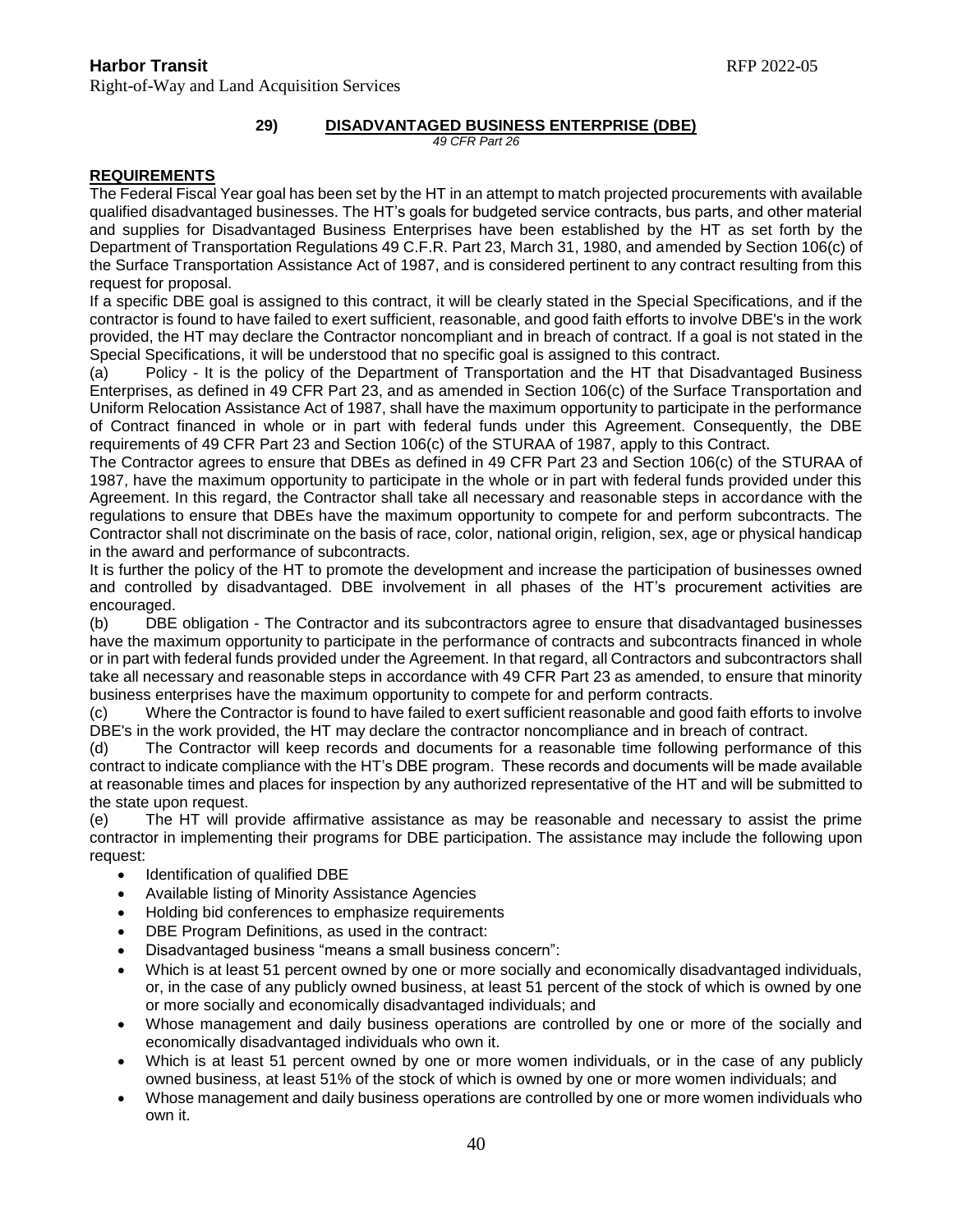Right-of-Way and Land Acquisition Services

- "Small business concern" means a small business as defined by Section 3 of the Small Business Act and Appendix B – (Section 106(c)) Determinations of Business Size.
- "Socially and economically disadvantaged individuals" means those individuals who are citizens of the United States (or lawfully admitted permanent residents) and States (or lawfully admitted permanent residents) and who are black Americans, Hispanic Americans, Native Americans, Asian-Pacific Americans, Asian-Indian Americans, or women, and any other minorities or individuals found to be disadvantaged by the Small Business Administration pursuant to section 8(a) of the Small Business Act.
- "Black Americans", which includes persons having origins in any of the Black racial groups of Africa;
- "Hispanic Americans", which includes persons of Mexican, Puerto Rican, Cuba, Central or South American, or other Spanish or Portuguese culture or origin, regardless of race;
- "Native Americans', which includes persons who are American Indians, Eskimos, Aleuts, or Native Hawaiians;
- "Asian-Pacific Americans", which includes persons whose origins are from Japan, China, Taiwan, Korea, Vietnam, Laos, Cambodia, the Philippines, Samoa, Guam, the U.S. Trust Territories of Pacific, and the Northern Marianas;
- "Asian-Indian Americans", which includes persons whose origins are from India, Pakistan, and Bangladesh.

### **30) STATE AND LOCAL LAW DISCLAIMER**

#### **APPLICABILITY TO CONTRACT**

This disclaimer is applies to all contracts.

#### **FLOW DOWN**

The Disclaimer has unlimited flow down.

#### **REQUIREMENTS**

The use of many of the suggested clauses are not governed by Federal law, but are significantly affected by State law. The language of the suggested clauses may need to be modified depending on state law, and that before the suggested clauses are used in the HT's procurement documents, the grantees should consult with their local attorney.

#### **31) INCORPORATION OF FEDERAL TRANSIT ADMINISTRATION (FTA) TERMS**

*FTA Circular 4220.1F*

#### **APPLICABILITY TO CONTRACT**

Applies to all contracts.

### **FLOW DOWN**

The incorporation of FTA terms has unlimited flow down.

#### **REQUIREMENTS**

The preceding provisions include, in part, certain Standard Terms and Conditions required by DOT, whether or not expressly set forth in the preceding contract provisions. All contractual provisions required by DOT, as set forth in FTA Circular 4220.1F, dated 11/01/2008, are hereby incorporated by reference. Anything to the contrary herein notwithstanding, all FTA mandated terms shall be deemed to control in the event of a conflict with other provisions contained in this Agreement. The Contractor shall not perform any act, fail to perform any act, or refuse to comply with any HT requests which would cause the HT to be in violation of the FTA terms and conditions.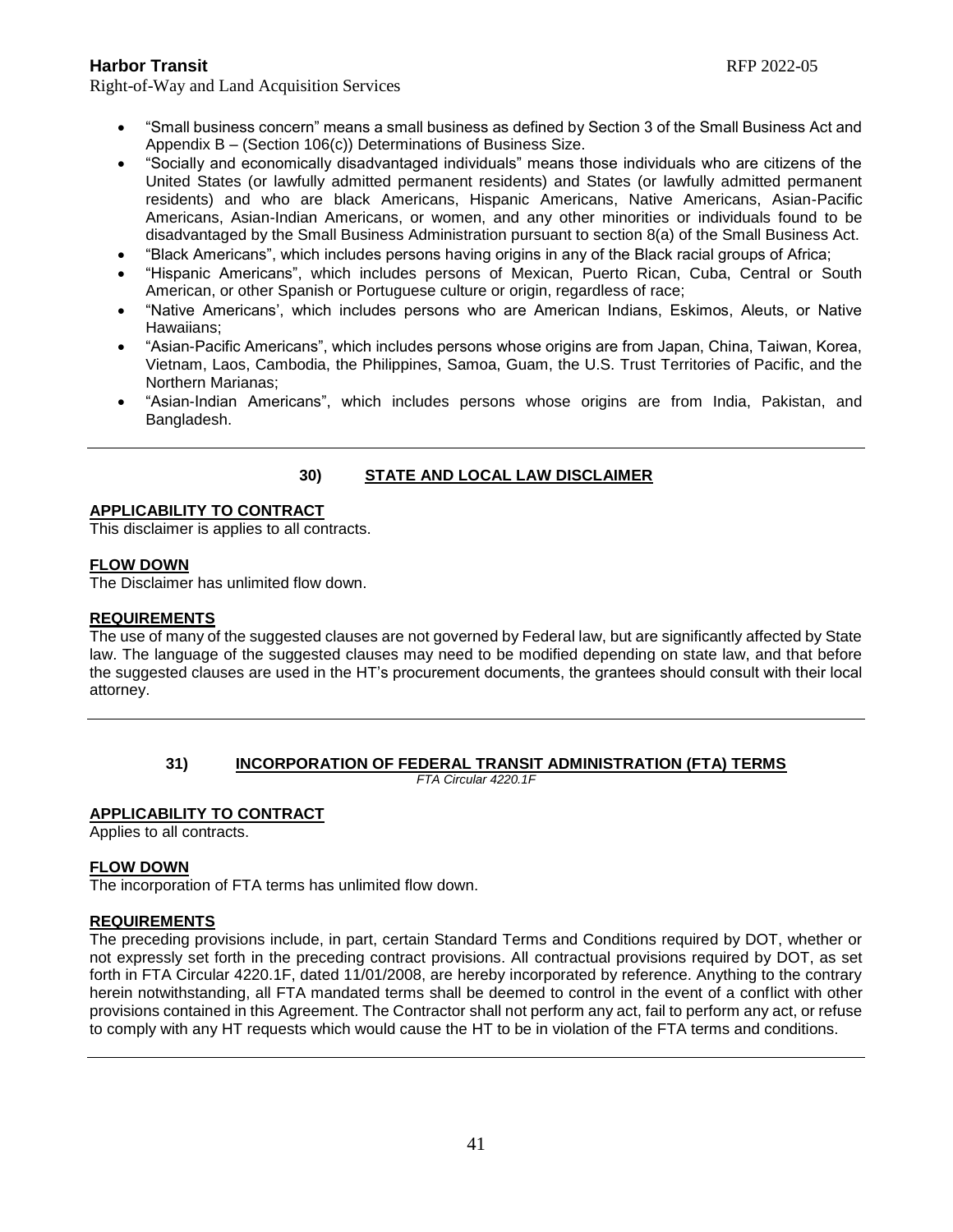Right-of-Way and Land Acquisition Services

### **32) FLY AMERICA**

#### *49 U.S.C. 40118 41 CFR Part 301-10*

#### **APPLICABILITY TO CONTRACT**

Applies ONLY to contracts involving international air transportation of persons or materials.

#### **FLOW DOWN**

The Fly America requirements flow down from FTA recipients and sub recipients to firs tier contractors, who are responsible for ensuring that lower tier contractors are in compliance.

#### **REQUIREMENTS**

The Contractor understands and agrees that the Federal Government will not participate in the costs of international air transportation of any persons involved in or property acquired for the Project unless that air transportation is provided by U.S.-flag carriers to the extent services by U.S.-flag carriers is available, consistent with the requirements of the International Air Transportation Fair Competitive Practices Act of 1974f. as amended, 49 U.S.C. § 40118, and U.S. General Services Administration (U.S. GSA) regulations "Use of United States Flag Air Carriers." 41 C.F.R. §§ 301.131 through 301.143.

#### **34) ENVIRONMENTAL PROTECTION**

#### **REQUIREMENTS**

The Contractor agrees to comply with all applicable requirements of the National Environmental Policy Act of 1969, as amended, 42 U.S.C. §§ 4321 et seq. consistent with Executive Order No. 11514, as amended, "Protection and Enhancement of Environmental Quality," 42 U.S.C. § 4321 note; FTA statutory requirements on environmental matters at 49 U.S.C. § 5324(b); Council on Environmental Quality regulations on compliance with the National Environmental Policy Act of 1969, as amended, 40 C.F.R. Part 1500 et seq.; and joint FHWA/FTA regulations, "Environmental Impact and Related Procedures," 23 C.F.R. Part 771 and 49 C.F.R. Part 622.

# **35) ACCESS REQUIREMENTS FOR PERSONS WITH DISABILITIES (ADA)**

#### **REQUIREMENTS**

The Contractor agrees to comply with the requirements of 49 U.S.C. § 5301(d) which expresses the Federal policy that the elderly and persons with disabilities have the same right as other persons to use mass transportation service and facilities, and that special efforts shall be made in planning and designing those services and facilities to implement those policies. The Contractor also agrees to comply with all applicable requirements of section 504 of the Rehabilitation Act of 1973, as amended, 29 U.S.C. § 794, which prohibits discrimination on the basis of handicaps, and with the Americans with Disabilities Act of 1990 (ADA), as amended, 42 U.S.C. §§ 12101 et seq., which requires the provision of accessible facilities and services, and with the following Federal regulations, including any amendments thereto:

U.S. DOT regulations, "Transportation Services for Individuals with Disabilities (ADA)," 49 C.F.R. Part 37;

U.S. DOT regulations, "Nondiscrimination on the Basis of Handicap in Programs and Activities Receiving or Benefiting from Federal Financial Assistance," 49 C.F.R. Part 27;

Joint U.S. Architectural and Transportation Barriers Compliance Board/U.S. DOT regulations, "Americans With Disabilities (ADA) Accessibility Specifications for Transportation Vehicles," 36 C.F.R. Part 1192 and 49 C.F.R. Part 38;

U.S. DOJ regulations, "Nondiscrimination on the Basis of Disability in State and Local Government Services," 28 C.F.R. Part 35;

U.S. DOJ regulations, "Nondiscrimination on the Basis of Disability by Public Accommodations and in Commercial Facilities," 28 C.F.R. Part 36;

U.S. GSA regulations, "Accommodations for the Physically Handicapped," 41 C.F.R. Subpart 101-19;

U.S. Equal Employment Opportunity Commission, "Regulations to Implement the Equal Employment Provisions of the Americans with Disabilities Act," 29 C.F.R. Part 1630;

U.S. Federal Communications Commission regulations, "Telecommunications Relay Services and Related Customer Premises Equipment for the Hearing and Speech Disabled," 47 C.F.R. Part 64, Subpart F; and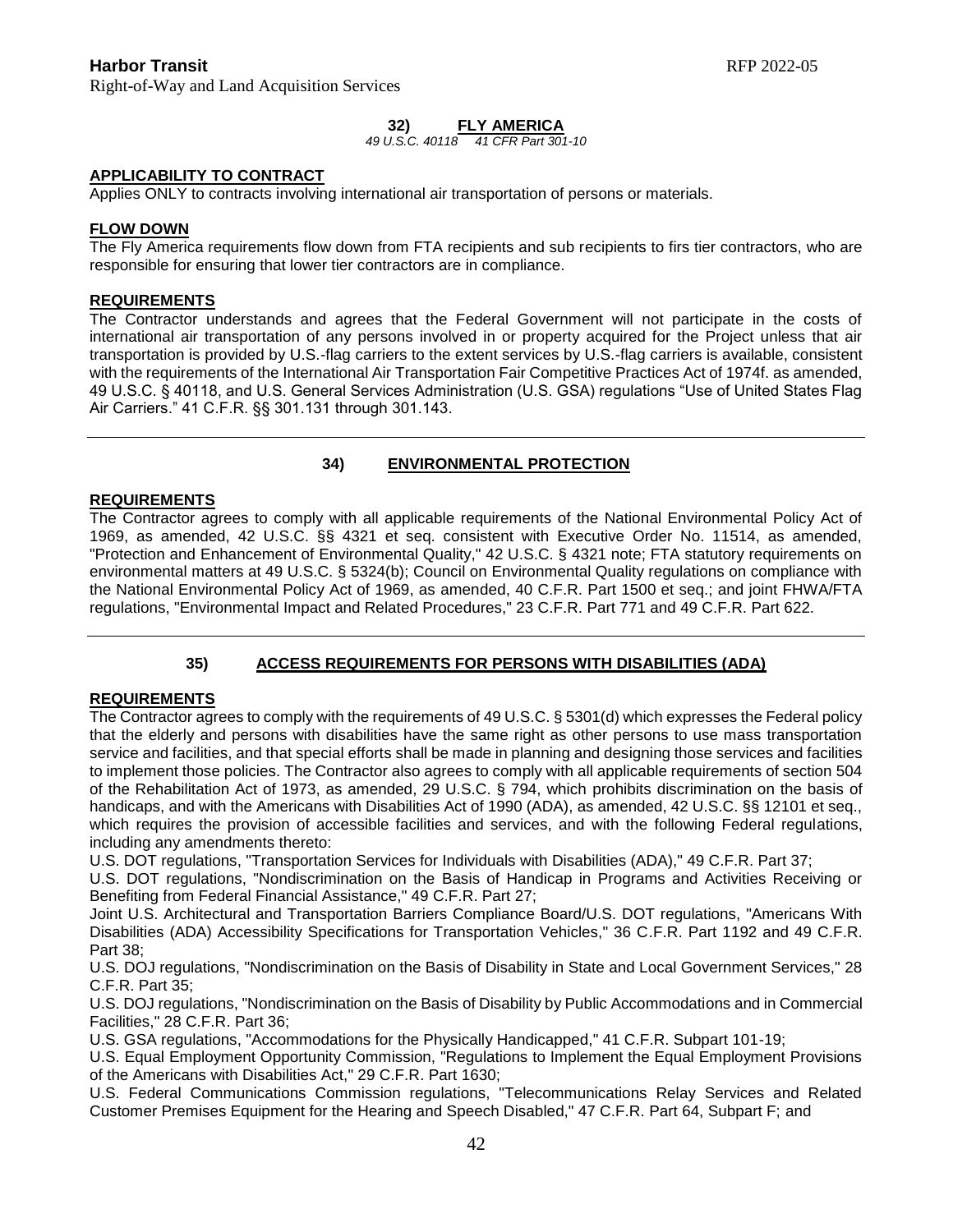Right-of-Way and Land Acquisition Services

FTA regulations, "Transportation for Elderly and Handicapped Persons," 49 C.F.R. Part 609; and Any implementing requirements FTA may issue.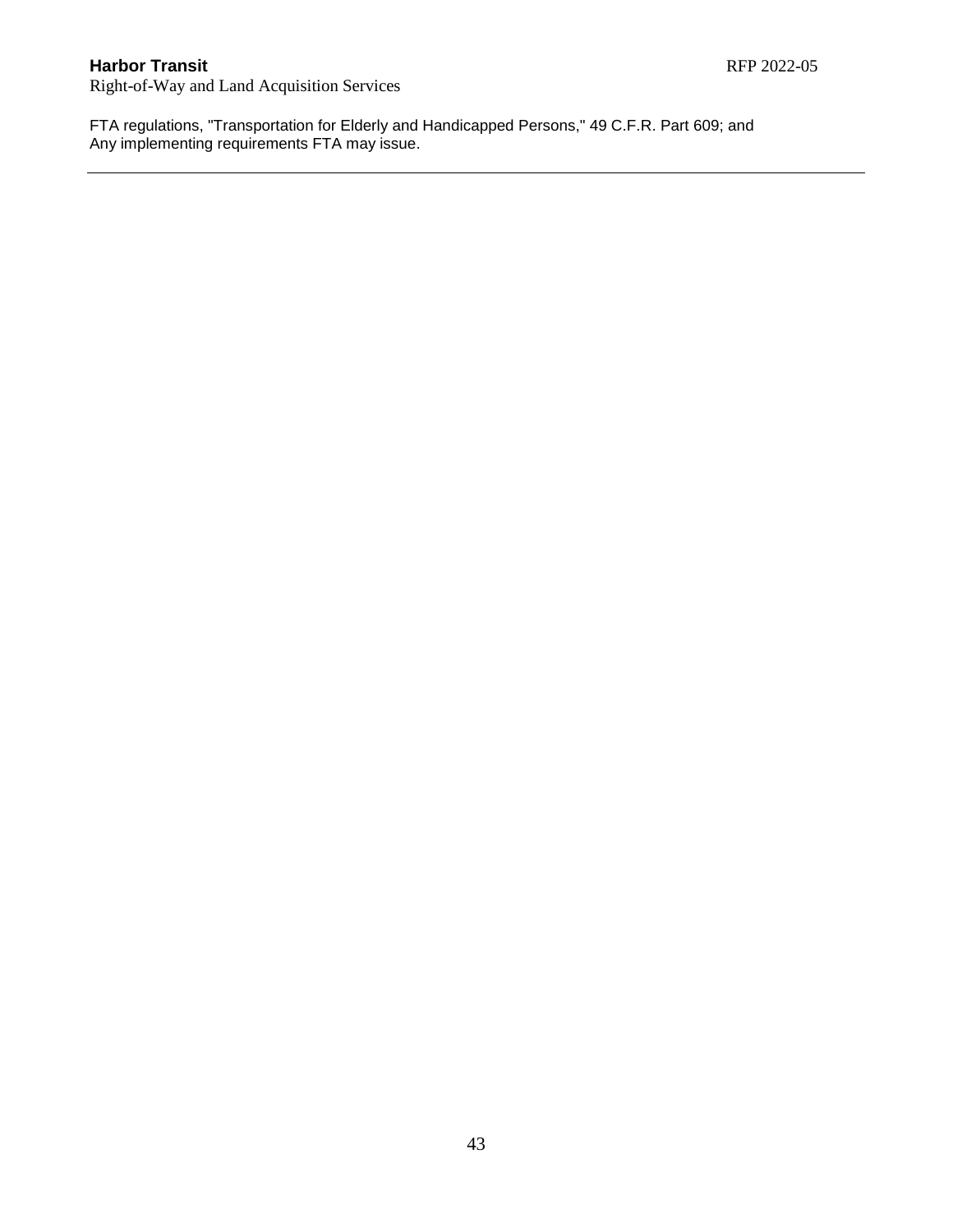# **9.0: REQUIRED FEDERAL CERTIFICATES**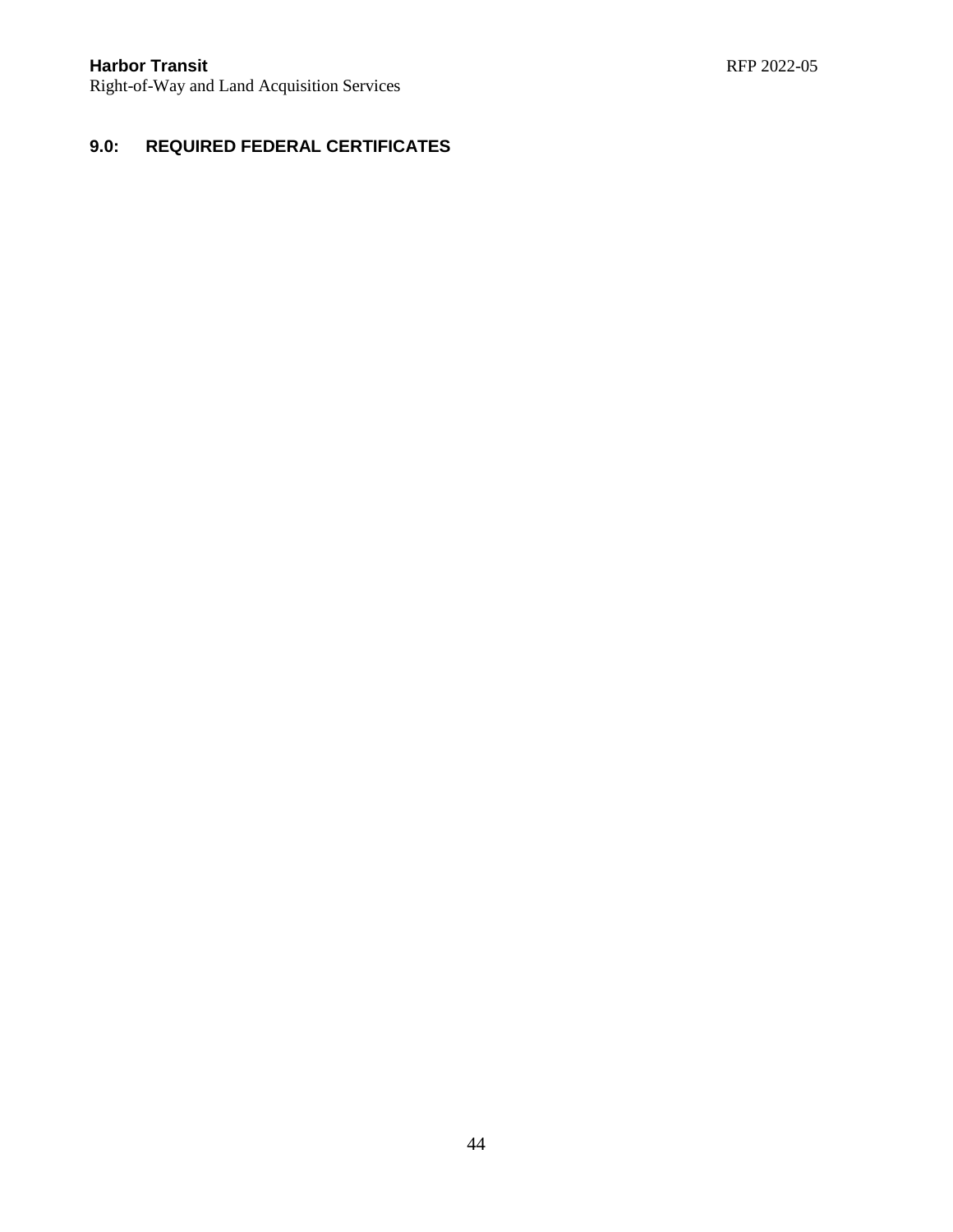#### INSTRUCTION FOR FILLING OUT THIS FORM ARE ON OTHER SIDE

### **DBE PARTICIPATION FORM**

Separate information is required for each DBE subcontractor. This form may be duplicated as necessary.

1. DBE Firm Name:

Address: \_\_\_\_\_\_\_\_\_\_\_\_\_\_\_\_\_\_\_\_\_\_\_\_\_\_\_\_\_\_\_\_\_\_\_\_\_\_\_\_

2. Dollar amount awarded: example and a set of the set of the set of the set of the set of the set of the set of the set of the set of the set of the set of the set of the set of the set of the set of the set of the set of

3. Description of work to be performed: \_\_\_\_\_\_\_\_\_\_\_\_\_\_\_\_\_\_\_\_\_\_\_\_\_\_\_\_\_\_\_\_\_\_\_\_\_\_\_

# 4. **CONTRACTOR'S COMMITMENT TO USE DBE FIRM**

is committed to utilize the DBE contractor to utilize (Name of Contractor) the above named DBE subcontractor/supplier in the manner and amount described on this form.

\_\_\_\_\_\_\_\_\_\_\_\_\_\_\_\_\_\_\_\_\_\_\_\_\_\_\_\_\_\_\_\_\_\_\_\_\_\_\_\_\_\_\_\_\_\_\_\_\_\_\_\_\_\_\_\_\_\_\_\_\_\_\_\_\_\_\_\_\_

\_\_\_\_\_\_\_\_\_\_\_\_\_\_\_\_\_\_\_\_\_\_\_\_\_\_\_\_\_\_\_\_\_\_\_\_\_\_\_\_\_\_\_\_\_\_\_\_\_\_\_\_\_\_\_\_\_\_\_\_\_\_\_\_\_\_\_\_\_

Dated **Dates and Security** 

(Authorized Signature)

\_\_\_\_\_\_\_\_\_\_\_\_\_\_\_\_\_\_\_\_\_\_\_\_\_\_\_\_\_\_\_\_\_\_\_\_\_\_\_\_

# 5. **DBE'S COMMITMENT TO PARTICIPATE**

\_\_\_\_\_\_\_\_\_\_\_\_\_\_\_\_\_\_\_\_\_\_\_\_\_\_\_\_\_\_\_\_\_, as a DBE firm, is committed to perform the work

(Name of subcontractor/supplier)

as described above for the amount specified.

Dated \_\_\_\_\_\_\_\_\_\_\_\_\_\_\_\_ \_\_\_\_\_\_\_\_\_\_\_\_\_\_\_\_\_\_\_\_\_\_\_\_\_\_\_

 **(Authorized Signature)**

# 6. **NO SUBCONTRACT OPPORTUNITIES, AVAILABLE.**

\_\_\_\_\_\_\_\_\_\_\_\_\_\_\_\_\_\_\_\_\_\_\_\_\_\_\_\_\_\_\_\_\_, has no subcontractor opportunities available for work

(Name of subcontractor/supplier)

to be performed.

Dated \_\_\_\_\_\_\_\_\_\_\_\_\_\_\_\_ \_\_\_\_\_\_\_\_\_\_\_\_\_\_\_\_\_\_\_\_\_\_\_\_\_\_\_

 **(Authorized Signature)**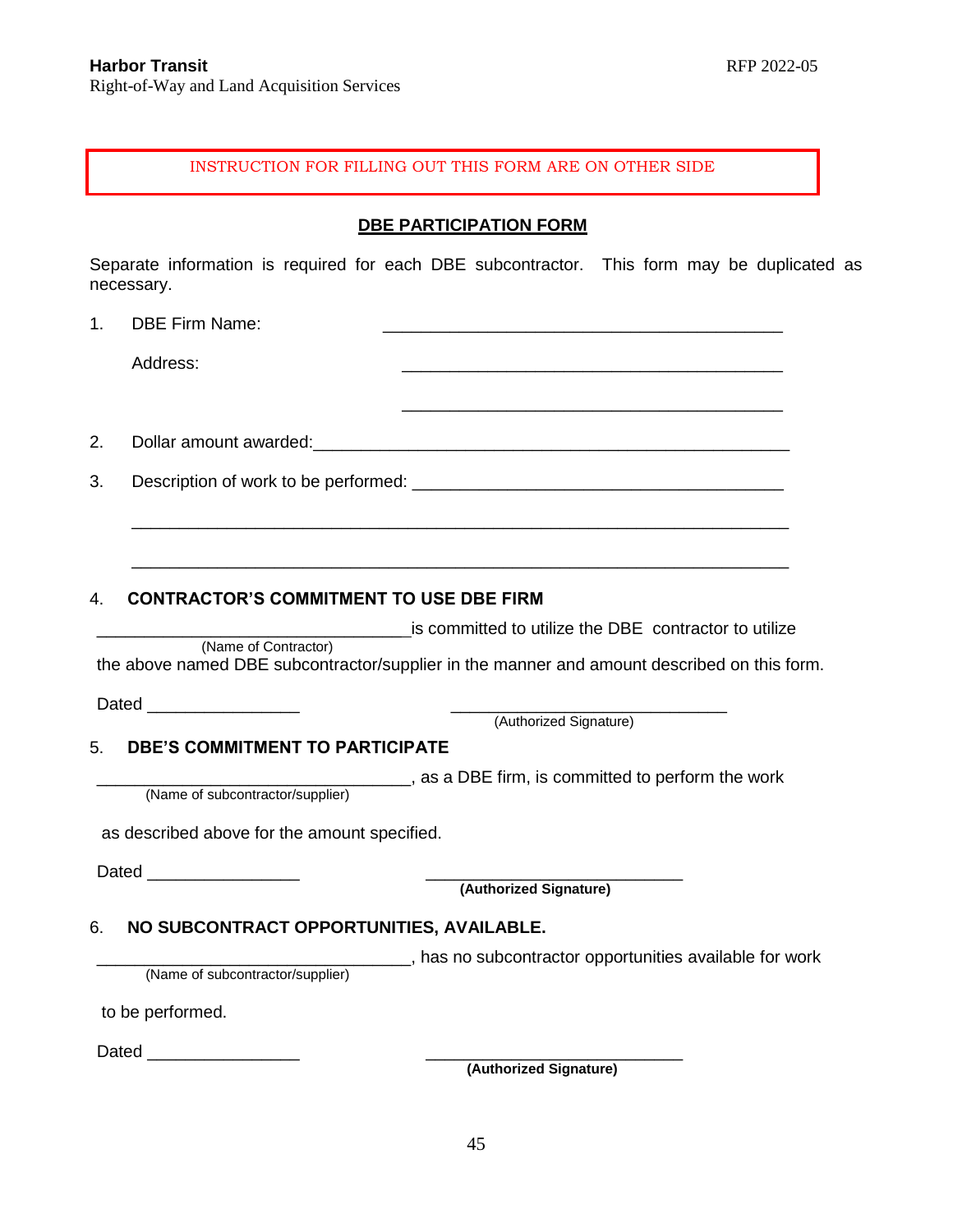BLANK forms are NOT acceptable. If DBE subcontractor opportunities are available, please fill out sections 1 thru 5. If no subcontractor opportunities available fill out section 6. SIGNATURES ARE REQUIRED.

# **DBE PARTICIPATION FORM**

| necessary.                                                                                                                                                                                                                    | Separate information is required for each DBE subcontractor. This form may be duplicated as         |  |  |
|-------------------------------------------------------------------------------------------------------------------------------------------------------------------------------------------------------------------------------|-----------------------------------------------------------------------------------------------------|--|--|
| 1.DBE Firm Name:                                                                                                                                                                                                              | Sub contractor                                                                                      |  |  |
| Address:                                                                                                                                                                                                                      | name and address                                                                                    |  |  |
|                                                                                                                                                                                                                               |                                                                                                     |  |  |
| 2. Dollar amount awarded:                                                                                                                                                                                                     | Amount awarded to Sub contractor                                                                    |  |  |
|                                                                                                                                                                                                                               |                                                                                                     |  |  |
|                                                                                                                                                                                                                               |                                                                                                     |  |  |
|                                                                                                                                                                                                                               | Work description.                                                                                   |  |  |
|                                                                                                                                                                                                                               |                                                                                                     |  |  |
| <b>CONTRACTOR'S COMMITMENT TO USE DBE FIR</b><br>4.                                                                                                                                                                           | Prime contractor fills out.                                                                         |  |  |
|                                                                                                                                                                                                                               |                                                                                                     |  |  |
| (Name of Contractor)                                                                                                                                                                                                          | $\frac{- - - -}{-}$ is committed to whilize the DBE contractor to                                   |  |  |
|                                                                                                                                                                                                                               | utilize the above named DBE subcontractor/supplier in the manner and amount described on this form. |  |  |
| Dated American Security American Security American Security American Security American Security American Security American Security American Security American Security American Security American Security American Security |                                                                                                     |  |  |
| (Authorized Signature)                                                                                                                                                                                                        |                                                                                                     |  |  |
| <b>DBE'S COMMITMENT TO PARTICIPATE</b> Sub contractor fills out.<br>5.<br>, as a DBE firm, is committed to perform the                                                                                                        |                                                                                                     |  |  |
|                                                                                                                                                                                                                               | (Name of subcontractor/supplier)                                                                    |  |  |
| work as described above for the amount specified.                                                                                                                                                                             |                                                                                                     |  |  |
| Dated __<br>(Authorized Signature)                                                                                                                                                                                            |                                                                                                     |  |  |
|                                                                                                                                                                                                                               |                                                                                                     |  |  |
| NO SUBCONTRACT OPPORTUNITIES. AVAILABLE<br>6.                                                                                                                                                                                 | Prime contractor fills out.                                                                         |  |  |
|                                                                                                                                                                                                                               |                                                                                                     |  |  |
| has no subcontractor opportunities<br>(Name of subcontractor/supplier)                                                                                                                                                        |                                                                                                     |  |  |
| available for work to be performed.                                                                                                                                                                                           |                                                                                                     |  |  |
| Dated_                                                                                                                                                                                                                        |                                                                                                     |  |  |
|                                                                                                                                                                                                                               | (Authorized Signature)                                                                              |  |  |

46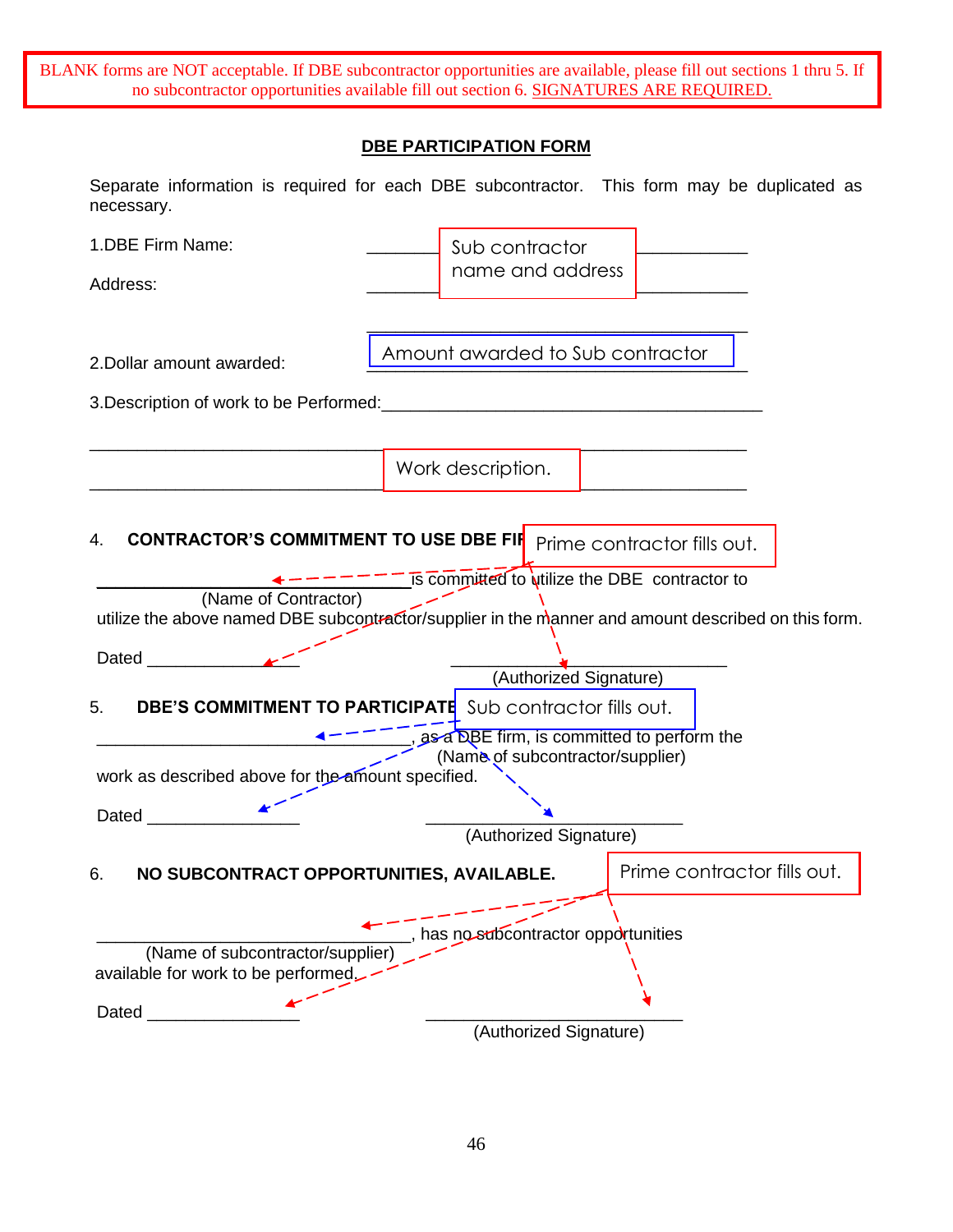# **CERTIFICATION OF PRIMARY CONTRACTOR REGARDING DEBARMENT, SUSPENSION, AND OTHER RESPONSIBILITY MATTERS**

The Primary Contractor, \_\_\_\_\_\_\_\_\_\_\_\_\_\_\_\_\_\_\_\_\_\_\_\_\_, certifies to the best of its knowledge and belief, that it and its principals:

- 1. Are not presently debarred, suspended, proposed for debarment, declared ineligible, or voluntarily excluded from covered transactions by any Federal department or agency;
- 2. Have not within a three (3) year period preceding this proposal been convicted of or had a civil judgment rendered against them for commission of fraud or a criminal offense in connection with obtaining, attempting to obtain, or performing a public (Federal, State or Local) transaction or contract under a public transaction; violation of Federal or State antitrust statutes or commission of embezzlement, theft, forgery, bribery, falsification or destruction of records, making false statements, or receiving stolen property;
- 3. Are not presently indicted for or otherwise criminally or civilly charged by a governmental entity (Federal, State, or Local) with commission of any of the offense enumerated in paragraph (2) of this certification; and
- 4. Have not within a three (3) year period preceding this application/proposal had one (1) or more public transactions (Federal, State, or Local) terminated for cause or default.

If the above named Primary Contractor is unable to certify to any of the the statements in this certification, the Primary Contractor shall attach an explanation to this certification.

The Primary Contractor, \_\_\_\_\_\_\_\_\_\_\_\_\_\_\_\_\_\_\_\_\_\_\_\_\_, certifies or affirms the truthfulness and accuracy of the contents of the statements submitted on or with this certification and understands that the provision of 31 U.S.C. Section 3801 et seq. are applicable thereto.

*Signature and Title of Authorized Official*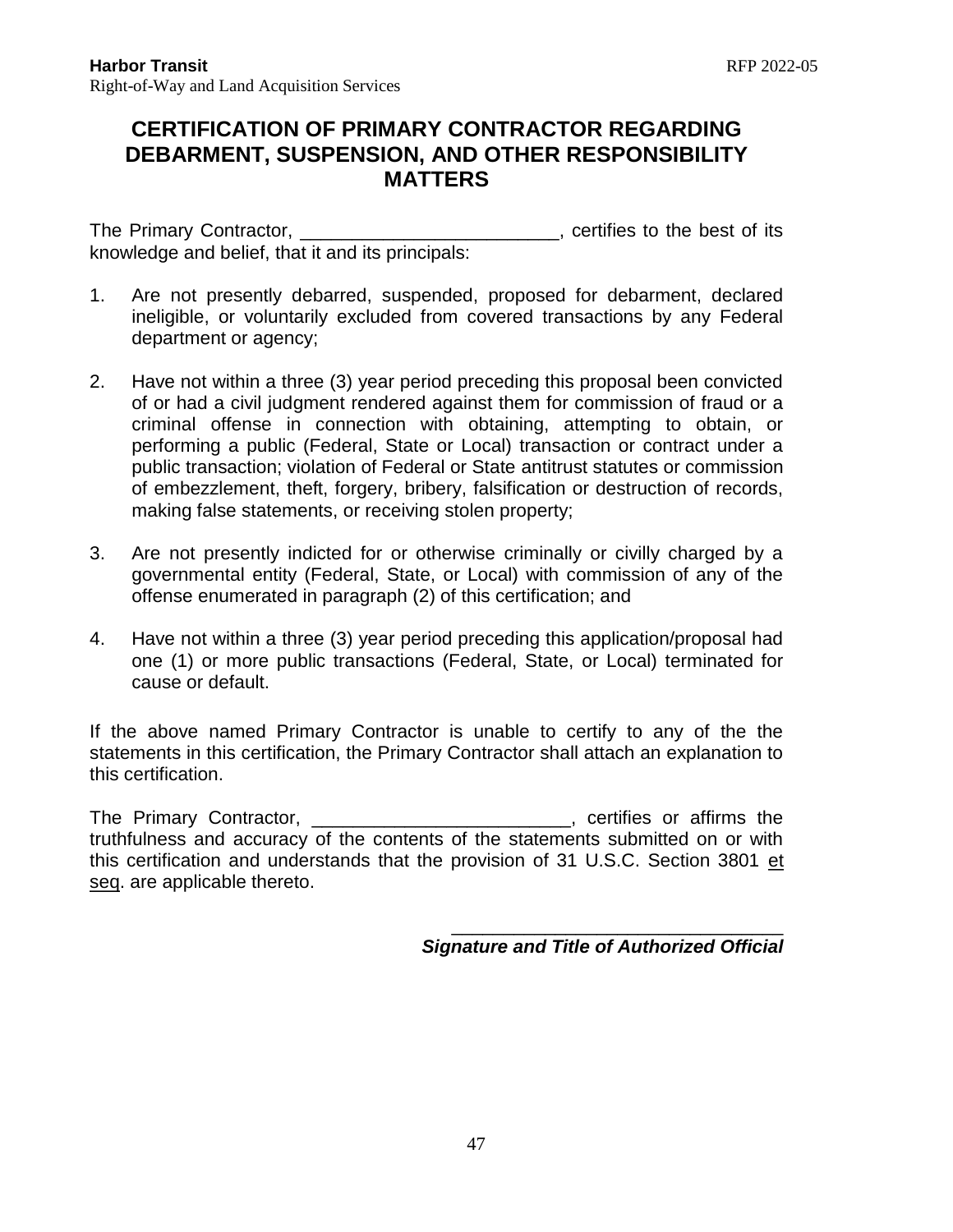# **CERTIFICATION OF LOWER-TIER PARTICIPANTS (SUBCONTRACTORS) REGARDING DEBARMENT, SUSPENSION, AND OTHER INELIGIBILITY AND VOLUNTARY EXCLUSION**

The Lower Tier Participant (Subcontractor to the Primary Contractor), \_\_\_\_\_\_\_\_\_\_\_\_\_\_\_\_\_\_\_\_\_\_\_\_\_, certifies, by submission of this proposal, that neither it nor its principals are presently debarred, suspended, proposed for debarment, declared ineligible, or voluntarily excluded from participation in this transaction by any Federal department or agency.

If the above named Lower Tier Participant (Subcontractor) is unable to certify to any of the statements in this certification, such participant shall attach an explanation to this proposal.

The Lower-Tier participant (Subcontractor), \_\_\_\_\_\_\_\_\_\_\_\_\_\_\_\_\_\_\_\_\_\_\_\_\_\_\_\_, certifies or affirms the truthfulness and accuracy of the contents of the statements submitted on or with this certification and understands that the provisions of 31. U.S.C. Sections 3801 et seq. are applicable thereto.

*Signature and Title of Authorized Official*

\_\_\_\_\_\_\_\_\_\_\_\_\_\_\_\_\_\_\_\_\_\_\_\_\_\_\_\_\_\_\_\_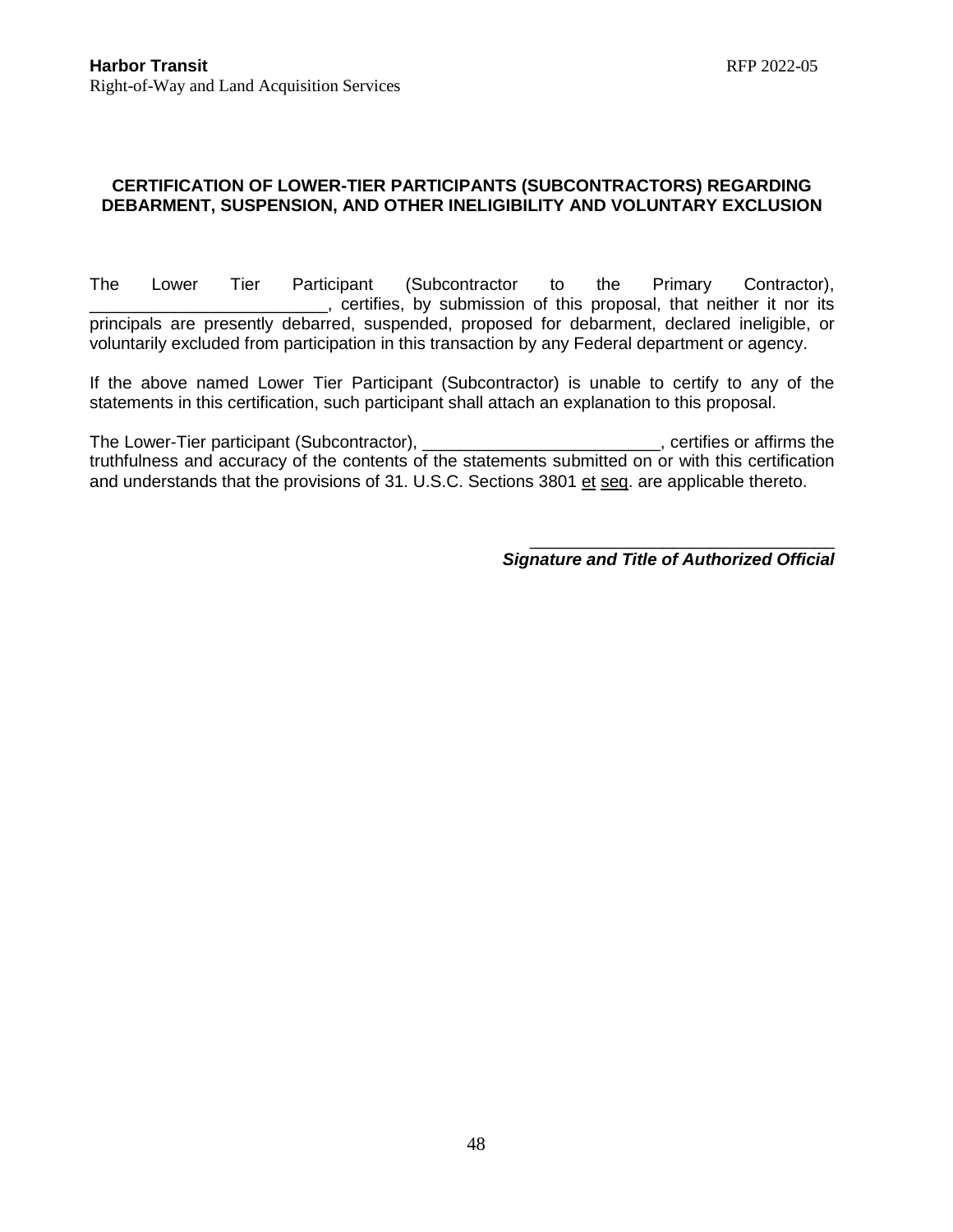# **CERTIFICATION OF RESTRICTIONS ON LOBBYING**

|           |        | hereby certify on |       |
|-----------|--------|-------------------|-------|
|           | (Name) | (Title)           |       |
| behalf of |        |                   | that: |
|           |        | (Firm)            |       |

- (1) No Federal appropriated funds have been paid or will be paid, by or on behalf of the undersigned, to any person for influencing or attempting to influence an officer or employee of any agency, a Member of Congress, an officer or employee of Congress, or an employee of a Member of Congress in connection with the awarding of any Federal contract, the making of any Federal grant, the making of any Federal loan, the entering into of any cooperative agreement, and the extension, continuation, renewal, amendment, or modification of any Federal contract, grant, loan, or cooperative agreement.
- (2) If any funds other than Federal appropriated funds have been paid or will be paid to any person for influencing or attempting to influence an officer or employee of any agency, a Member of Congress, an officer or employee of Congress, or an employee of a Member of Congress in connection with this Federal contract, grant, loan, or cooperative agreement, the undersigned shall complete and submit Standard Form-LLL, "Disclosure Form to Report Lobbying," in accordance with its instructions.
- (3) The undersigned shall require that the language of this certification be included in the award documents for all sub-awards at all tiers (including subcontracts, subgrants, and contracts under grants, loans, and cooperative agreements) and that all subrecipients shall certify and disclose accordingly

This certification is a material representation of fact upon which reliance is placed when this transaction was made or entered into. Submission of this certification is a prerequisite for making or entering into this transaction imposed by Section 1352, Title 31, U.S. Code. Any person who fails to file the required certification shall be subject to a civil penalty or not less than \$10,000 and not more than \$100,000 for each such failure.

| Dated | (Name)  |
|-------|---------|
|       |         |
|       |         |
|       |         |
|       | (Title) |
|       |         |
|       |         |
|       | (Firm)  |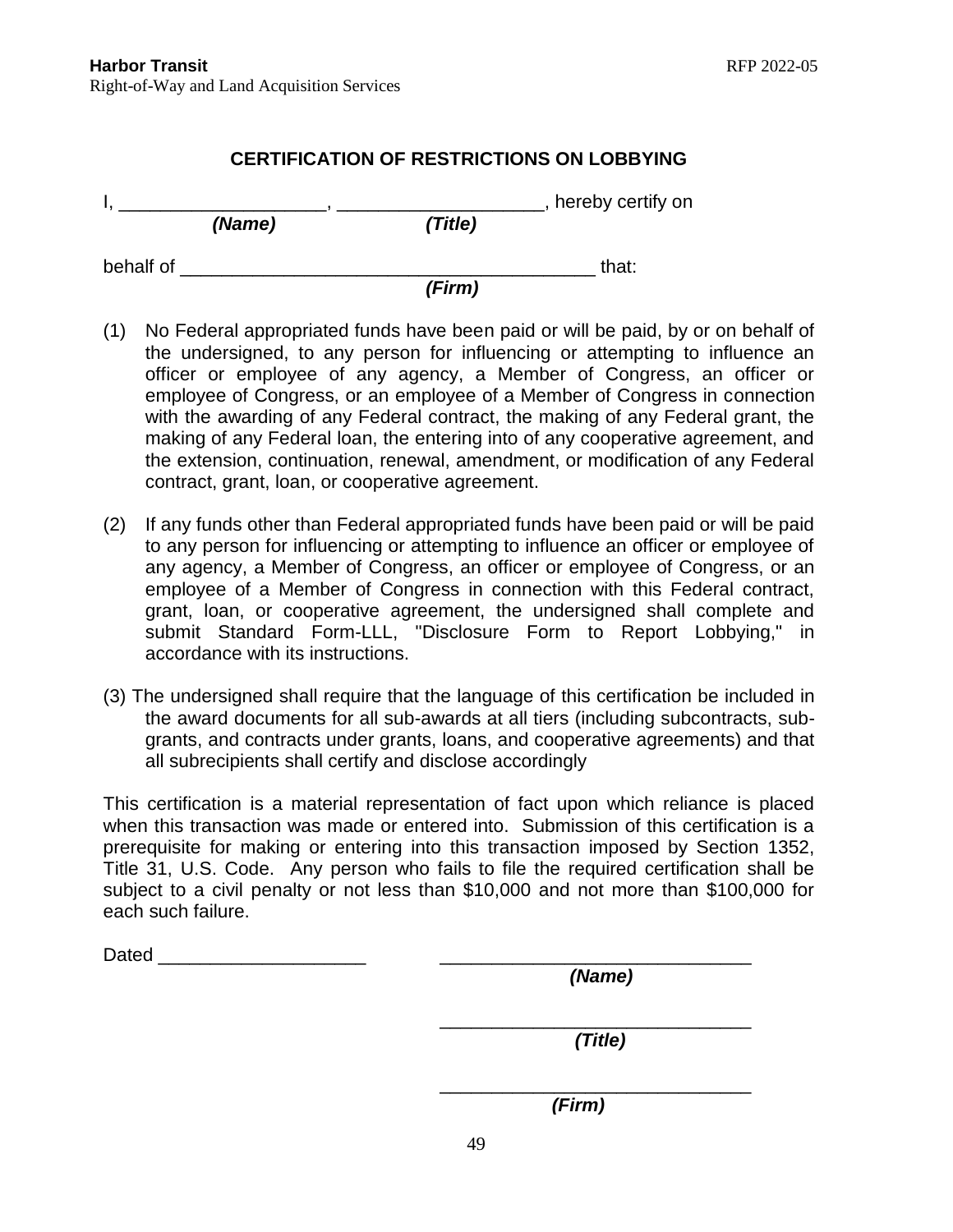Right-of-Way and Land Acquisition Services

Exhibit A

Price Proposal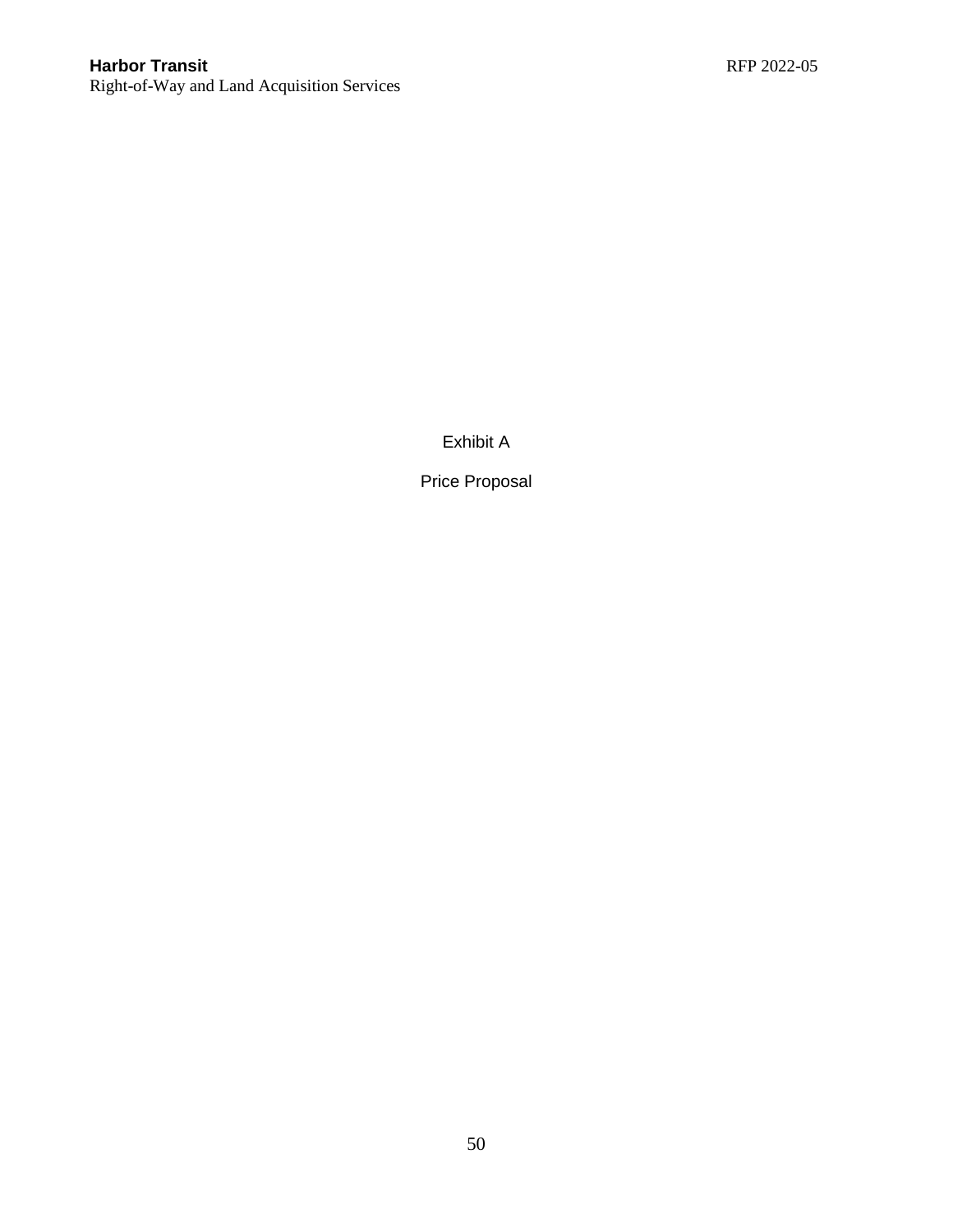# PRICE PROPOSAL

# General Hourly Rates per Category

| <b>Labor Category</b>       | <b>Unit Price</b> |
|-----------------------------|-------------------|
| Appraiser                   | / Hr.             |
| Right-Of-Way Agent          | / Hr.             |
| <b>Administrative Staff</b> | / Hr.             |

Other Staff Categories

| <b>Official Ottal Outogonoo</b> |    |       |
|---------------------------------|----|-------|
|                                 | \$ | / Hr. |
|                                 | \$ | / Hr. |
|                                 | \$ | / Hr. |
|                                 | \$ | / Hr. |
|                                 | \$ | / Hr. |
|                                 | \$ | / Hr. |
|                                 | ፍ  | / Hr. |
|                                 |    |       |

# Subcontracted Categories

|  | / Hr.   |
|--|---------|
|  | / Hr.   |
|  | / Hr.   |
|  | / Hr.   |
|  | / Hr.   |
|  | / Hr.   |
|  | / $Hr.$ |

Additional Administrative Overhead for subcontracted Services \_\_\_\_\_\_%

| <b>Function Category</b>                 | <b>Unit Price</b> | <b>Estimated Total Fee</b> |
|------------------------------------------|-------------------|----------------------------|
| <b>Preliminary Interview</b>             | / Hr.             |                            |
| Real estate services assignment          |                   |                            |
| and estimate                             | / Hr.             |                            |
| <b>Specialty Appraisal</b>               | / Hr.             |                            |
| Appraisal: Vacant land before & after\$_ | / Hr.             |                            |
| Improved Property before & after         | / Hr.<br>S.       |                            |
| <b>Fixtures</b>                          | \$<br>/ Hr.       |                            |
| Form Appraisal                           | / Hr.             |                            |
| Acquisition.                             | / Hr.             |                            |
| <b>Condemnation Support</b>              | / Hr.             |                            |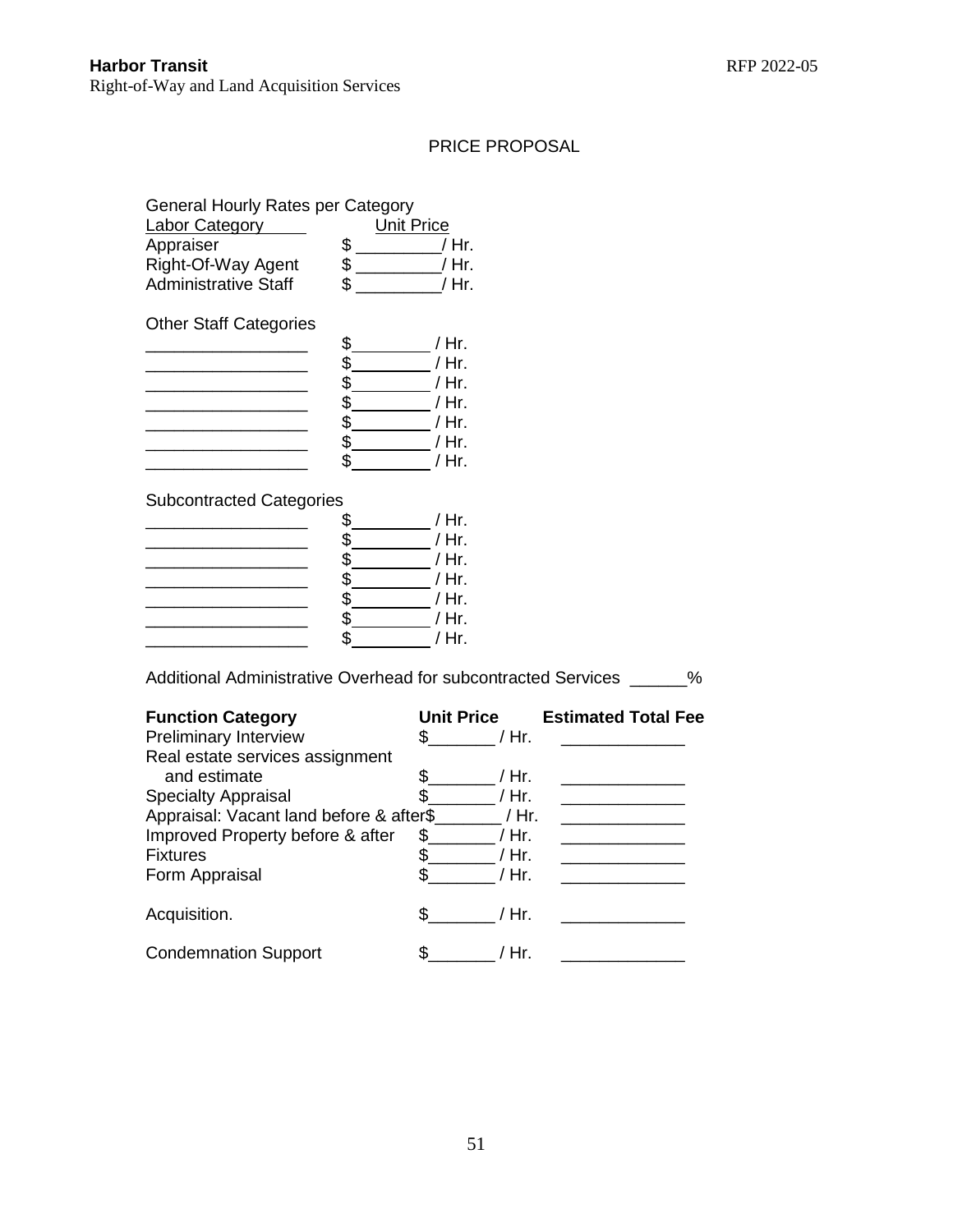Right-of-Way and Land Acquisition Services

Other Function Categories

|  | / Hr.   |
|--|---------|
|  | / $Hr.$ |
|  | / Hr.   |
|  | / Hr.   |
|  | / Hr.   |
|  | / Hr.   |
|  | / $Hr$  |

Percent Increase for years subsequent to 2016

| 2017 | O.<br>70 |
|------|----------|
| 2018 | $\%$     |
| 2019 | о,<br>7ο |
| 2020 | $\%$     |
|      |          |

List of Reimbursable Items / Fee

The undersigned hereby declares that he/she has carefully examined the general conditions and specifications and will provide consulting services for Right of Way Appraisal Services and described herein for the price(s) set forth intis proposal. Any changes to the specifications and its impact on the final cost will be discussed and mutually agreed upon before the delivery of the services.

It is understood that all proposed prices shall remain in effect for at least one hundred twenty (120) days from the date of the proposal opening to allow for the award and that, if chosen the successful vendor, the prices will remain firm through invoice.

The proposer affirms that he/she is duly authorized to execute this proposal, that this company, corporation, firm, partnership or individual has not prepared this proposal in collusion with any other proposer and that the contents of this proposal as to prices, terms, or conditions have not been communicated by the undersigned, or by any employee or agent, to any competitor, and will not be, prior to the award and the proposer has full authority to execute any resulting contract awarded as the result of, or on the basis of the proposal. Representative's Name: Title Signature: Date:

The Proposer certifies that this proposal is submitted without collusion, fraud, or misrepresentation as to the other proposers, so that all proposals for this project will result from free, open and competitive proposing among all vendors.

By submission of a response, the proposer agrees that at the time of submittal, he/she: (1)has no interest (including financial benefit, commission, finder's fee, or any other remuneration) and shall not acquire any interest, either direct or indirect, that would conflict in any manner or degree with the performance of Proposer's services, or (2) benefit from an award resulting in a "Conflict of Interest". A "Conflict of Interest" shall include holding or retaining membership, or employment, on a board, elected office, department, division or bureau, or committee sanctioned by and/or governed by the Harbor Transit. Proposers shall identify any interest, and